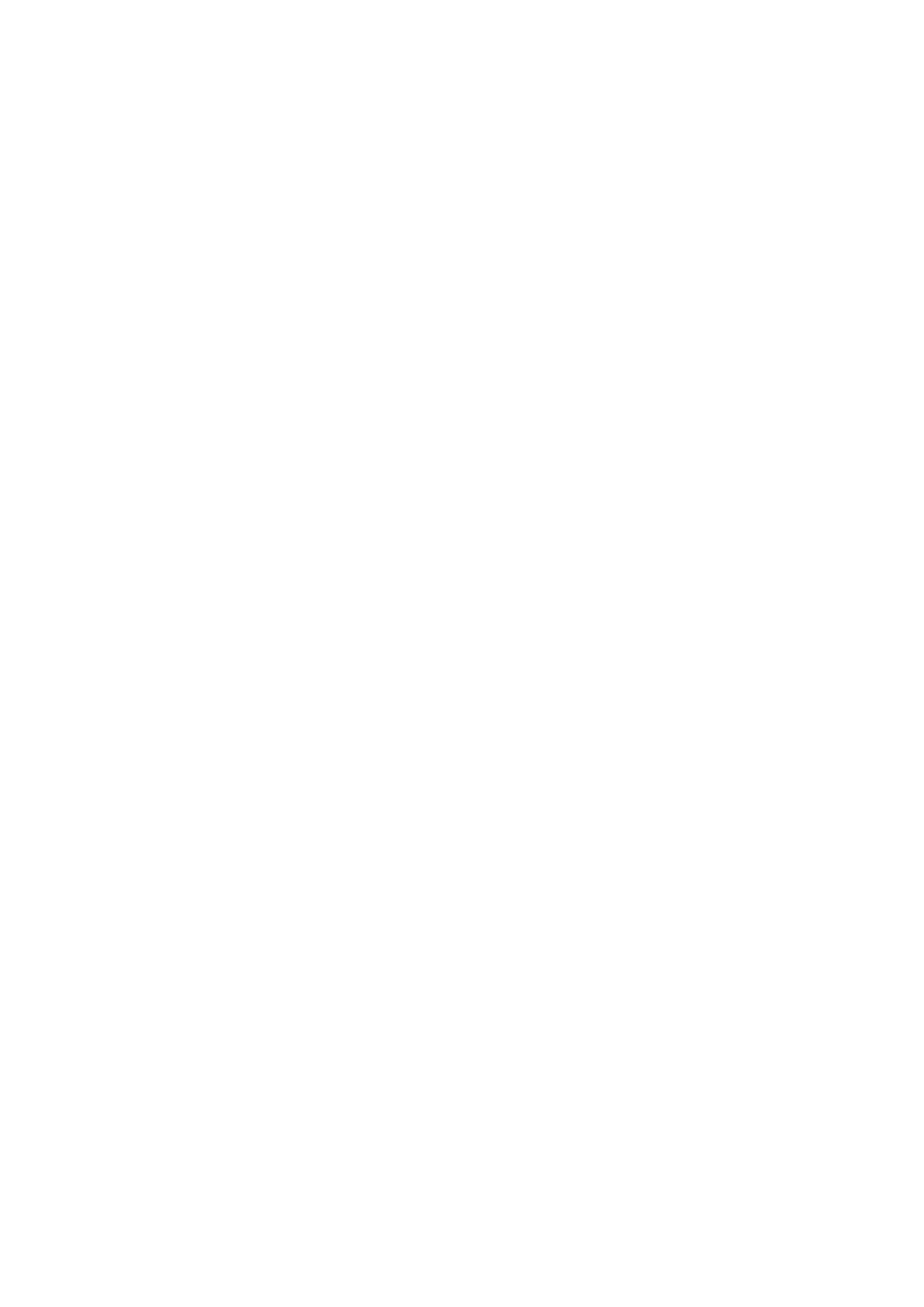### **Contents**

|             | Abbreviations used in this paper    |    |
|-------------|-------------------------------------|----|
| $\mathbf 1$ | Introduction                        | 5  |
| 2           | Main themes emerging from our CfI   |    |
| 3           | Next steps                          | 17 |
| $1 -$       | <b>Annex</b><br>Summary of feedback | 23 |

**Financial Conduct Authority May 2016 May 2016 1**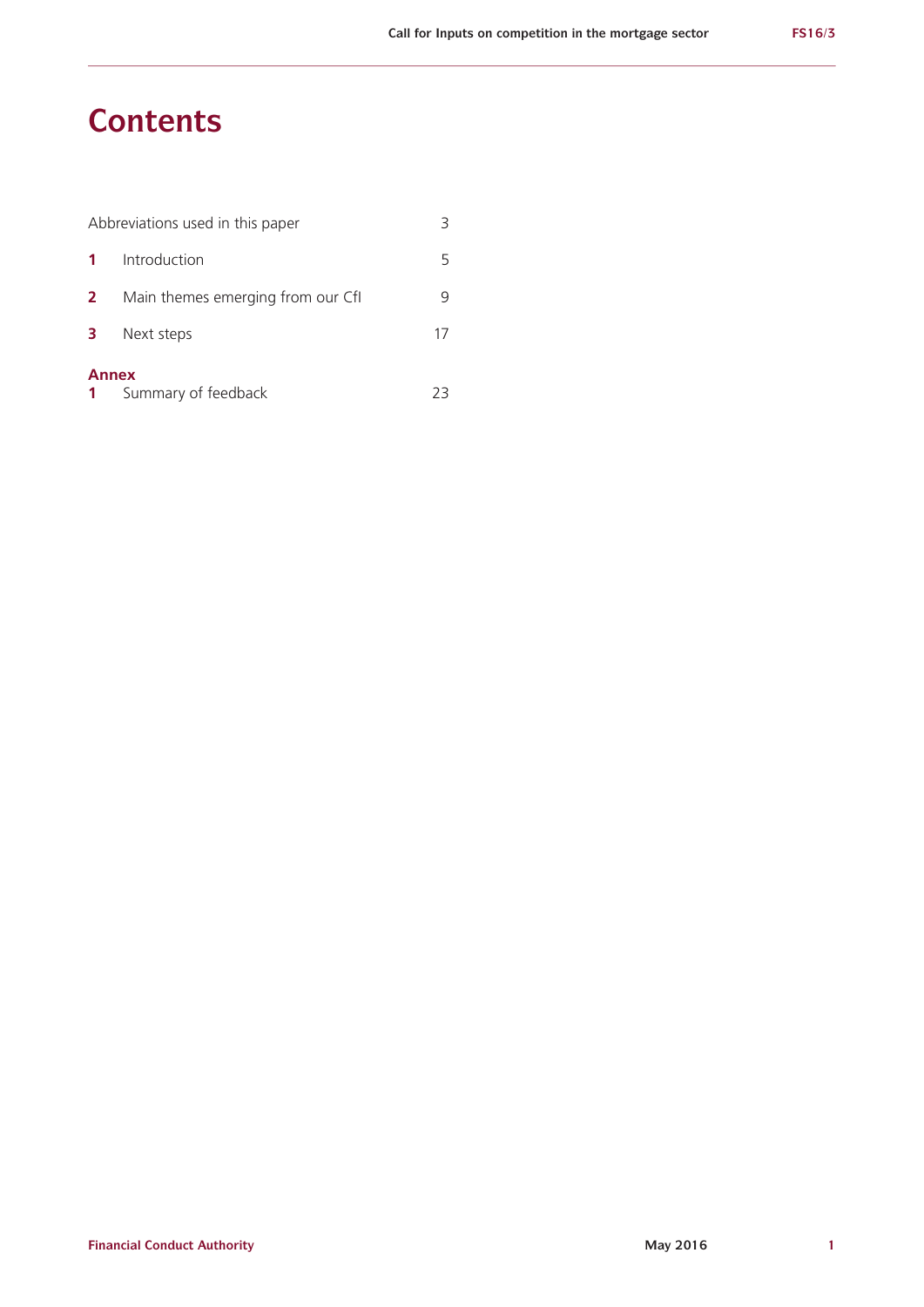In this Feedback Statement we report on the main issues arising from the Call for Inputs on competition in the mortgage sector and our next steps.

Please send any comments or queries to:

Mortgages Call for Inputs Strategy & Competition Division Financial Conduct Authority 25 The North Colonnade Canary Wharf London E14 5HS

**Email:** MortgagesCallForInputs@fca.org.uk

You can download this Feedback Statement from our website: www.fca.org.uk. Or contact our order line for paper copies: 0845 608 2372.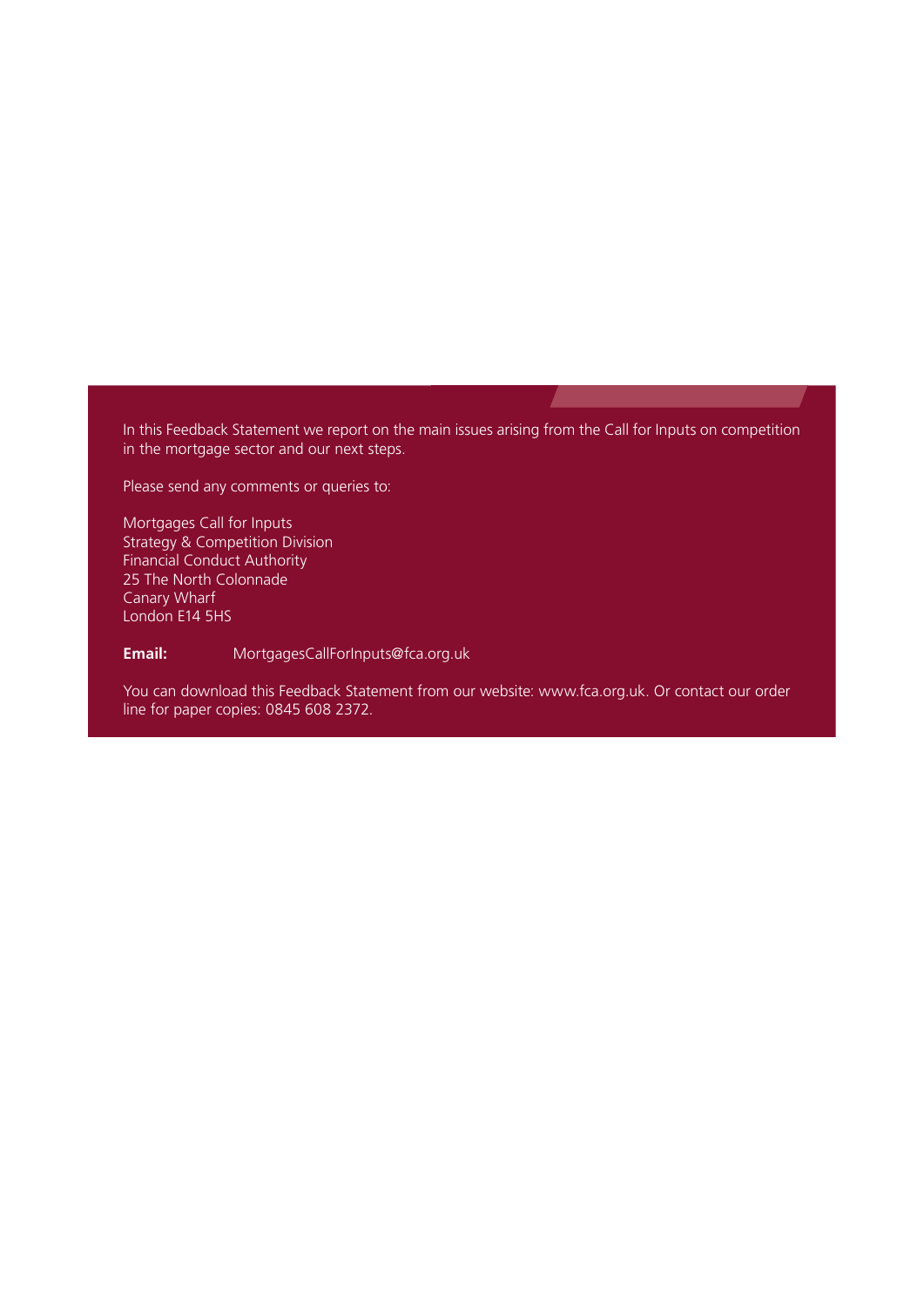# **Abbreviations used in this paper**

| <b>AMI</b>    | Association of Mortgage Intermediaries      |
|---------------|---------------------------------------------|
| <b>APR</b>    | annual percentage rate                      |
| <b>APRC</b>   | annual percentage rate of charge            |
| <b>BBT</b>    | best buy table                              |
| CfI           | Call for Inputs                             |
| <b>CMA</b>    | Competition and Markets Authority           |
| <b>CML</b>    | Council of Mortgage Lenders                 |
| <b>CRD IV</b> | Capital Requirements Directive (2013/36/EU) |
| ΕO            | execution-only                              |
| <b>ERC</b>    | Equity Release Council                      |
| ΕU            | European Union                              |
| <b>FCA</b>    | Financial Conduct Authority                 |
| <b>FOS</b>    | Financial Ombudsman Service                 |
| <b>FPC</b>    | Financial Policy Committee                  |
| <b>FSA</b>    | Financial Services Authority                |
| <b>FSCS</b>   | Financial Services Compensation Scheme      |
| <b>FSMA</b>   | Financial Services and Markets Act          |
| <b>IMLA</b>   | Intermediary Mortgage Lenders' Association  |
| <b>IRB</b>    | internal ratings based (model)              |
| <b>MCD</b>    | Mortgage Credit Directive                   |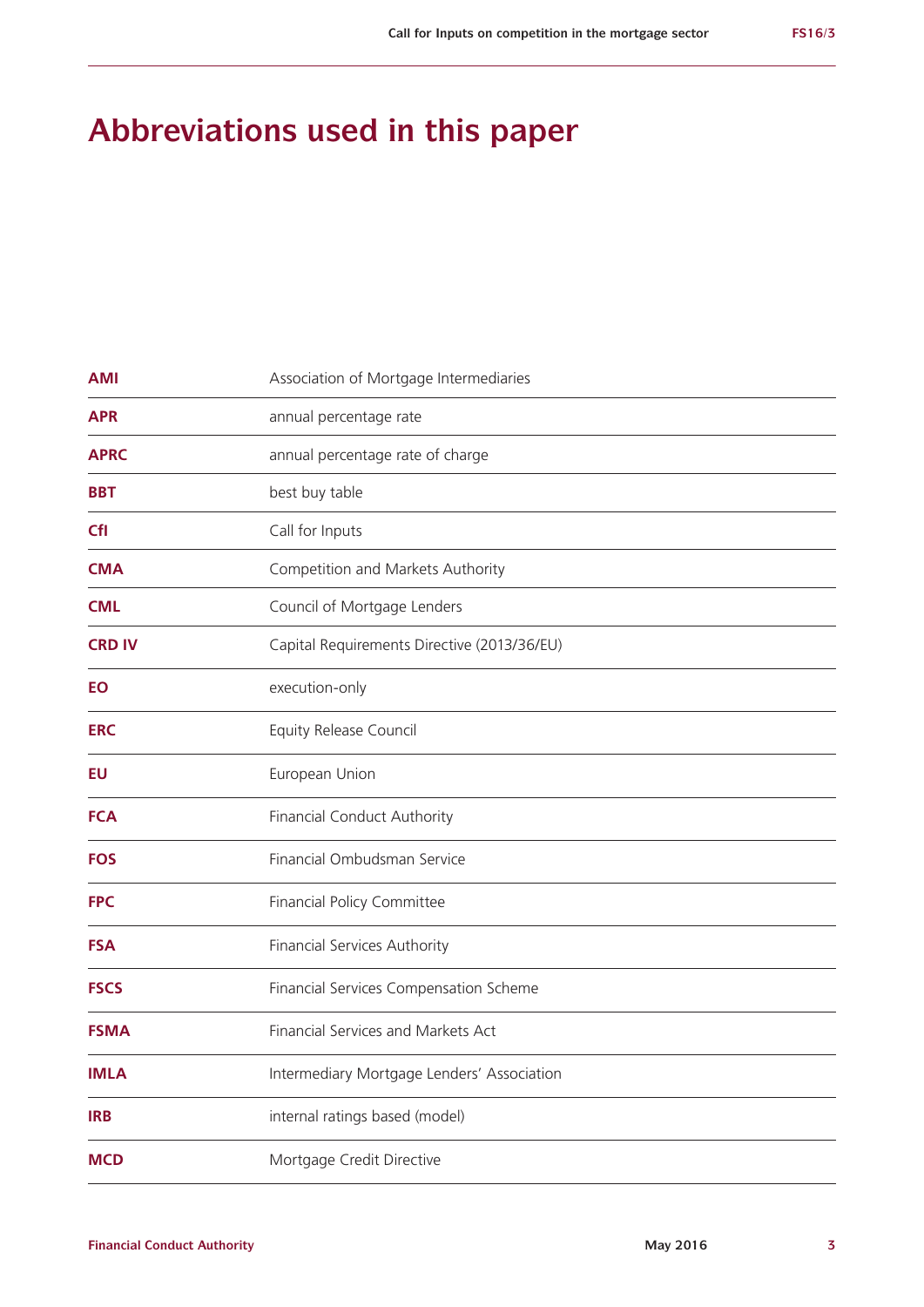| <b>MCOB</b> | Mortgages and Home Finance: Conduct of Business Sourcebook |
|-------------|------------------------------------------------------------|
| <b>MMR</b>  | Mortgage Market Review                                     |
| <b>MSS</b>  | mortgage sourcing system                                   |
| <b>PRA</b>  | Prudential Regulation Authority                            |
| <b>PCW</b>  | Price Comparison Website                                   |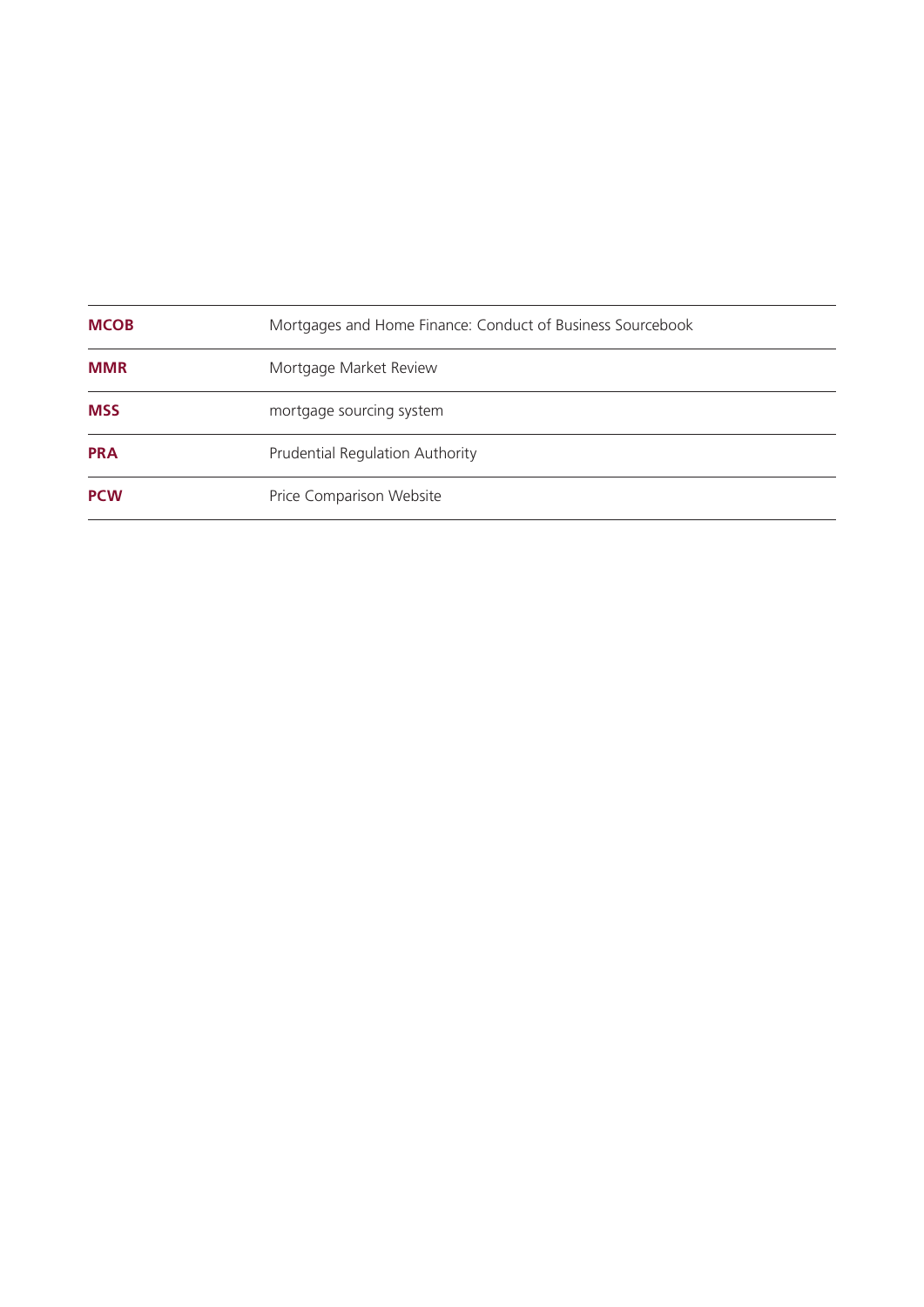### **1. Introduction**

- **1.1** We published a Call for Inputs (CfI) on competition in the mortgage sector in October 2015 seeking views on any areas of the mortgage sector which might raise competition concerns meriting further investigation.<sup>1</sup>
- **1.2** In this Feedback Statement, we:
	- **•** explain the key themes which have emerged from the responses to the CfI and explain why we consider these to be important
	- **•** outline the further work we intend to undertake and the timeframe for doing so, and
	- **•** in an annex, provide a summary of the responses to our CfI

#### **Background**

- **1.3** The mortgage sector has been subject to a significant amount of regulatory change in recent years, including our own Mortgage Market Review (MMR). The principal focus of those reforms has been to ensure appropriate protection for consumers. Now those reforms are in place, it is timely to consider how the market has developed and whether competition can be improved further to bring greater consumer benefits.
- **1.4** Promoting competition in the interests of consumers is an integral part of the FCA's strategic objective to make financial markets function well, and is, together with consumer protection and market integrity, one of our three operational objectives.
- **1.5** In ensuring that markets are working well, we consider our three operational objectives in the round. Market integrity and an appropriate degree of consumer protection are essential pre-conditions for effective competition. Equally, promoting competition can support market integrity and drive important benefits for consumers.
- **1.6** We also have a duty to promote effective competition when addressing our consumer protection or market integrity objectives. As a matter of policy, we normally aim to choose the most procompetitive measure open to us provided that it is compatible with our duties as a whole.
- **1.7** A mortgage is a significant product for a large number of consumers; for many it represents the biggest financial commitment of their life. The mortgage sector also plays a vital role in the UK economy. So it is important that competition in this sector works effectively. Effective competition creates incentives for firms to operate as effectively and efficiently as possible,

<sup>1</sup> The FCA's 2015/16 Business Plan announced a review of barriers to competition in the mortgage sector to be launched in Autumn 2015. The review would then inform the scope and timing of any subsequent competition-focused work on mortgages.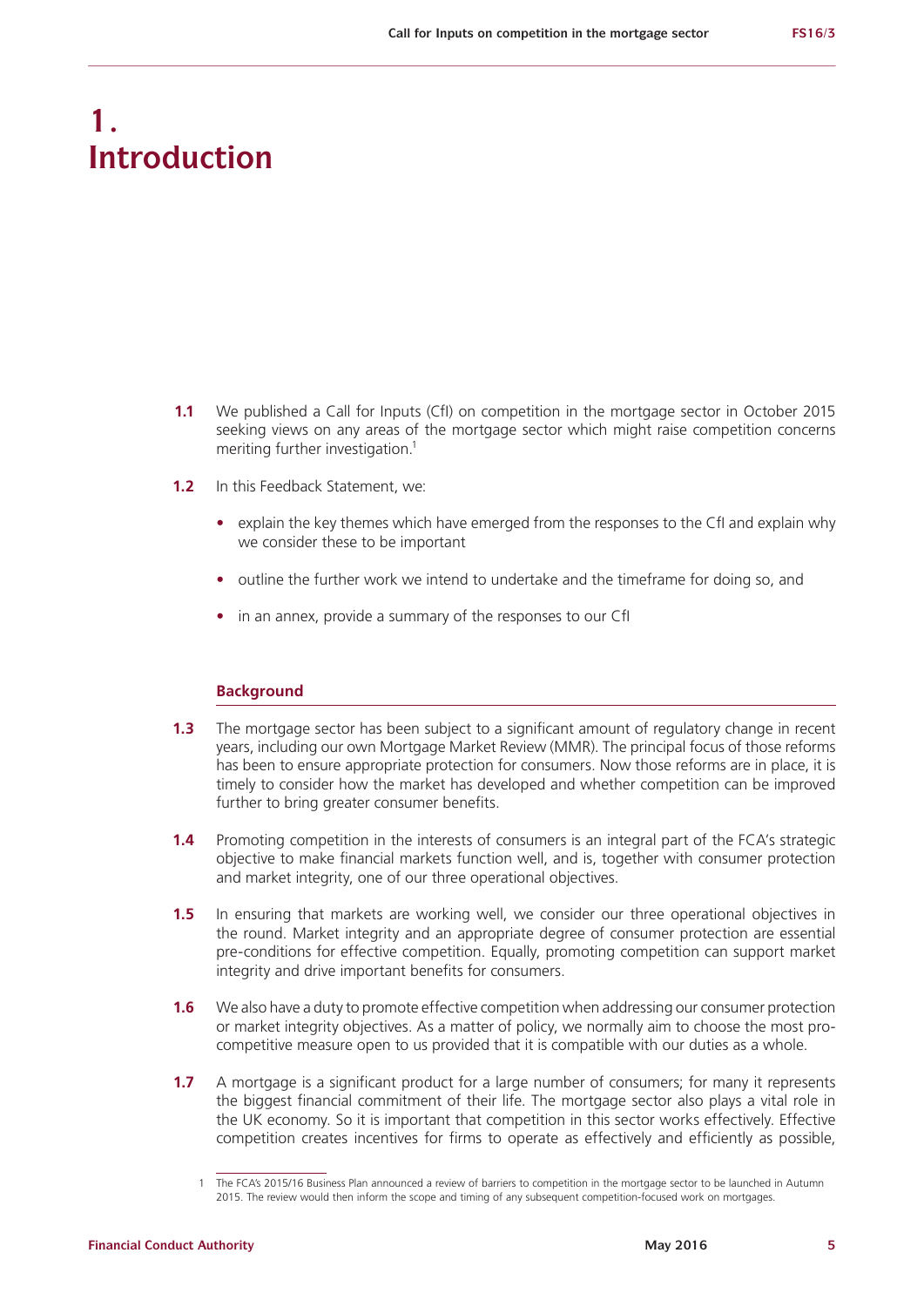providing benefits to consumers in the form of lower prices, improvements in quality or choice, and/or more innovation. We are keen to ensure that competition in the mortgage sector is healthy and working to the benefit of consumers.

#### **Scope of the Call for Inputs**

**1.8** Figure 1 below summarises the areas that were within the scope of our review.



*Figure 1: Scope of our CfI*

- **1.9** To aid discussion, the CfI provided examples of issues that could raise competition concerns. These included:
	- **•** demand-side issues, focusing on whether consumers can effectively access, assess and/or act on information about mortgage products or services
	- **•** supply-side issues arising from the way firms interact with consumers and with each other, including whether:
		- **–** firms design products in a way that may inhibit competition
		- **–** firms may have market power (and abuse it)
		- **–** firms may be able to coordinate their actions, and
		- **–** relationships between firms may hinder effective competition
	- **•** other market features (beyond consumer behaviour or firm conduct) that might restrict, prevent or distort competition, including the regulatory regime, and any barriers to entry and expansion, and to innovation
- **1.10** We asked interested parties to give us their views on whether these potential concerns were borne out in practice. We also asked whether there were other areas that we had not specifically highlighted where competition might not be working effectively. In recognition of recent changes in the sector, we also requested views on the appropriate timing and scope of any subsequent competition work.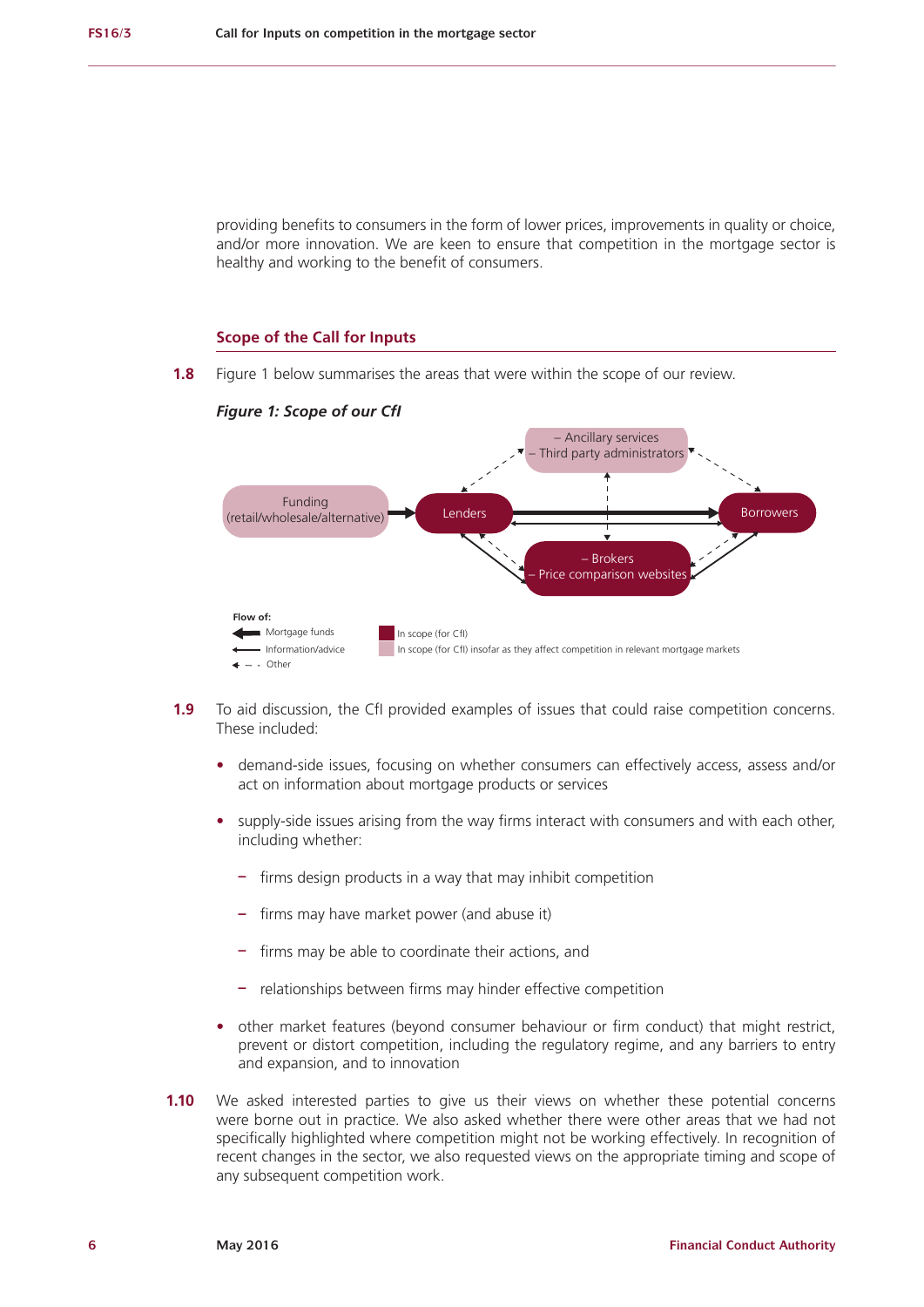**1.11** During the CfI process, we met over 80 organisations and individuals, through a combination of roundtables, workshops and one-to-one conversations. We also received over 40 written responses from a variety of stakeholders, including lenders, intermediaries, trade associations, consumer groups, charities, advisory/consultancy firms and academics.

#### **Summary of main themes and work we intend to pursue**

- **1.12** The responses to the CfI can be categorised into four main themes:
	- **•** consumers face challenges in making effective choices, particularly when it comes to assessing and acting on information about mortgage products, with intermediaries being key to the process
	- there are opportunities to make more effective use of technology in the provision of information and advice
	- **•** commercial relationships between different players in the sector's supply chain in particular the use of panels – might give rise to competition concerns, and
	- **•** certain aspects of the regulatory framework might have a negative impact on competition
- **1.13** Chapter 2 outlines these themes in more detail, and the Annex provides a summary of the responses to the CfI.
- **1.14** We have considered these emerging themes in the context of the FCA's strategy and priorities for  $2016-17$ ,<sup>2</sup> our other ongoing and planned work in the mortgage sector and market intelligence more generally. As a result, we have identified a number of areas where we believe there is scope for improving competition in the interest of consumers. These are summarised below.
- **1.15** We have decided to undertake **a targeted market study focused on consumers' ability to make effective choices**, with a view to improving how competition works in consumers' best interests.
- **1.16** We intend to consider the following questions:
	- do the available tools for helping consumers make choices (such as price comparison websites, best-buy tables, advice) effectively meet their needs?
		- **–** are there any distortions because of undue focus on particular headline charges or features?
		- **–** is there suitable provision for specific consumer segments with less common needs/ circumstances (for instance, those without online access, those with greater levels of experience and understanding who have lesser advice needs, older borrowers needing advice across a wider product range)?
		- **–** are there opportunities for better technological solutions?

<sup>2</sup> See the FCA Business Plan 2016/17:<www.fca.org.uk/news/our-business-plan-2016-17>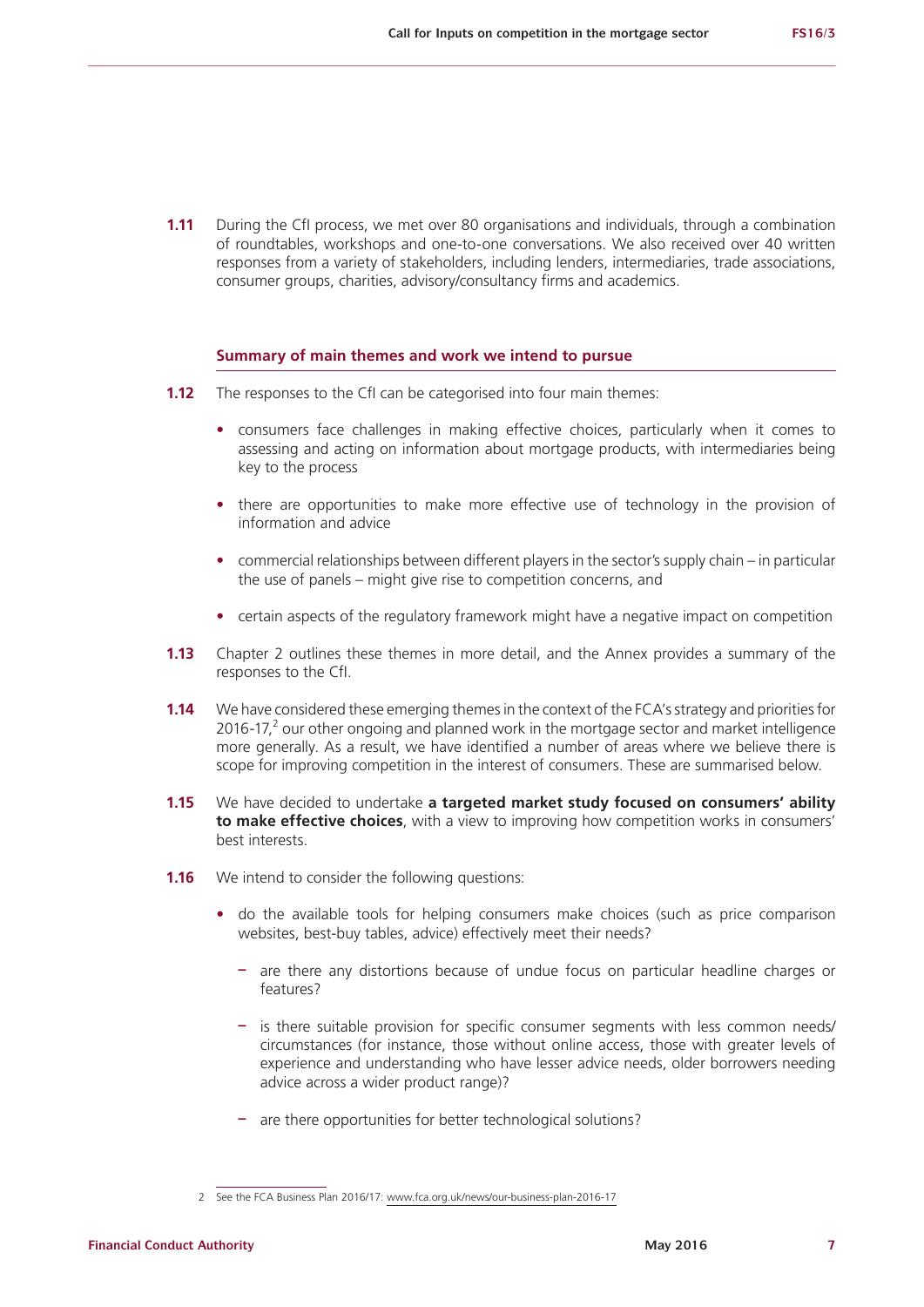- **•** what is the impact of increased intermediation in the mortgage sector on consumer outcomes?
	- **–** how has the MMR changed the market in terms of intermediation?
	- **–** are there differences in the outcomes for those consumers who obtain their mortgages through mortgage brokers when compared with those who go direct to lenders?
	- **–** if so, what drives those differences and is there room for improvement?
- **•** what is the impact of panel and other commercial arrangements between lenders, brokers and other players in the mortgage supply chain?
	- **–** is there potential for conflicts of interest or misaligned incentives?
	- **–** do any such arrangements create barriers to entry or expansion resulting in less consumer choice?
- **1.17** We will conduct more detailed scoping work before issuing the terms of reference for the market study in Q4 of 2016.
- **1.18** Alongside the market study, we will also be undertaking three **smaller pieces of follow-up work** relating to the themes emerging from the CfI:
	- **•** contributing to the next phase of the Council of Mortgage Lenders (CML) and Which? work on the transparency of mortgage fees and charges<sup>3</sup>, with the aim of ensuring that relevant concerns raised by stakeholders during the CfI are appropriately taken into account
	- **•** acting on specific aspects of the FCA's current regulatory regime where there is a case for change to improve competition – and considering the effect of our regulatory regime in the course of our planned competition work, and
	- **•** working with industry to increase competition law awareness in the sector
- **1.19** As explained in further detail in Chapters 2 and 3, respondents to the CfI raised a number of concerns in relation to non-FCA regulations. We will ensure that these views are shared with the relevant organisations. We are liaising with the Prudential Regulation Authority (PRA) with a view to building greater understanding of the potential impact on competition of capital requirements.

<sup>3</sup> For further information see <www.cml.org.uk/policy/policy-updates/all/transparency-of-mortgage-fees-and-charges/>.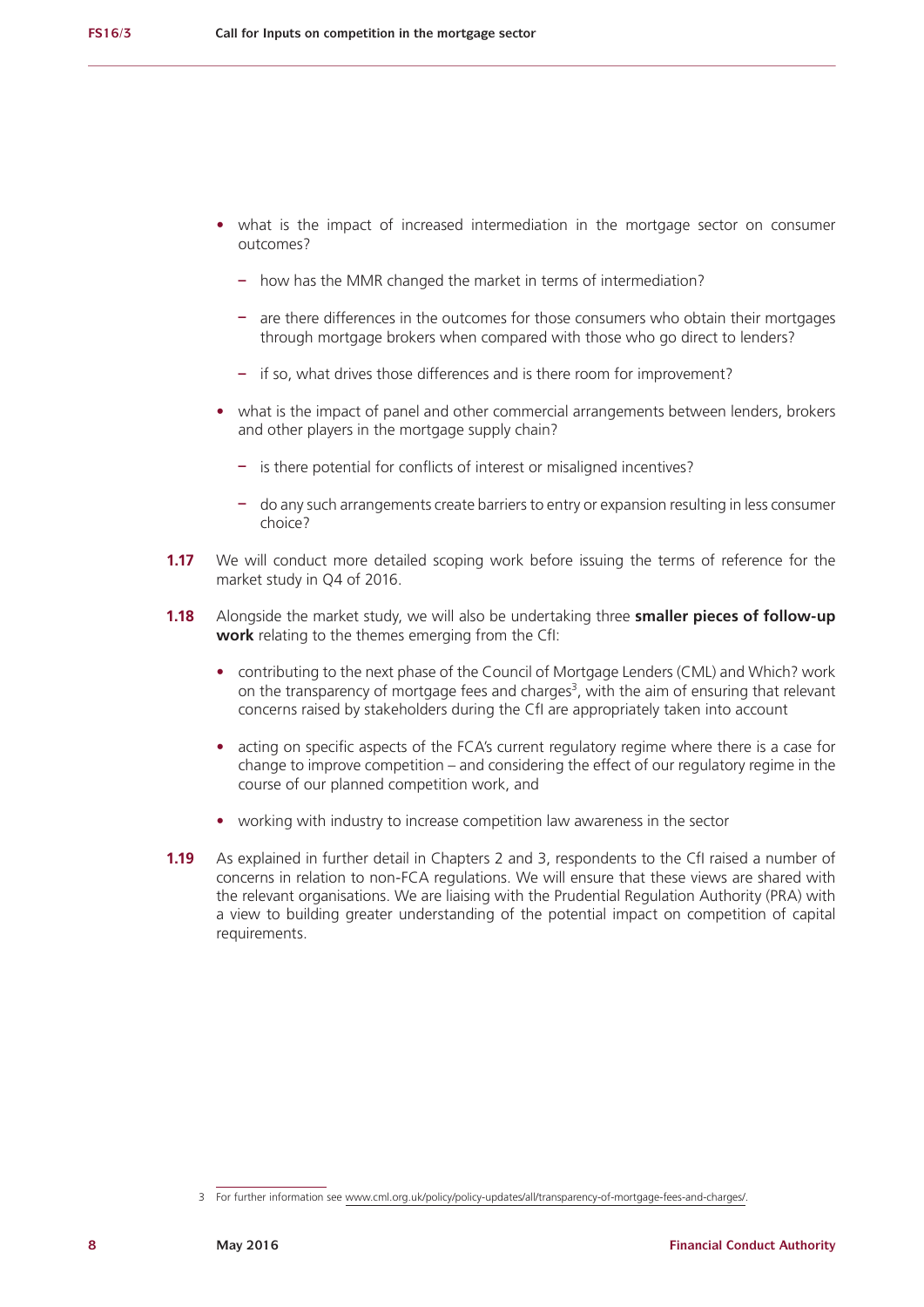### **2. Main themes emerging from CfI**

- **2.1** This chapter sets out the main themes emerging from the responses to the CfI. In summary, these are:
	- **•** consumers face challenges in making effective choices, particularly when it comes to assessing and acting on information about mortgage products, with intermediaries being key to the process
	- **•** there are opportunities to make more effective use of technology in the provision of information and advice,
	- **•** commercial relationships between different players in the sector's supply chain and, in particular, the use of panels, may give rise to competition concerns, and
	- **•** certain aspects of the regulatory framework might have a negative impact on competition
- **2.2** We discuss these themes in more detail below.

#### **Consumers' challenges in making effective choices, and the role of intermediaries**

- **2.3** The potential for improving consumers' ability to access, assess and act on information was a strong theme in the responses we received to the CfI. Many respondents – including lenders (both mainstream and specialist), brokers, and consumer organisations – commented on the extent to which consumers, either acting on their own or through their interactions with advisers or other intermediaries, can drive competition in the sector, and therefore on how important it is that consumers are able to make their choices on an informed basis.<sup>4</sup> If consumers struggle to choose products that best meet their needs, competition between firms will not work effectively in consumers' interest.
- **2.4** Many respondents noted that the challenges faced by consumers when choosing a mortgage are different from, or more pronounced than, those faced in some other financial services. Notable features of the sector include a large number of available products<sup>5</sup> (not all of which a consumer may be eligible for), the use of information sources like price comparison websites (PCWs) largely for informational (rather than transactional) purposes, and a variety of

<sup>4</sup> In June 2015 we published a Discussion Paper on smarter consumer communications (DP15/5) to seek stakeholder views on how firms' communications can engage and empower consumers to make informed decisions about their finance: [http://www.fca.org.](http://www.fca.org.uk/static/channel-page/dp-smarter-comms/dp-smarter-comms-index.html) [uk/static/channel-page/dp-smarter-comms/dp-smarter-comms-index.html](http://www.fca.org.uk/static/channel-page/dp-smarter-comms/dp-smarter-comms-index.html)

<sup>5</sup> Approximately 3,600 mortgage products are available to consumers in April 2016 (Moneyfacts, April 2016). This has been steadily increasing since 2009, when the total number of residential mortgage products dipped to approximately 1,500. Pre-crisis, the number of products available was in excess of 10,000.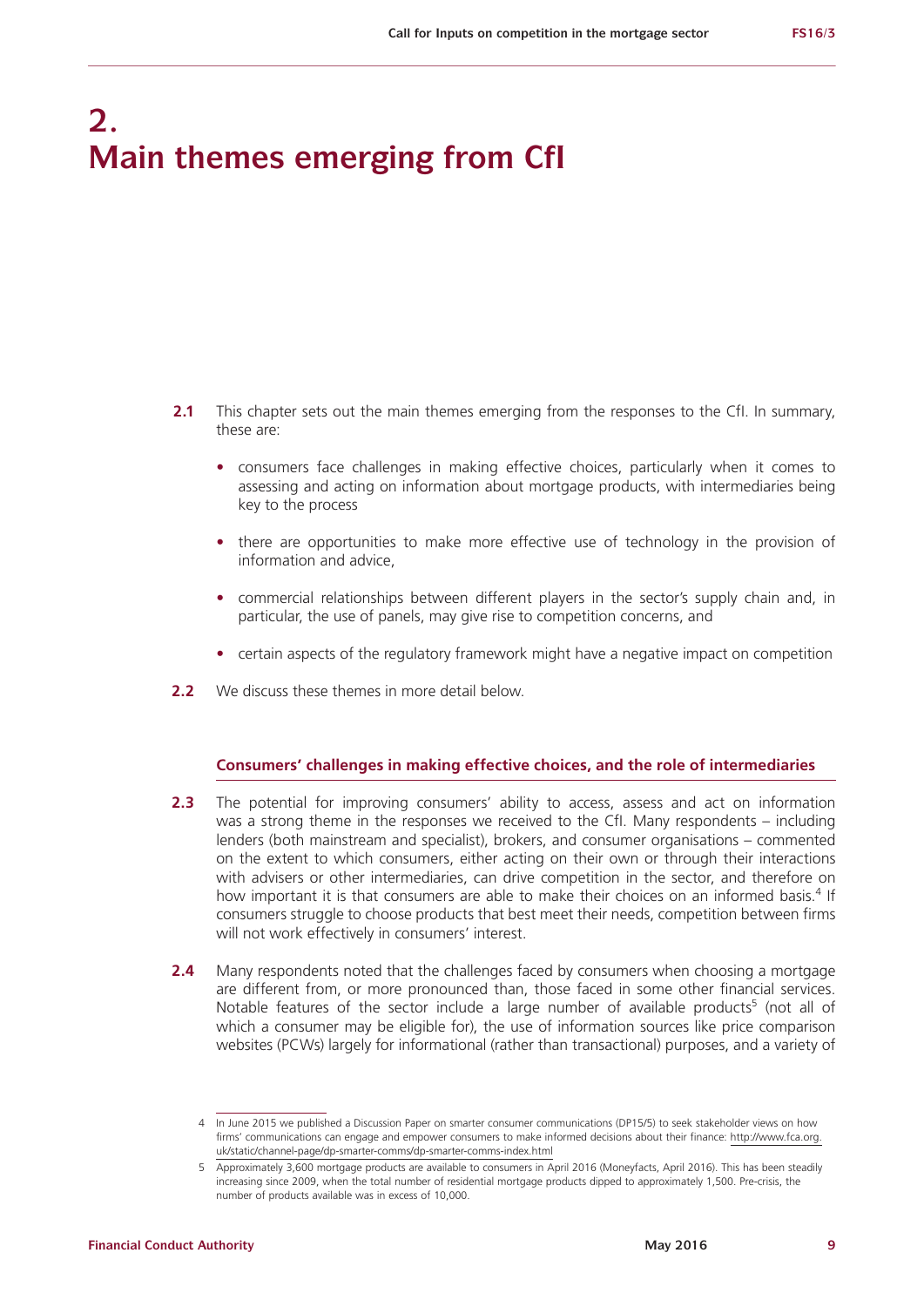behavioural biases<sup>6</sup>. There are also difficulties associated with the house buying process itself. All of these factors interact with each other to make the consumer journey more complex.

**2.5** In addition, intermediation is playing an increasing role in the sector, and therefore in the decisions consumers are making. Intermediated mortgage sales, which had decreased to around 50 per cent in 2009/10 following the financial crisis, increased to 71 per cent by value and 67 per cent of the number of sales in Q2 2015.

#### **Consumers' ability to assess complex product information**

- **2.6** The evidence gathered so far suggests that consumers' difficulties in assessing and acting on information are mainly linked to two underlying reasons:
	- **•** challenges due to product complexity and a lack of transparency in relation to fees and charges<sup>7</sup>, and
	- **•** consumers' behavioural biases
- **2.7** In the annex, we provide a summary of respondents' views on the types of information that consumers have difficulty understanding, and the circumstances in which their understanding may be affected by behavioural biases. Respondents generally agreed that consumers face constraints when assessing the information available to them, whether they are doing so on their own or with the help of a lender or intermediary. These difficulties may result in consumers over-paying for a mortgage or choosing a product that is not best suited to their circumstances.

#### *Complexity and transparency of mortgage products*

- **2.8** There are a large number of mortgage products available in the market (see footnote 5).
- **2.9** Some basic product features, such as the product term and the interest rate, are common to all mortgage products. Others – such as portability, overpayment facilities and early repayment charges – vary between different lenders and types of mortgage product.
- **2.10** Respondents had mixed views about the complexity of mortgage products and whether it necessarily leads to better outcomes for consumers. Many respondents argued that because consumers have very different preferences and circumstances, a complex and large range of products should be available to ensure that all consumer needs are satisfied.
- **2.11** Others argued, however, that consumers find mortgages to be complex products whose features are difficult to understand and to compare, and that some product complexity might be unnecessary.

#### *Consumers' behavioural biases*

- **2.12** Behavioural biases are specific ways in which normal human thought can cause people to misjudge important facts or to be inconsistent.
- **2.13** For a number of reasons, choosing a mortgage product is particularly prone to behavioural biases:

<sup>6</sup> For example, some consumers may be excessively optimistic about their future financial circumstances. See 'Understanding consumer expectations of the mortgage sales process' (ESRO 2015): [www.fca.org.uk/your-fca/documents/research/understanding-consumer](www.fca.org.uk/your-fca/documents/research/understanding-consumer-expectations-of-the-mortgage-sales-process-esro)[expectations-of-the-mortgage-sales-process-esro](www.fca.org.uk/your-fca/documents/research/understanding-consumer-expectations-of-the-mortgage-sales-process-esro)

<sup>7</sup> Which? and CML have also identified this as an issue, and are pursuing an initiative to improve transparency and comparability of fees and charges. This includes a tariff of the 22 most common fees and charges, published in November 2015. See [www.cml.org.](www.cml.org.uk/policy/policy-updates/all/transparency-of-mortgage-fees-and-charges/) [uk/policy/policy-updates/all/transparency-of-mortgage-fees-and-charges/](www.cml.org.uk/policy/policy-updates/all/transparency-of-mortgage-fees-and-charges/)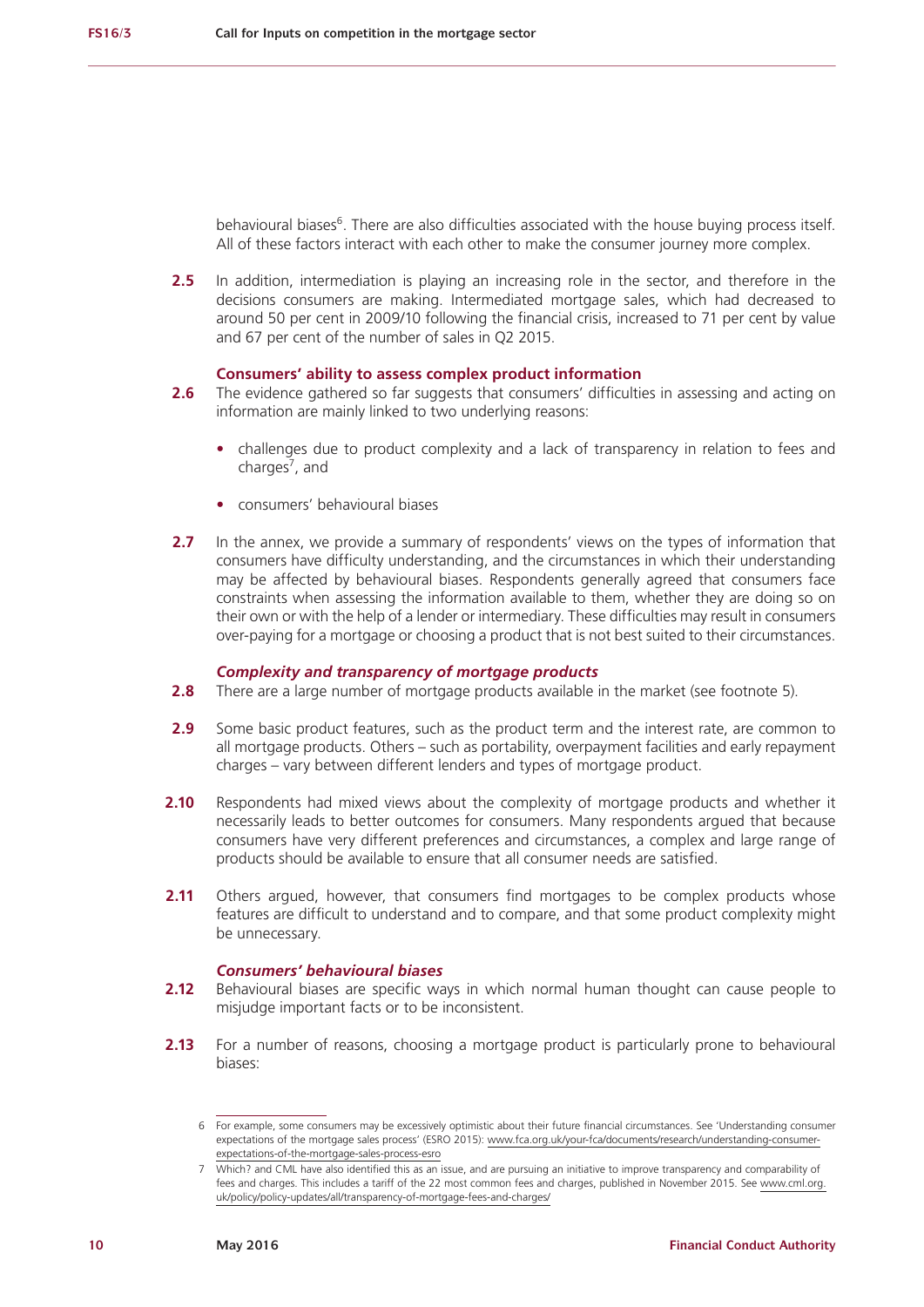- **•** Mortgage products are complex for most people: like other financial products, mortgages are abstract and intangible and often have many features and complex charging structures. Faced with complexity, consumers can simplify decisions in ways that lead to errors, such as focusing only on headline rates
- **•** Mortgages involve trade-offs between the present and the future: people can make decisions against their long-term interests because of self-control problems or optimism biases
- **•** Decisions on mortgages require assessing risk and uncertainty (including in relation to the macroeconomic and housing environment): people are generally bad intuitive statisticians and are prone to making systematic errors in decisions involving uncertainty
- **•** Decisions on mortgages can be emotional: stress, anxiety, fear of losses and regret, rather than the costs and benefits of the choices, can drive decisions. The mortgage purchasing decision is secondary to the main aim, the purchase of a property – which can be particularly emotional
- **•** Some products permit little learning from past mistakes: choosing a mortgage is not a frequently made decision, allowing for little learning from previous decisions, and with consequences revealed only after a long delay
- **2.14** To identify and correct the consequences of these mistakes, we need to be able to detect biases and understand their significance. Some behavioural biases can make it more difficult for consumers to assess the different offers in the market. For example, consumers' tendency to focus on the most prominent product characteristics, such as initial monthly repayments, and to consider more complex features only later on in the selection process, can lead them to choose a product that is not best suited to their needs.<sup>8</sup>
- **2.15** As part of our recent Advice and Distribution thematic review<sup>9</sup> we commissioned research which confirmed that consumers' own biases may affect their ability to assess product risks or mortgage features objectively.

#### **Consumers' ability to act on relevant product information**

- **2.16** While switching is not an end goal in itself, it is a means of ensuring that firms are driven to offer the best possible products and services to win and retain business. So for competition to work well, consumers need to be able to ''vote with their feet'', including by switching to a different product, whether with their existing lender or not, if this is right for them.<sup>10</sup>
- **2.17** Whether they actually do so will depend on a number of factors, including whether there is a trigger to consider doing so (such as the expiry of their existing deal, or being prompted by a lender or intermediary), but also on their assessment of the relative benefits and costs of taking up a different deal.
- **2.18** Many respondents commented on the fact that consumers have differing, and not necessarily accurate, perceptions of the costs and benefits of switching their mortgage products.<sup>11</sup> This

<sup>8</sup> See 'Understanding consumer expectations of the mortgage sales process' (ESRO 2015): [www.fca.org.uk/your-fca/documents/](www.fca.org.uk/your-fca/documents/research/understanding-consumer-expectations-of-the-mortgage-sales-process-esro) [research/understanding-consumer-expectations-of-the-mortgage-sales-process-esro](www.fca.org.uk/your-fca/documents/research/understanding-consumer-expectations-of-the-mortgage-sales-process-esro)

<sup>9</sup> Embedding the Mortgage Market Review: Advice and Distribution: [www.fca.org.uk/news/tr15-09-embedding-the-mortgage-market](www.fca.org.uk/news/tr15-09-embedding-the-mortgage-market-review-advice-and-distribution )[review-advice-and-distribution](www.fca.org.uk/news/tr15-09-embedding-the-mortgage-market-review-advice-and-distribution ) 

<sup>10</sup> This is also acknowledged in the Switching Principles Call for Evidence (BIS, 2015): [www.gov.uk/government/uploads/system/](www.gov.uk/government/uploads/system/uploads/attachment_data/file/469998/BIS-15-533-call-for-evidence-switching.pdf) [uploads/attachment\\_data/file/469998/BIS-15-533-call-for-evidence-switching.pdf](www.gov.uk/government/uploads/system/uploads/attachment_data/file/469998/BIS-15-533-call-for-evidence-switching.pdf)

<sup>11</sup> Including a switch to another provider, and a product transfer with their current lender.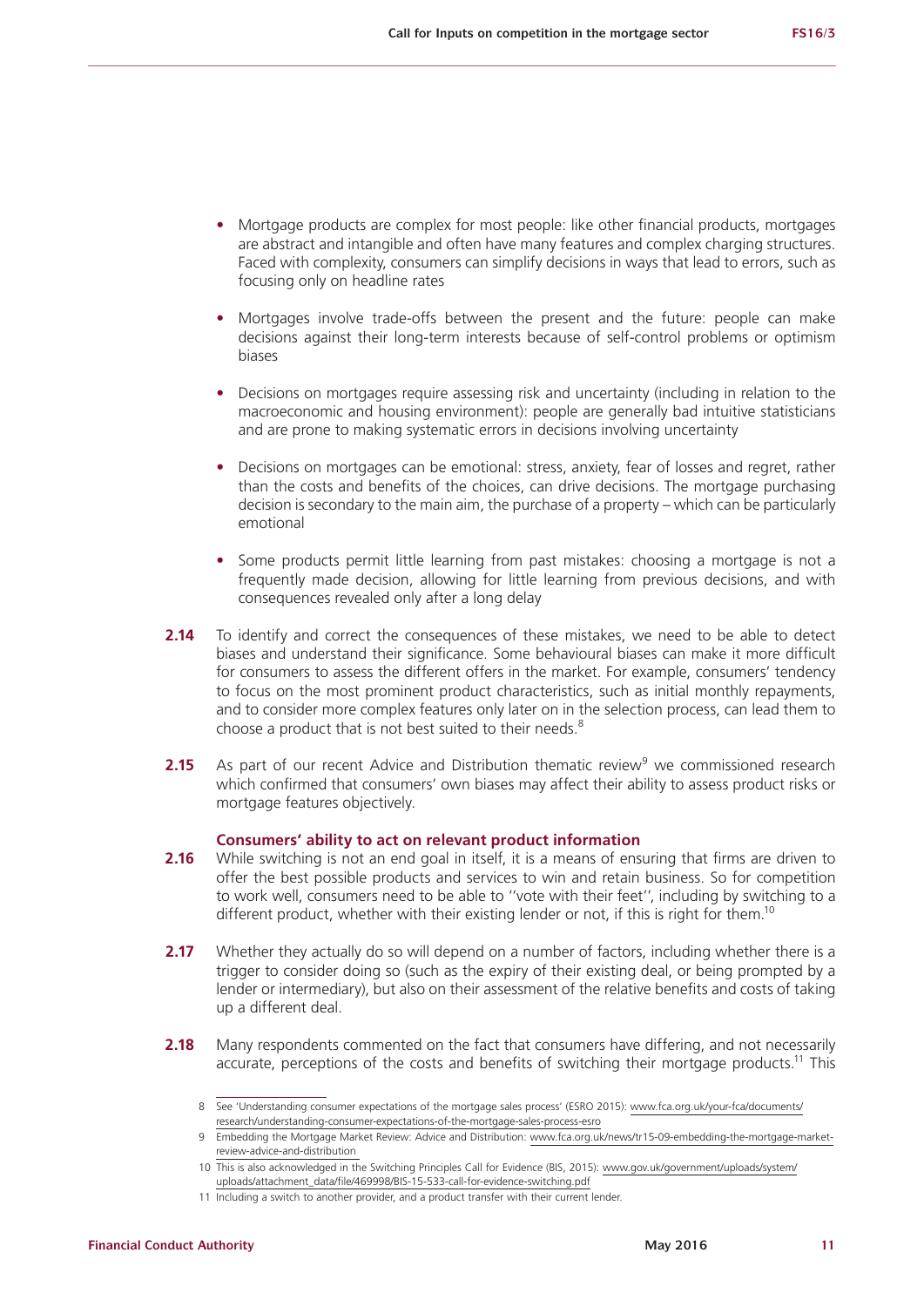may prevent them from switching when it would be beneficial for them to do so, and this can have an effect on how well competition works in the sector.

- **2.19** In the mortgage sector, switching costs consist mainly of redemption charges (such as early repayment charges) and transaction costs (such as fees associated with re-mortgaging to a new lender and the inconvenience of applying for a new loan; some consumers may for example perceive the time cost associated with receiving advice as a deterrent to switching).
- **2.20** We are keen to explore further what can affect consumers' ability to act on deals which they identify as appropriate for them.

#### **Advice requirements under MMR**

- **2.21** The MMR identified risks to consumers entering into significant, infrequent financial transactions without having their product preferences challenged by a qualified adviser. We now require advice in the vast majority of sales to mitigate those risks. The MMR has been advanced as one of the reasons why intermediation has grown significantly in recent years, and might be expected to continue to be on the increase.<sup>12</sup>
- **2.22** Some responses to the CfI have reiterated that advice can be very valuable to consumers in the mortgage sector, whether delivered by intermediaries or by lenders themselves.
- **2.23** However, some respondents also pointed out potential problems with the advice process, including that some approaches to advice have resulted in lengthy, stilted conversations that impeded firms' ability to assess customers' needs and circumstances. These concerns echo a number of findings of our recent thematic review on advice and distribution.<sup>13</sup>
- **2.24** We recognise that where advice takes too long and fails to engage the customer it can act as a barrier to shopping around.<sup>14</sup> We also recognise the challenges in interacting with a customer and providing them with information without straying into advice.<sup>15,16</sup>
- **2.25** As part of our general interest in the impact of regulation on financial services, we are keen to ensure that our rules work towards maximising the potential benefits that consumers can get from the advice process. In assessing whether that is the case, we are interested in the impact of our rules on specific types of consumers. We are also interested in assessing the impact of our rules on market dynamics more generally. We want to know whether, for example, the regulatory framework favours some distribution or business models to the detriment of others, and whether that is ultimately to the benefit of consumers. As part of this, we are also interested in whether our advice rules, which do not aim to differentiate between interactive channels, may have inadvertent impacts on innovation.

<sup>12</sup> Brokers' share of mortgage sales, which decreased following the financial crisis, has increased in recent years and is now some two thirds of the market (see paragraph 2.5 for further detail). It has been argued that the cost and risk associated with providing advice to mortgage applicants under MMR has led many lenders to de-emphasise their branch networks as a distribution channel or, in some cases, end direct distribution altogether. See IMLA (2015): [www.imla.org.uk/perch/resources/1512-imla-changing-face-of](www.imla.org.uk/perch/resources/1512-imla-changing-face-of-mortgage-distribution-december-2015.pdf)[mortgage-distribution-december-2015.pdf](www.imla.org.uk/perch/resources/1512-imla-changing-face-of-mortgage-distribution-december-2015.pdf).

<sup>13</sup> Advice and Distribution Thematic Review: [www.fca.org.uk/news/tr15-09-embedding-the-mortgage-market-review-advice-and]( www.fca.org.uk/news/tr15-09-embedding-the-mortgage-market-review-advice-and-distribution)[distribution]( www.fca.org.uk/news/tr15-09-embedding-the-mortgage-market-review-advice-and-distribution). However, the review also found examples where suitable advice was delivered more swiftly and simply. Our report explained where firms could work within our rules to deliver advice in a more engaging, outcomes-focused way.

<sup>14</sup> Our rules do not prescribe how an advised sale must be conducted or the length of time it must take, but provide firms with a framework for discussing a customer's needs and circumstances before recommending a suitable product or products. In addition, not all contract variations require advice, even if a firm is engaging interactively with a customer. Examples of this include a rate switch where the borrower has been presented with information on retention deals, or a term extension.

<sup>15</sup> Our perimeter guidance (PERG 4.6) includes a non-exhaustive series of examples of what does and does not constitute advice, with firms required to use their judgement.

<sup>16</sup> We have also recently conducted the Financial Advice Market Review (FAMR). We have taken the FAMR work into account in our CfI, although the FAMR findings and recommendations are not focused on the mortgage sector.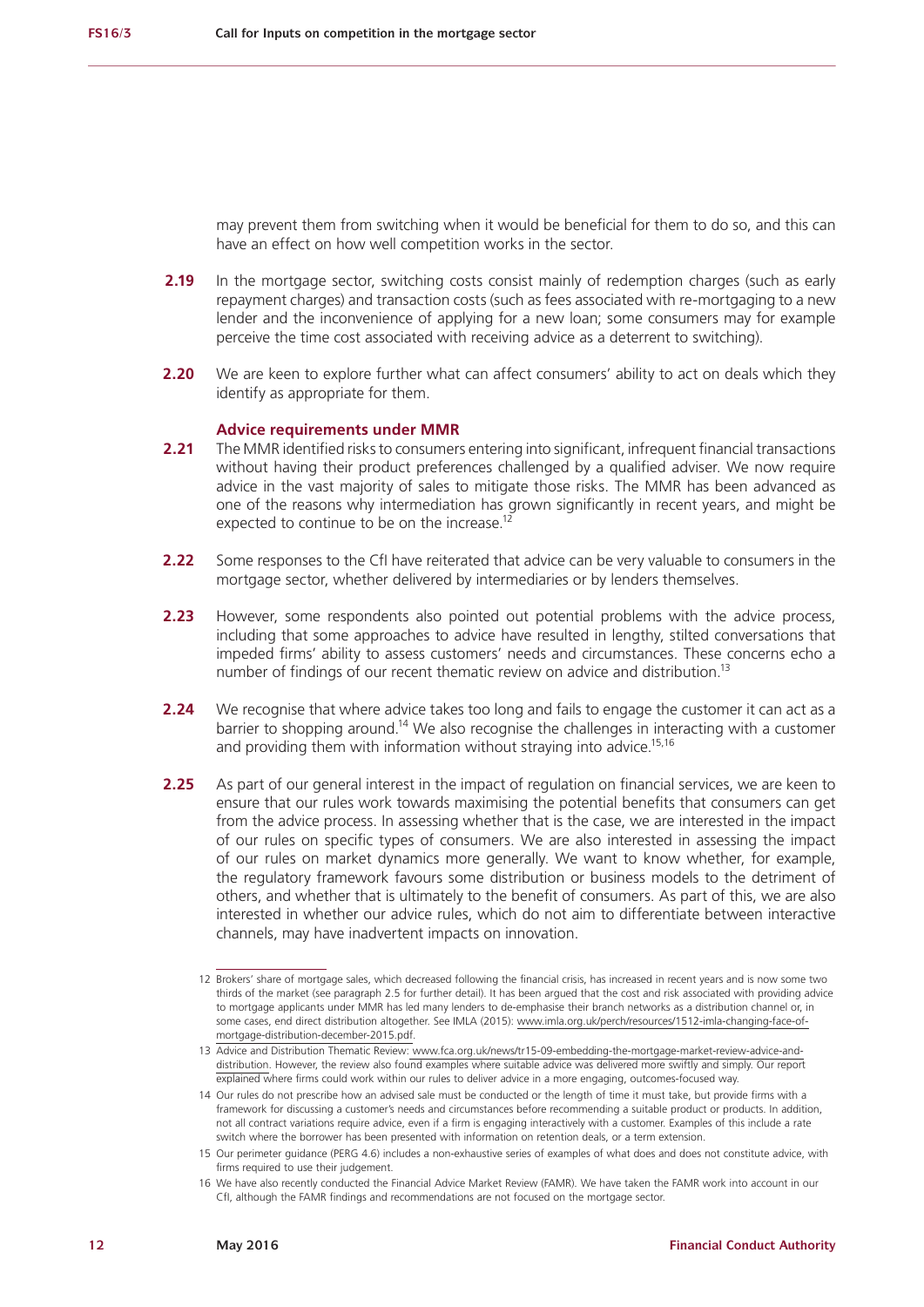**2.26** We believe that the various challenges consumers face in assessing and acting on information could lead to competition in the sector not working as well as it could. More in-depth analysis is required to establish what consumer harm arises from this, and what potential changes can be made to improve competition.

#### **Opportunities to make more effective use of technology in the provision of information and advice**

- **2.27** The second theme that emerged from the responses to our CfI is the role of technology in the provision of information and advice. Respondents argued that digital information tools (such as PCWs, online calculators and mortgage sourcing systems) and digital advice processes may have a significant impact on the incentives and behaviour of consumers, brokers and lenders.
- **2.28** Several respondents commented on the impact of **online calculators** on consumers' information gathering.17 Some expressed concern that they potentially mislead consumers by presenting them with loan sizes that do not equate to what they would be offered in reality.
- **2.29** Many respondents were critical of the impact of **PCWs** on consumers' search efforts. Their concerns mainly related to the limitations of the information shown by PCWs, and whether PCWs' commercial arrangements might affect search results without consumers' knowledge.
- **2.30** Several respondents commented that **mortgage sourcing systems (MSSs)**18 are also limited in terms of the information they provide to users (i.e. brokers) and that certain innovative products may be less prominent in the results because of the systems' filtering criteria. Where brokers' and lenders' behaviour is influenced by the design of these systems, MSSs have the potential to distort innovation and competition in the sector.
- **2.31** Respondents had mixed views about **digital advice processes** and their suitability for the mortgage sector. Some lenders are already trialling virtual appointments and are keen to innovate. The broker community challenged whether digital tools can incorporate 'soft' facts about the consumer's circumstances, which can be relevant to the consumer's product choice but more difficult to establish<sup>19</sup>
- **2.32** We consider that further work needs to be done to understand the effect the different tools have on how well competition works in the sector, and what needs to be done to ensure that their potential benefits are realised.

#### **Commercial relationships in the mortgage sector**

**2.33** A third theme emerging is that the mortgage sector is characterised by varied and complex relationships, and that while there are many reasons why these arrangements exist and why they can be useful, they also have the potential to distort competition.

<sup>17</sup> In some instances, online calculators can lead to consumers developing unrealistic expectations of how much they can borrow. See 'Understanding consumer expectations of the mortgage sales process' (ESRO 2015): [www.fca.org.uk/your-fca/documents/research/](www.fca.org.uk/your-fca/documents/research/understanding-consumer-expectations-of-the-mortgage-sales-process-esro) [understanding-consumer-expectations-of-the-mortgage-sales-process-esro](www.fca.org.uk/your-fca/documents/research/understanding-consumer-expectations-of-the-mortgage-sales-process-esro)

<sup>18</sup> Mortgage Sourcing Systems are software used by intermediaries to help them identify potentially appropriate products for their customers. They filter and rank mortgages listed on the system according to criteria chosen by the broker.

<sup>19</sup> For example, any needs for debt consolidation, protection, or retirement savings, which may warrant consideration of a wider range of products than a first charge residential mortgage.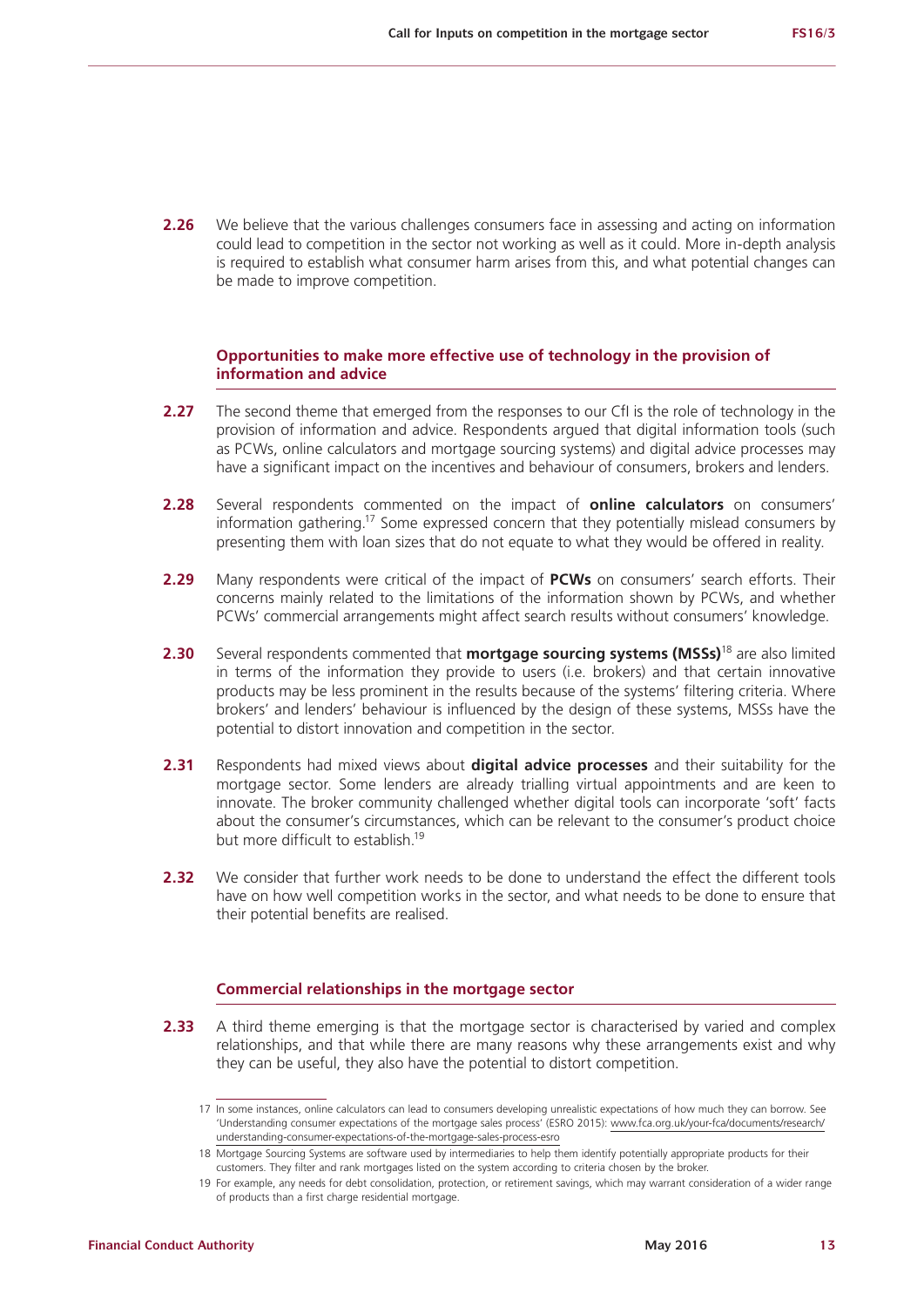- **2.34** Respondents commented in particular on the effects of commercial arrangements on firms' ability to compete effectively. These concerns fall into two main areas:
	- **•** commercial arrangements giving rise to conflicts of interest and misaligned incentives, and
	- **•** commercial arrangements as a potential barrier to entry and expansion
- **2.35** These are discussed further below.

#### **Commercial arrangements giving rise to conflicts of interest and misaligned incentives**

- **2.36** Several respondents commented on the effect of procuration fees<sup>20</sup>, with differing views. Some respondents felt that they do not give rise to conflicts of interest while others said they could result in broker interests being misaligned with consumer interests.<sup>21</sup>
- **2.37** Many respondents were critical of relationships between brokers and estate agents. Criticism was directed in particular at situations where a consumer may be under the impression that consulting a certain mortgage broker is necessary in order to view, or submit an offer on, a property.<sup>22</sup>
- **2.38** Respondents also commented on the relationships between brokers and providers of other ancillary services, for example conveyancers and surveyors, particularly when these services are provided by the same group of companies to which the broker also belongs. Respondents said there should be safeguards in place to ensure that consumer choice is not limited either as a result of ownership ties or commercial arrangements.
- **2.39** Both lenders and intermediaries expressed concern about relationships between firms in the new-build sector.<sup>23</sup> Respondents claimed that developers have close relationships with certain brokers and that these brokers tend to place business with a limited number of lenders who they are confident can meet tight timeframes imposed by the developers. Respondents said this may make it more difficult for new lenders to enter the market, limiting the choice available to consumers.

#### **Panels as a potential barrier to entry and expansion**

- **2.40** Respondents commented on the challenges that smaller firms in particular face in entering the market or certain segments of the market due to panel arrangements.
- **2.41** Lenders and lender representatives commented that some smaller lenders have had problems accessing bigger broker networks and feel pressurised to accept their terms. The comments also noted that large broker networks have significant influence over the market, because they control visibility and access to lenders' products.
- **2.42** Brokers commented that smaller brokers may experience difficulties in accessing products to distribute from certain lenders. Lenders need to undertake due diligence on their distributors

<sup>20</sup> Procuration fees are fees that lenders pay brokers upon completion of a mortgage contract.

<sup>21</sup> The FSA previously concluded that there is scope for product and provider bias resulting from procuration fees, but that this did not justify at that stage the banning procuration fees, given the small differentials in procuration fees in the prime mortgage market at the time (typically 0.31 – 0.35% of the loan). See paragraphs 5.41-5.49 in DP 09/3 'Mortgage Market Review': [www.fca.org.uk/](www.fca.org.uk/static/documents/discussion-papers/fsa-dp09-03.pdf) [static/documents/discussion-papers/fsa-dp09-03.pdf](www.fca.org.uk/static/documents/discussion-papers/fsa-dp09-03.pdf)

<sup>22</sup> As the UK's enforcement authority for the Estate Agents Act 1979, the National Trading Standards Estate Agency Team of Powys County Council has published guidance for estate agents which contains provisions directing estate agents not to pressure potential buyers to use associated services such as an in-house mortgage broker.

<sup>23</sup> According to ONS statistics, 143,560 homes were started and 142,890 completed in 2015. [www.gov.uk/government/uploads/](www.gov.uk/government/uploads/system/uploads/attachment_data/file/502930/House_Building_Release_Dec_Qtr_2015.pdf) [system/uploads/attachment\\_data/file/502930/House\\_Building\\_Release\\_Dec\\_Qtr\\_2015.pdf](www.gov.uk/government/uploads/system/uploads/attachment_data/file/502930/House_Building_Release_Dec_Qtr_2015.pdf)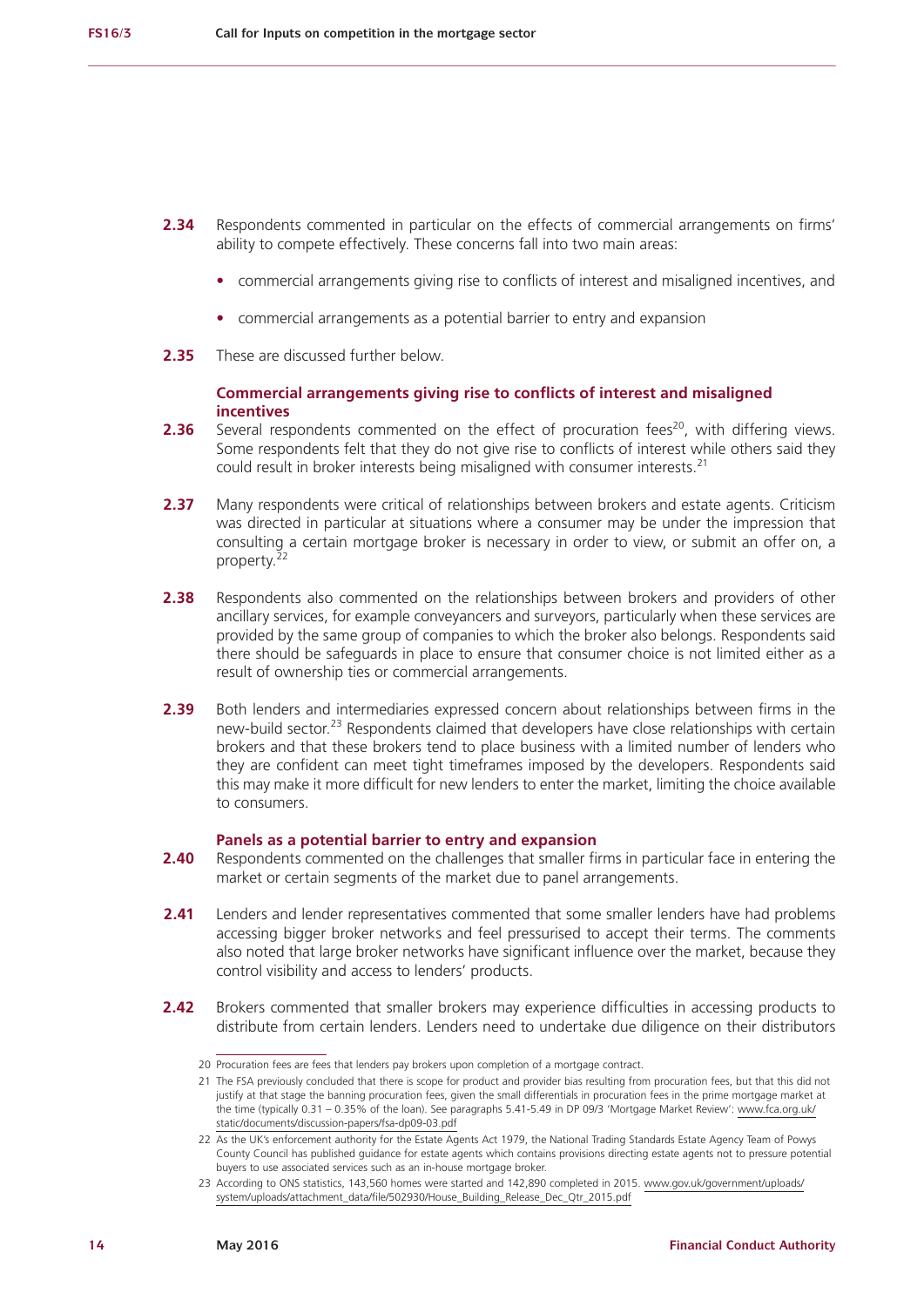and the cost of this is balanced against the volume to be expected from them. While one respondent commented that being part of a network may mitigate this by allowing smaller brokers to access a larger range of products, another noted that the way networks and clubs operate can by definition restrict some intermediaries' access to certain lender products.<sup>24</sup>

- **2.43** Respondents also commented that the criteria to be included on a panel are not always communicated transparently. As a result prospective panel members do not necessarily know why they have not been included on a panel, which can make it more difficult for them to expand.
- **2.44** While in many respects there are similar issues in specialist as in mainstream lending, these may be more acute in some types of specialist lending, for example when there are strong existing relationships between broker networks and lenders.
- **2.45** We have summarised some of the questions that have arisen about the impact of relationships between firms in the mortgage sector and the effect they may have on competition. More indepth analysis needs to be undertaken to establish the cause of any distortion of, and possible improvements to, the dynamics of competition in the sector.

#### **Impact of the regulatory framework on competition**

- **2.46** The CfI asked for views on market features beyond consumer behaviour or firm conduct that might restrict, prevent or distort competition, including the regulatory regime, and any barriers to entry and expansion, and to innovation. Respondents commented primarily on regulation, but there were also many submissions relating to barriers to entry and expansion in the market.
- **2.47** A key theme emerging is that there is no appetite for further large-scale regulatory change. One of the main reasons put forward is that the sector has been subject to recent regulatory change, and needs time to focus on bedding these changes in and developing systems and products that comply with the relevant regulations.
- **2.48** However, respondents commented on a number of aspects of the regulatory regime that may affect competition. Responses can be categorised as commenting on:
	- **•** FCA regulation, in particular our rules on responsible lending and advice
	- **•** non-FCA regulation
- **2.49** These are discussed further below.

#### **FCA regulation, in particular our rules on responsible lending and advice**

- **2.50** Many responses commented on the effects of our responsible lending rules and their impact on lending volumes – both overall and to certain customer groups (e.g. interest-only customers and those unable to verify their income).
- **2.51** The responsible lending rules aim to prevent borrowers from taking out mortgages they cannot afford. To understand in greater depth their impact on firms and consumer outcomes, we

<sup>24</sup> According to IMLA, appointed representatives who are authorised through mortgage networks provide 45% of intermediated mortgages. (IMLA, 2015): <www.imla.org.uk/perch/resources/1512-imla-changing-face-of-mortgage-distribution-december-2015.pdf>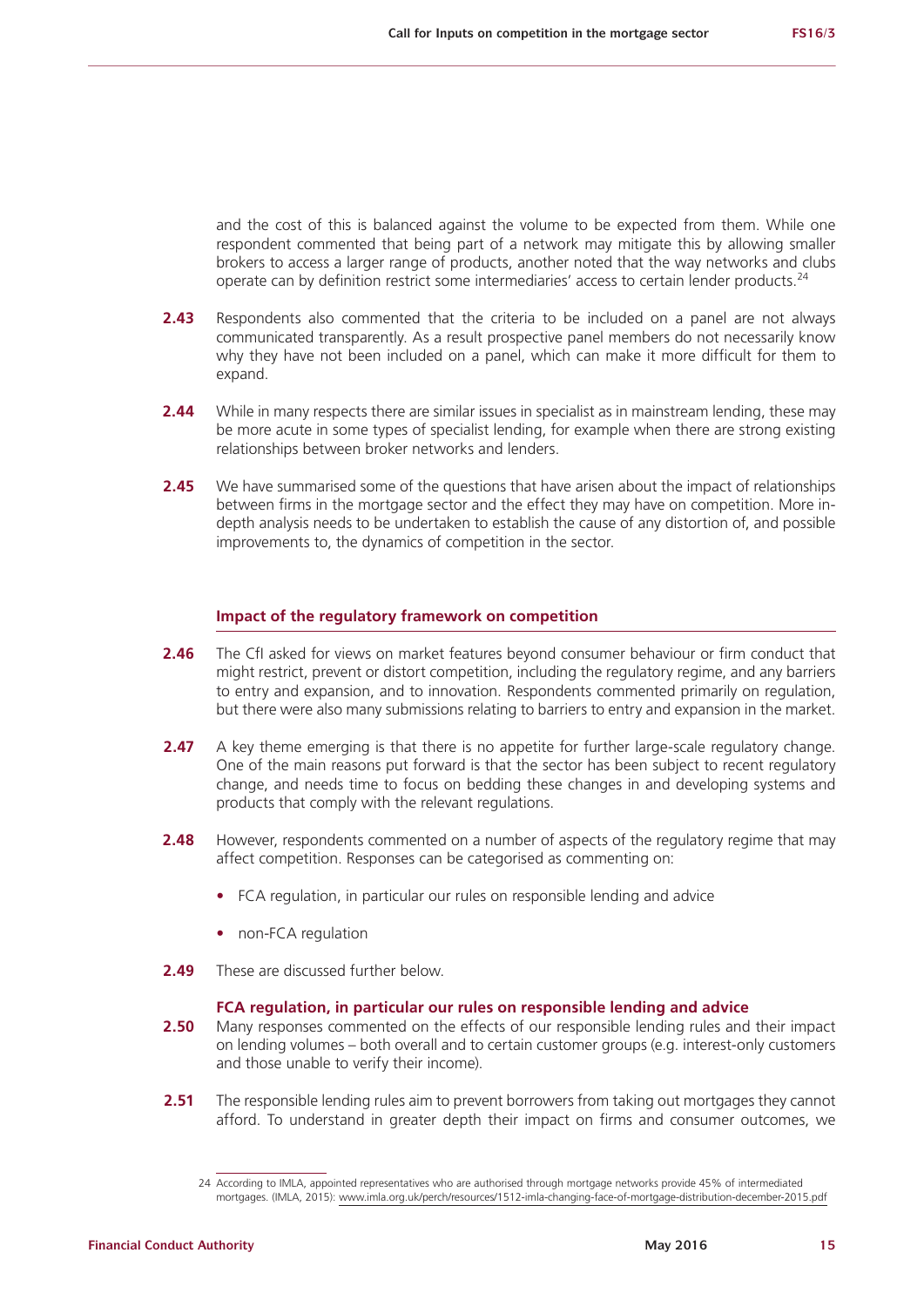launched a responsible lending review in April 2015, the results of which we are publishing alongside this Feedback Statement.<sup>25</sup>

- **2.52** Respondents also commented on potential issues with the advice process that we should consider, as described earlier in this chapter.
- **2.53** While there was no appetite for wide-ranging reform, respondents mentioned a small number of specific issues with our rules which they argued would improve the sector dynamics. Chapter 3 sets out our views on these issues and the potential changes we are making or considering.

#### **Non-FCA regulation**

- **2.54** Respondents also commented on those elements of the regulatory framework and government policies that are not overseen by the FCA, and which can have an impact on competition in the sector. In particular, many respondents noted on the effects of the capital requirements regime, Solvency II requirements and the Building Societies' sourcebook. Their views are explained in more detail in the Annex.
- **2.55** We will ensure that these views are shared with the relevant organisations, and we will work with them to inform their approach to these issues in light of their potential impact on competition. We are liaising with the PRA with a view to building greater understanding of the potential impact on competition of capital requirements.

<sup>25</sup> www.fca.org.uk/news/tr16-04-responsible-lending-review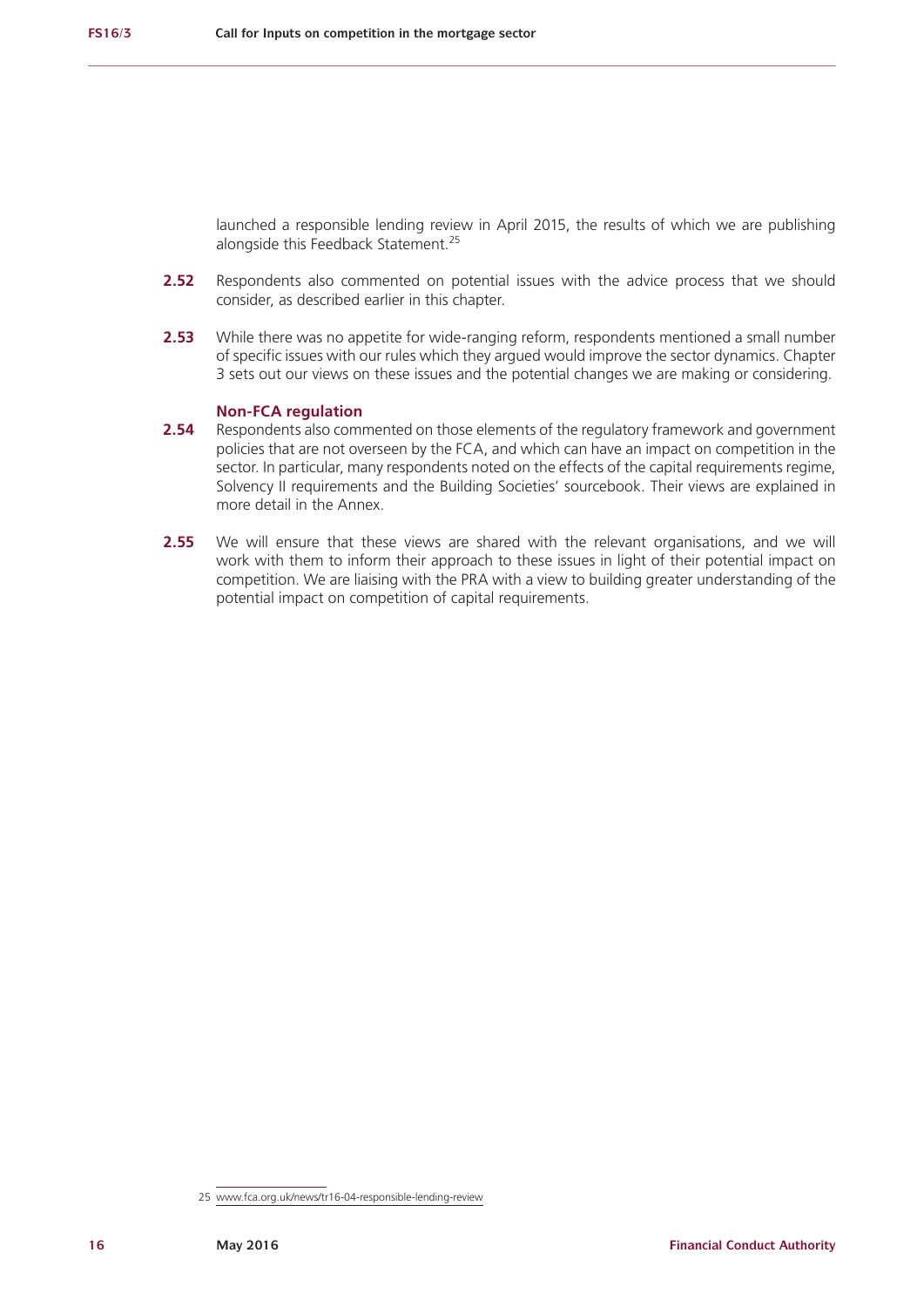### **3. Next steps**

- **3.1** In this section, we set out the work we are planning to do following the CfI, and the associated timescales.
- **3.2** Our decisions on further competition work in the mortgage sector have been informed both by the responses to our CfI (as summarised in Chapter 2 and, in more detail, in the Annex), and other relevant intelligence, including industry publications and academic research. We have also considered the overall FCA priorities for 2016/17 as well as our on-going and planned work and priorities in the mortgage sector.<sup>26</sup>
- **3.3** We have decided to undertake **a targeted market study focused on consumers' ability to make effective choices**, together with **three smaller pieces of follow-up work** relating to the themes emerging from the CfI:
	- **•** contributing to the next phase of the Council of Mortgage Lenders (CML) and Which? work on the transparency of mortgage fees and charges, with the aim of ensuring that relevant concerns raised by stakeholders during the CfI are appropriately taken into account
	- **•** acting on specific aspects of the FCA's current regulatory regime where there is a case for change to improve competition – and considering the effect of our regulatory regime in the course of our planned competition work, and
	- **•** working with industry to increase competition law awareness in the sector.
- **3.4** These parts of our forward work programme are discussed in turn below. We also set out our views on issues that have been raised with regard to impacts on the sector arising from non-FCA regulation.

#### **Market study**

- **3.5** We have considered the emerging themes in the context of the FCA's strategy and priorities for  $2016-17<sup>27</sup>$  our other ongoing and planned work in the mortgage sector and market intelligence more generally. As a result, we have identified a number of areas where we believe there is scope for improving competition in the interest of consumers. While others have emerged as being of potential interest, we have adopted a proportionate approach, focusing our future work on those areas where we believe there to be the greatest scope for improving competition in the interest of consumers.
- **3.6** We have decided to undertake **a targeted market study focused on consumers' ability to make effective choices**, with a view to improving how competition works in consumers' best interests. We intend to consider the following questions:

<sup>26</sup> FCA Business Plan 2016/17: <www.fca.org.uk/news/our-business-plan-2016-17>

<sup>27</sup> FCA Business Plan 2016/17: <www.fca.org.uk/news/our-business-plan-2016-17>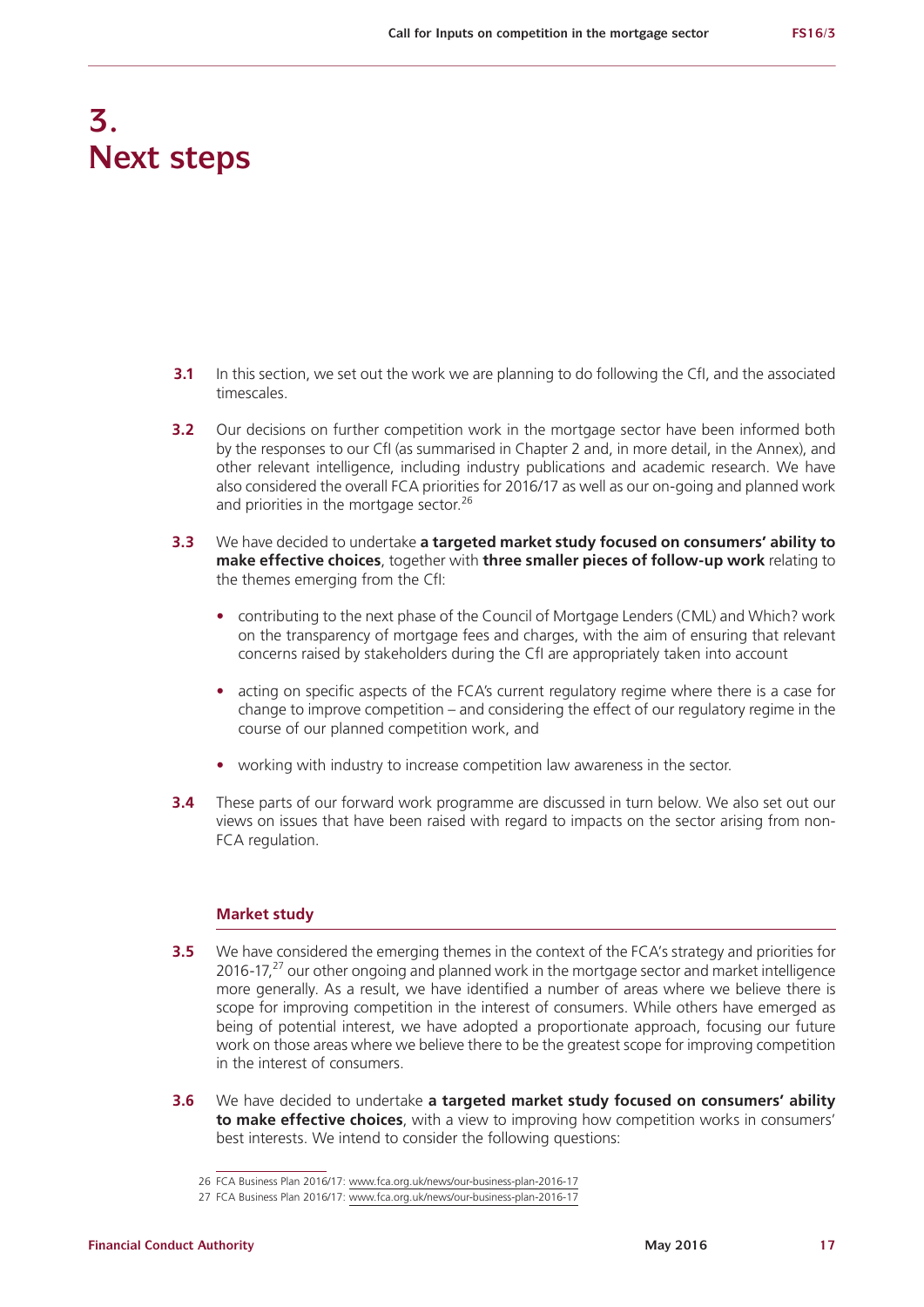- **•** Do the available tools for helping consumers make choices (such as price comparison websites, best-buy tables, advice) effectively meet their needs?
	- **–** Are there any distortions because of undue focus on particular headline charges or features?
	- **–** Is there suitable provision for specific consumer segments with less common needs/ circumstances (for instance, those without online access, those with greater levels of experience and understanding who have lesser advice needs, older borrowers needing advice across a wider product range)?
	- **–** Are there opportunities for better technological solutions?
- **•** What is the impact of increased intermediation in the mortgage sector on consumer outcomes?
	- **–** How has the Mortgage Market Review changed the market in terms of intermediation?
	- **–** Are there differences in the outcomes for those consumers who obtain their mortgages through mortgage brokers when compared with those who go direct to lenders?
	- **–** If so, what drives those differences and is there room for improvement?
- **•** What is the impact of panel and other commercial arrangements between lenders, brokers and other players in the mortgage supply chain?
	- **–** Is there potential for conflicts of interest or misaligned incentives?
	- **–** Do any such arrangements create barriers to entry or expansion resulting in less consumer choice?

#### **What is a market study?**

- **3.7** Market studies are a key way in which we investigate markets to see how well they are working for consumers. They focus on the market from a competition perspective, while also taking into account consumer protection and market integrity.
- **3.8** We undertake market studies when we have identified that there are potential competition issues in a market. We do not need to have found definitive evidence of such issues. Instead, we would look to undertake further work into understanding and identifying competition issues and the impact that they have on a market.
- **3.9** Before launching a market study we consider the issues that concern us and develop our views on the reasons that competition may not be working in the interests of consumers.
- **3.10** Generally, we launch market studies with the publication of terms of reference setting out the scope of the study and the possible causes of concern.
- **3.11** We use the data we collect to assess evidence of competition issues or other market failures and assess the extent of any consumer detriment. We do this by considering the evidence and views we receive with reference to the issues identified and the theories we are testing. We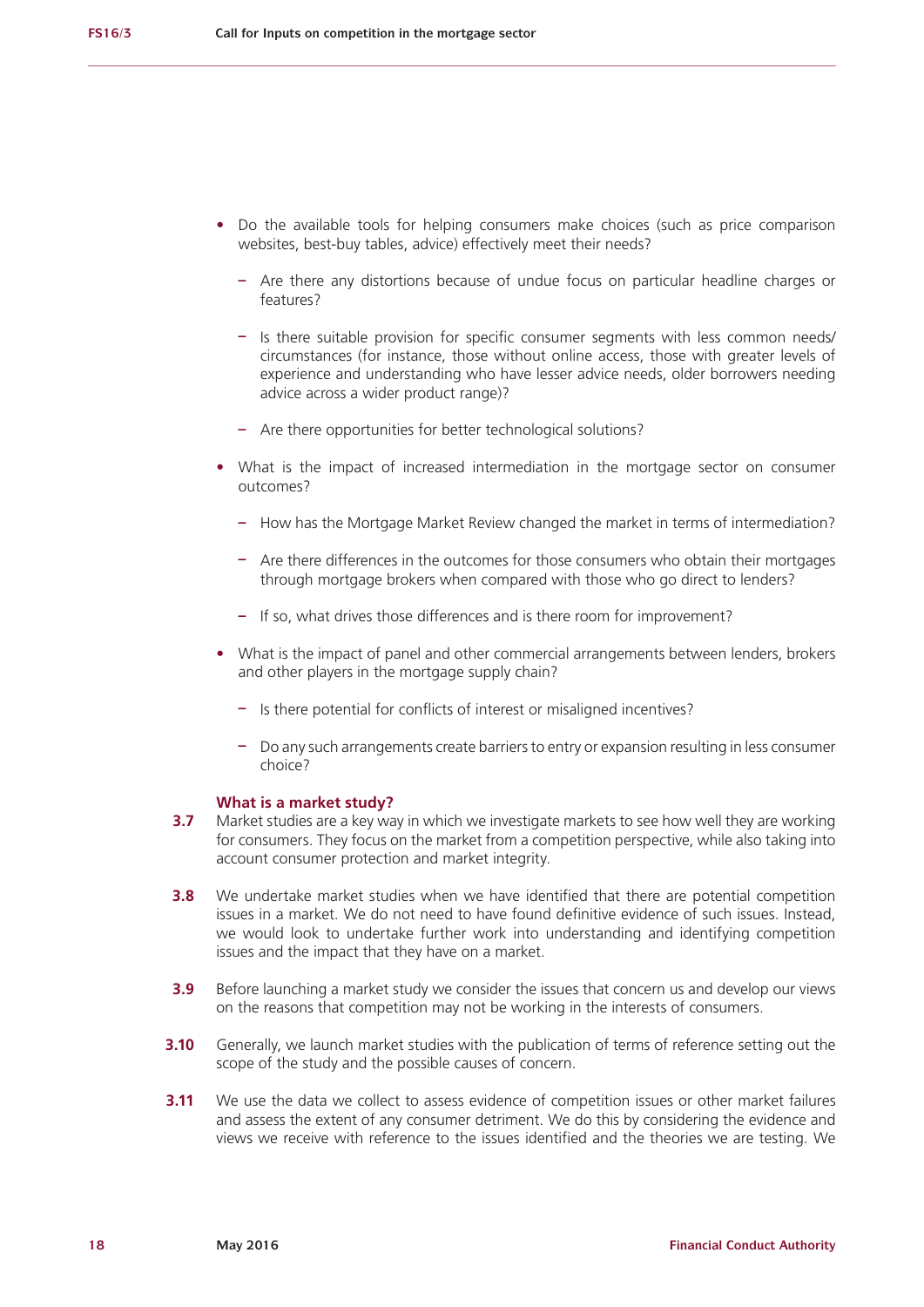use data we already hold, and data from public sources, and gather more information on the specific issues under consideration.<sup>28</sup>

- **3.12** If we conclude that competition is not working well we have a number of tools at our disposal to propose and/or implement remedies (for instance, publishing guidance; making proposals for enhanced industry self-governance; taking supervisory or enforcement action; reviewing the relevant elements of the regulatory framework which could include making new or amending exisitng rules as well as removing regulatory barriers). If required, the proposed remedy would be subject to consultation.
- **3.13** More information on market studies can be found on our website.<sup>29</sup>

#### **Other competition work in mortgages**

- **3.14** In addition to the market study, we will be undertaking **three smaller pieces of follow-up work** to the CfI:
	- **•** contributing to CML/Which? work on transparency of fees and charges
	- **•** acting on specific aspects of the FCA's regulatory regime where these is a case for change to improve competition, and
	- **•** working with industry to increase competition law awareness in the sector

#### **Contributing to CML/Which? work on transparency of fees and charges**

**3.15** Closely related to our interest in the challenges faced by consumers in making effective choices is the work already underway by CML and Which? on the transparency of mortgage fees and charges<sup>30</sup>, which has already led to the implementation of the 'tariff of charges' by most lenders. This work is now in its second phase, and we will contribute to the project to ensure that it is informed by the specific concerns raised by stakeholders during the CfI. We will take the progress made on this issue into consideration in our scoping of the market study.

#### **Specific aspects of the current FCA regulatory regime where there is a case for change to improve competition**

- **3.16** In addition to the advice rules, discussed in chapter 2, respondents mentioned other aspects of the regulatory framework that they considered had an impact on competition, primarily as a result of the rules on responsible lending.
- **3.17** We discuss our next steps with respect to these different aspects below.

#### *Responsible lending*

**3.18** A number of respondents offered views on the impact of the responsible lending rules introduced through the MMR. Our responsible lending rules are designed to prevent a return to the poor lending practices seen pre-crisis, ensuring that consumers only take out mortgages that are demonstrably affordable.

<sup>28</sup> Whenever possible, we use data we already receive (e.g. Product Sales Data) to minimise the burden on firms arising from any information requests.

<sup>29</sup> <www.fca.org.uk/news/fg15-09-market-studies-and-market-investigation-references>

<sup>30</sup> For further information see <www.cml.org.uk/policy/policy-updates/all/transparency-of-mortgage-fees-and-charges/>.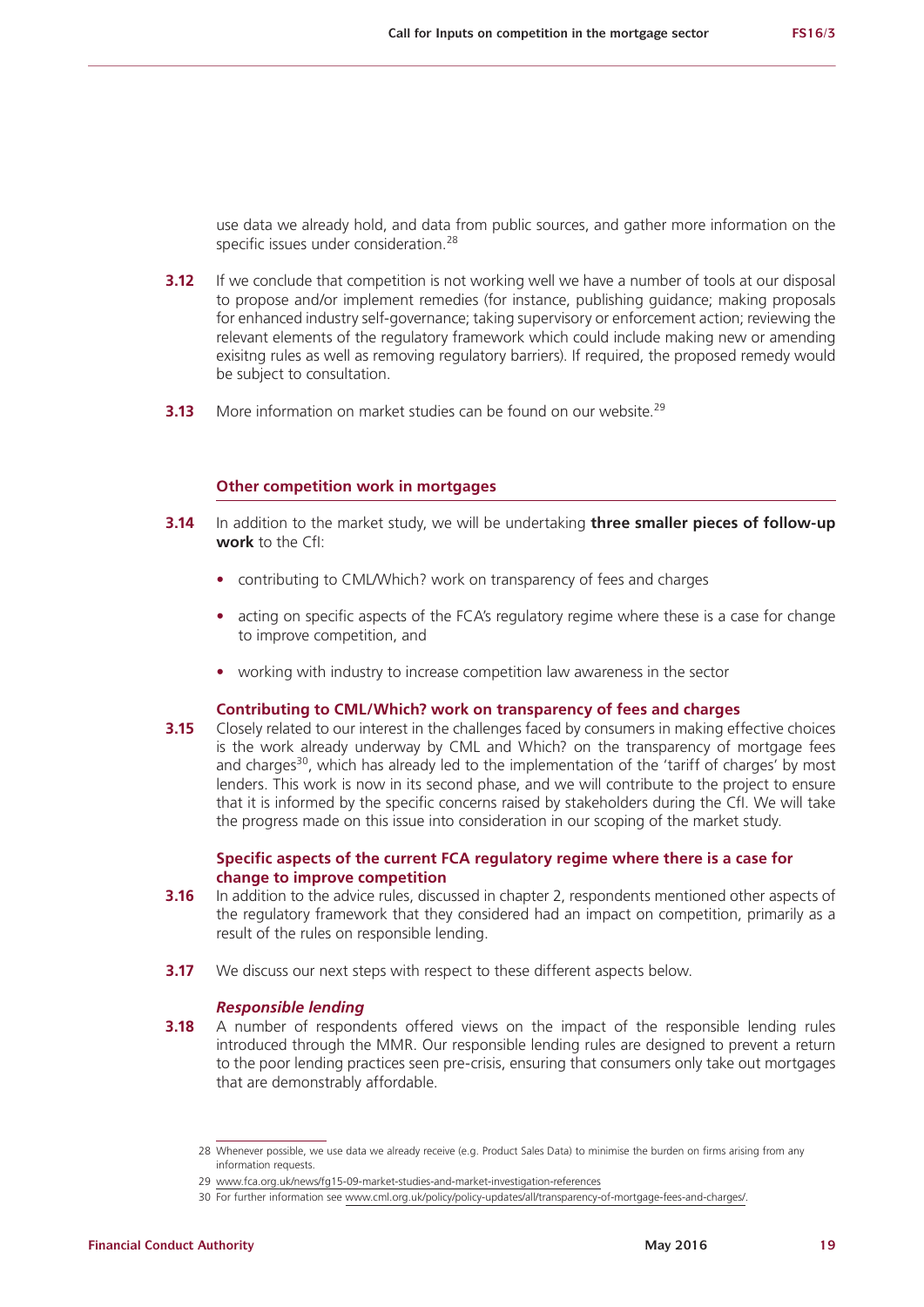**3.19** To understand in much greater depth how the responsible lending rules have affected firms and consumer outcomes we launched the responsible lending review in April 2015. The review, published alongside this document, has collected evidence from a range of lenders representing approximately 75% of post-MMR lending as well as conducting research into the market more widely. We are publishing our thematic report<sup>31</sup> outlining the findings of this review alongside this Feedback Statement.

#### *Opportunities for changes to existing FCA rules*

- **3.20** Where issues raised are within our remit, we have reflected on the comments we have received, and will act on specific aspects of the current regulatory framework where we agree that there is a case for change.
- **3.21** We want to ensure that markets work well for consumers and we are especially mindful that **older consumers** represent an increasing proportion of the UK population.<sup>32</sup> Older consumers are not a homogenous group (for example, they will differ in their asset wealth and income) and are best served by having a range of mortgage products and services available so they can find the option that best suits them. Lifetime mortgages can play an important part in serving some of these borrowers, and we are keen that our regulatory requirements do not place unintended barriers to growth and innovation.
- **3.22** We recognised both through feedback from CfI respondents and through the responsible lending review that our responsible lending rules could have contributed to restricted development and take-up of lifetime products that allow a customer to make regular payments but switch to interest roll-up at any point without risk of repossession.<sup>33</sup> To allow firms to more readily offer this type of product, which can be of benefit to consumers concerned about equity erosion, we have published a modification by consent on our website to tailor our rules to particular types of hybrid lifetime product.<sup>34</sup> We intend to consult on updating our Handbook to reflect this change in approach.
- **3.23** Respondents commented specifically on the fact that **MCD** treats **foreign currency lending** as high risk, given the impact of exchange rate variations, and that this will strongly restrict foreign currency loans. We recognise respondents' concerns. As part of our response to the European Commission's call for evidence on the EU regulatory framework for financial services<sup>35</sup>, we have explained that the MCD definition of 'foreign currency loan' could be improved to better align with the exchange rate risk the MCD seeks to address.
- **3.24** We will be considering **other aspects of the regulatory regime** either as part of the market study (e.g. the effect of our advice rules on consumers' ability to make effective choices) or our wider policy work (e.g. we will consider the potential for opening up further routes to obtaining an equity release qualification). Any rule changes deemed necessary as a result would be subject to our usual consultation process.

<sup>31</sup> www.fca.org.uk/news/tr16-04-responsible-lending-review

<sup>32</sup> We recently launched a significant piece of strategic work exploring whether and how financial services meet the needs of older consumers, both now and in the future (we published our Ageing Population Discussion Paper on 22 February 2016: [www.fca.org.uk/news/dp16-01-ageing-population\)](www.fca.org.uk/news/dp16-01-ageing-population) This will include further analysis of the key issues and challenges arising across multiple sectors and aspects of financial services, including mortgages. We are considering the information submitted in response to our CfI alongside the other evidence we are collecting and will run an extensive programme of stakeholder engagement, analysis and research. Our work will culminate in a series of recommendations and a regulatory strategy for the ageing population in Spring 2017.

<sup>33</sup> From speaking to industry representatives, we understand that this type of product constituted approximately 15% of the lifetime mortgage market before we introduced our MMR rules, and 5% post.

<sup>34</sup> [www.the-fca.org.uk/modification-consent-hybrid-lifetime-mortgage?field\\_fcasf\\_sector=unset&field\\_fcasf\\_page\\_category=unset](www.the-fca.org.uk/modification-consent-hybrid-lifetime-mortgage?field_fcasf_sector=unset&field_fcasf_page_category=unset)

<sup>35</sup> <www.fca.org.uk/static/fca/documents/eu-regulatory-framework-call-for-evidence-response.pdf>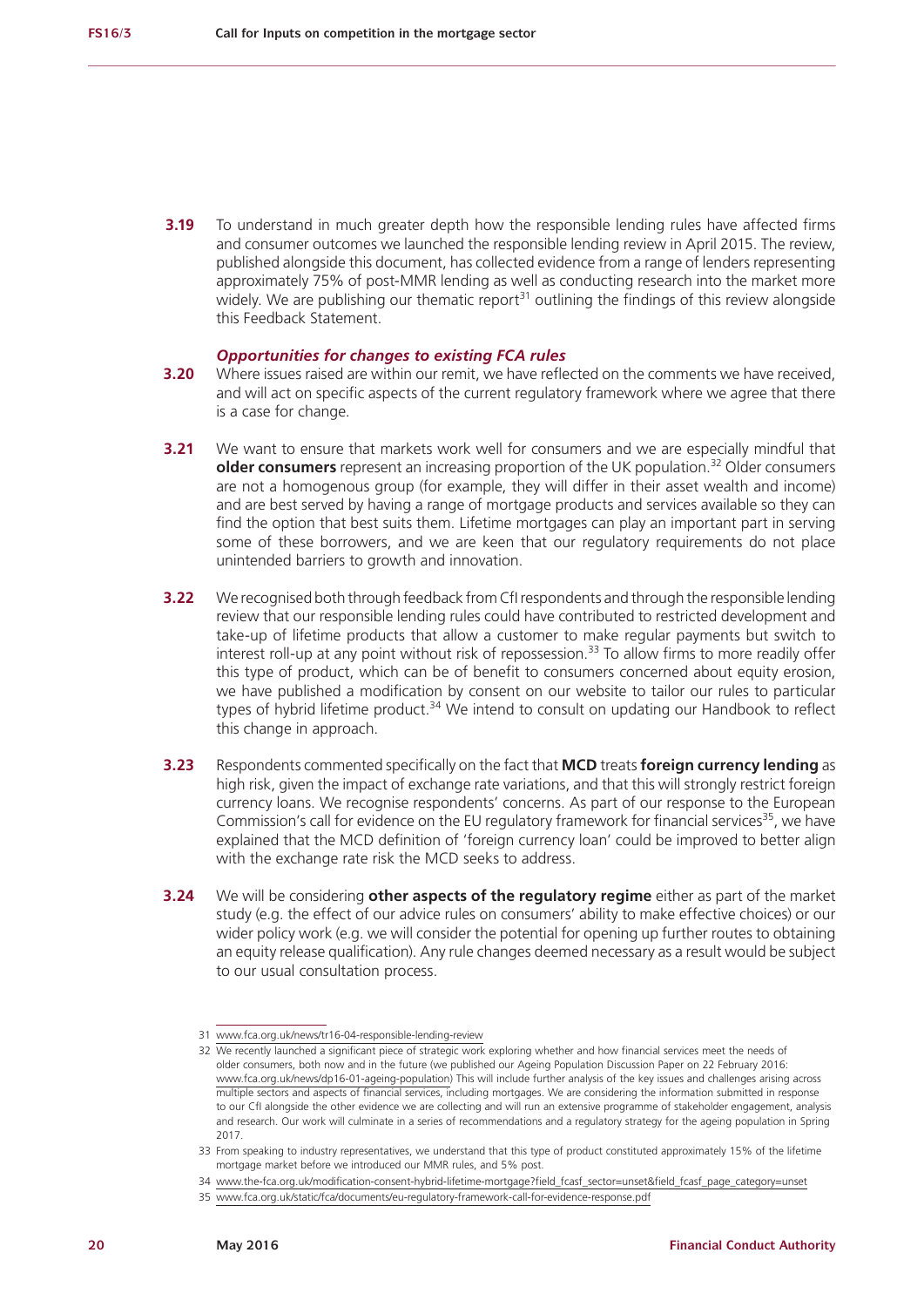#### **Increasing the sector's awareness of competition law**

- **3.25** As explained earlier, our engagement process has highlighted that it would be helpful to promote greater awareness of competition law across the sector, with a particular focus on how competition law would apply to the relevant players' commercial relationships and interactions with one another.
- **3.26** As an example, information exchange between competitors may be prohibited under competition law, in particular if it makes firms aware of their competitors' market strategies. Firms should therefore take care in meetings and discussions when they may disclose information such as future pricing strategy if their competitors are present, including in meetings of trade associations. Competition law also prohibits certain terms in vertical relationships (e.g. between suppliers and distributors) and places conditions on the operation of some types of vertical agreements (for example, exclusive distribution agreements).
- **3.27** We intend to work together with the industry, starting in the second half of 2016, to promote awareness of and compliance with competition law.

#### **Impacts on the sector arising from non-FCA regulation**

- **3.28** The FCA, Prudential Regulation Authority (PRA) and Financial Policy Committee (FPC) each has different objectives set out in legislation. The FPC has powers to make recommendations to, or to direct, us and/or the PRA about the exercise of each authority's functions.<sup>36</sup> When acting on an FPC recommendation or direction, both we and the PRA must comply with the Financial Services and Markets Act (FSMA). For us, this means that we must be satisfied that a proposed action is consistent with our strategic objective, advances one or more of our operational objectives, and is consistent with our regulatory principles. We must also comply with relevant procedural requirements, such as requirements to consult and carry out a cost benefit analysis. We and the PRA also have a duty, and process in place, to consult with each other.<sup>37</sup>
- **3.29** As we have our own objectives, there will be occasions when we intervene in the mortgage market in different ways to the PRA and the FPC.
- **3.30** In terms of prudential regulation, a number of respondents have argued that firms operating with a standardised model to meet their capital requirements may be at a competitive disadvantage compared to their more established rivals. We welcome the PRA's response to the European Commission's recent consultation on the impact of the Capital Requirements Directive (CRD IV) (2013/36/EU) on bank financing of the economy, where the PRA called for a more proportionate approach that could help foster greater competition without any material negative impact on financial stability. Importantly, this included a call to narrow the gap between the capital requirements delivered by the use of internal models and standardised approaches, particularly for credit risk.
- **3.31** We also note the difficulties that have been communicated by respondents regarding the implementation of Solvency II, particularly with regard to the lifetime mortgages market. We will continue to work with the PRA and government departments to inform their approach

<sup>36</sup> Sections 9Q and 9H of the Bank of England Act 1998.

<sup>37</sup> The PRA and FCA have a series of Memoranda of Understanding outlining joint working arrangements [www.fca.org.uk/your-fca/list?](www.fca.org.uk/your-fca/list?ttypes=MoU+Domestic&yyear=&ssearch=) [ttypes=MoU+Domestic&yyear=&ssearch=](www.fca.org.uk/your-fca/list?ttypes=MoU+Domestic&yyear=&ssearch=)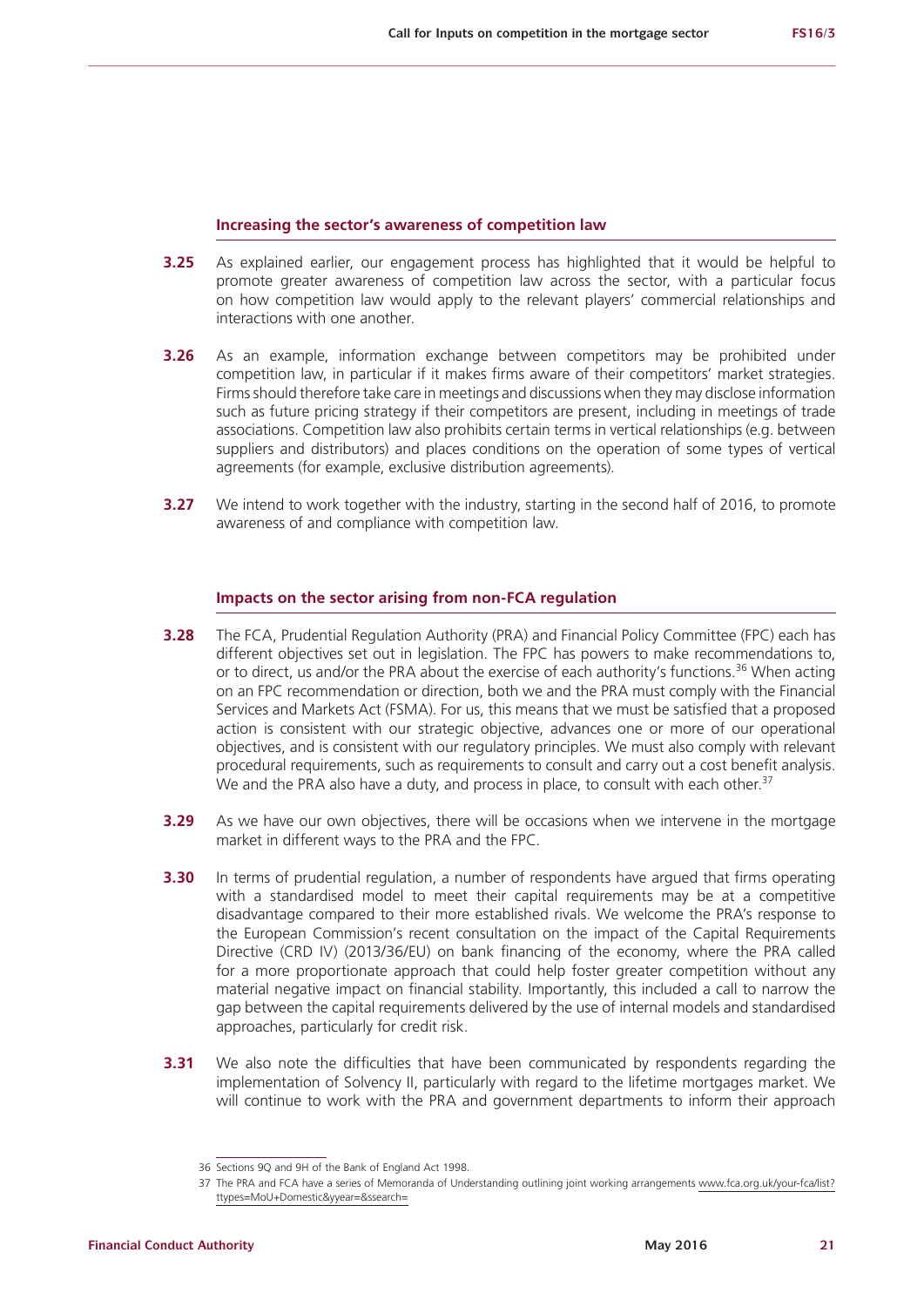to capital requirements and the consideration of their potential impact on competition in the mortgage sector.<sup>38</sup>

- **3.32** Some respondents also find the Building Societies sourcebook problematic. One respondent took the view that, while it is supposed to be guidance, in many cases it has the effect of rules. It was also pointed out that building societies are more restricted by guidance on types and volumes of lending depending on their size, but banks do not have similar guidance. Some respondents also believe that building societies are potentially restricted in meeting demand for fixed-rate lending. We note the publication of the PRA's consultation on a new Supervisory Statement<sup>39</sup> and will share all relevant feedback we have received.
- **3.33** We also have a Memorandum of Understanding with the Financial Ombudsman Service to ensure our coordination for the benefit of firms and consumers. The service is operationally independent from the FCA, and we have no power to intervene in the decisions it makes on individual complaints.40 We will ensure that we will share the relevant views we have heard in the CfI with the Financial Ombudsman Service.

<sup>38</sup> The PRA recently published a discussion paper on equity release mortgages. See DP/16: [www.bankofengland.co.uk/pra/Documents/](www.bankofengland.co.uk/pra/Documents/publications/cp/2016/dp116.pdf) [publications/cp/2016/dp116.pdf](www.bankofengland.co.uk/pra/Documents/publications/cp/2016/dp116.pdf)

<sup>39</sup> See CP12/16 ''Supervising building societies' treasury and lending activities' –' at [www.bankofengland.co.uk/pra/Pages/publications/](www.bankofengland.co.uk/pra/Pages/publications/cp/2016/cp1216.aspx) [cp/2016/cp1216.aspx](www.bankofengland.co.uk/pra/Pages/publications/cp/2016/cp1216.aspx)

<sup>40</sup> It must determine disputes on the basis of what it believes to be fair and reasonable in all the circumstances of the case, taking into account the relevant law, regulatory requirements, guidance and standards, relevant codes of practice and good industry practice.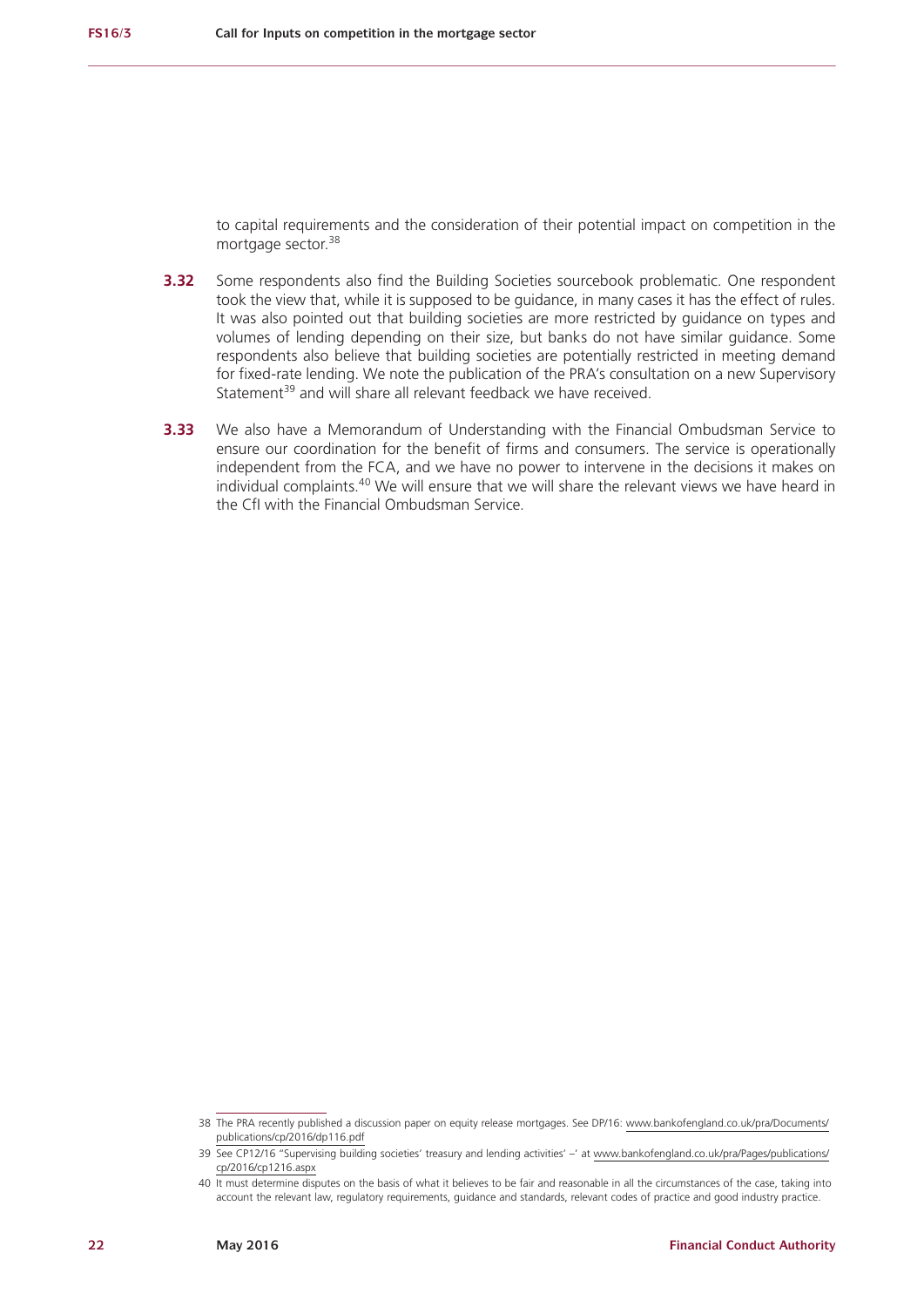### **Annex 1 Summary of feedback**

- **1.** Our CfI requested views on a range of factors which may be distorting competition in the mortgage sector. This Annex provides a summary of the main competition concerns on which respondents provided comments. It does not attempt to provide an exhaustive record of the wide range of issues raised, nor should it be viewed as an endorsement of these views.
- **2.** This summary follows the same structure as the CfI document, and covers demand side behaviour, supply side behaviour and market features, with sub-sections on relevant topics under each heading. It reflects feedback from both written submissions and views shared during the wider engagement process.
- **3.** Each section starts with a brief introduction which summarises the main topics raised by respondents. Where relevant, we highlight the types of respondents that commented on particular issues. Where views relate to specific market segments or types of consumers this is clearly flagged; otherwise, comments generally refer to mainstream lending.

#### **Demand side behaviour**

- **4.** Our CfI requested feedback on how demand side factors, in particular issues relating to consumers' ability to access, assess and act on relevant information, might distort competition in the mortgage sector. The vast majority of respondents commented on these demand side factors.
- **5.** Respondents' comments focused mainly on consumers' ability to assess information, use of information gathering/comparison tools, and the role of mortgage advice.

#### **Consumers' ability to access complete, relevant and accurate information** *Use of information gathering tools*

- **6.** Many respondents (lenders, brokers and consumer organisations) shared their views on this topic. Responses focused on PCWs in the mortgage sector, both in terms of how they work, and their impact on consumer behaviour. Reference was also made to best buy tables  $(BBTs)^{41}$ and online calculators<sup>42</sup>, which respondents generally considered blunter tools than PCWs.
- **7.** Respondents pointed out that consumers seek and value help in navigating the large and complex mortgage product landscape and that PCWs are a potentially useful source of information for them, as a "familiar and trusted" resource to enable comparisons between products and to reduce search costs.

<sup>41</sup> BBTs contain information on mortgage deals highlighted as competitively priced and are often published in newspapers or other print sources.

<sup>42</sup> Online calculators are a digital tool offering information to consumers on how much they might able to borrow for a house purchase, depending on the size of their deposit and current earnings. These are generally provided online by lenders and aggregator sites, such as PCWs.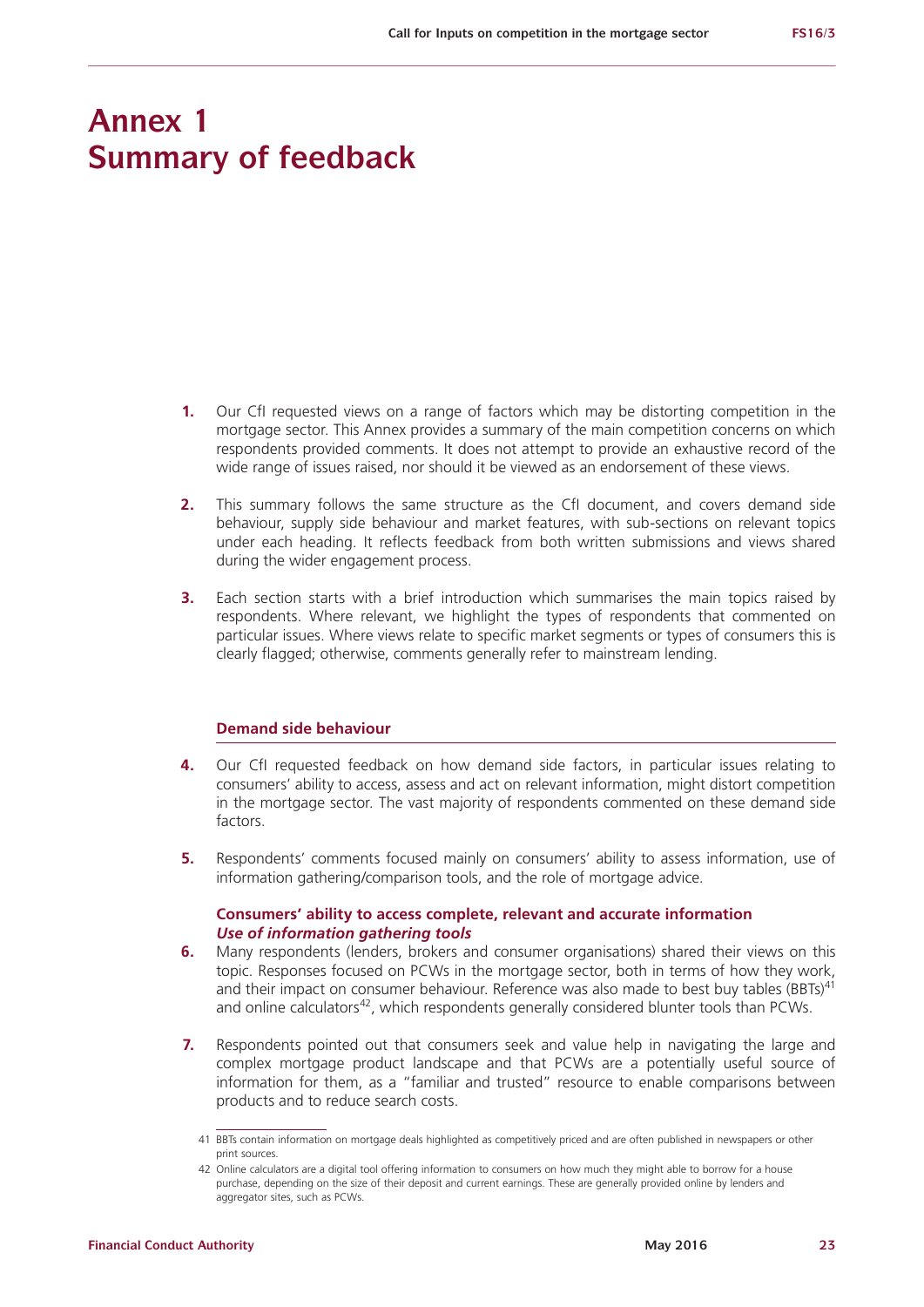- **8.** There was particular focus on how some consumers prefer to conduct their own online research before contacting a lender or broker. Some respondents considered that PCWs are some consumers' first port of call to assess the range of mortgage products currently available, and therefore have a significant influence on the decisions they make. Numerous respondents however emphasised the limitations of PCWs as an informational tool.<sup>43</sup> Concerns were expressed both about how comprehensive and accurate the information presented to consumers by PCWs is, and about the scope for bias in their results:
	- **•** Firstly, many respondents felt that PCWs show only a subset of relevant product information, with much more limited information available on more complex aspects of mortgages. Some respondents argued that the lack of such information makes PCWs' comparison of mortgage products less meaningful than consumers might believe it to be. Also, some respondents (primarily lenders) commented negatively on the fact that product information is not reliably or frequently updated, potentially rendering the information provided less valuable or relevant.
	- **•** Secondly, many respondents expressed concerns about the scope for bias or distortions in the ranking of results by PCWs. They noted that this may arise as a result of the prominence of the headline rate over other product features (such as total cost of credit), and/or for other reasons such as sponsored deals or links being made more prominent to consumers.
- **9.** Overall, both lender and broker representatives expressed significant concern that consumers might change or limit their product choices based on the information shown by PCWs. There was agreement that poor outcomes might result from consumers making incorrect assumptions based on information from PCWs, e.g. where they interpret a particular lender as offering the best value for money even though they might not offer a product that meets their individual requirements.
- **10.** Respondents considered that the limitations of PCWs could pose particular problems in the mortgage sector if the prominence of the headline rate compounds consumers' own behavioural biases, reinforcing them in prioritising the initial monthly cost over other factors linked to product suitability. Respondents were also concerned that consumers may not be aware of PCWs' commercial links with lenders and/or brokers, with several lenders arguing that a "whole of market" labelling<sup>44</sup> system for PCWs would lead to a fairer and more transparent service.

#### *Limited information on product or service offerings*

- **11.** Respondents highlighted that consumers with common requirements tend to have access to a lot of relevant information about mortgages, whereas there is less available to those consumers with less common requirements and, those unable to conduct online research.
- **12.** Some respondents expressed concerns that brokers' relationships with other firms in the mortgage supply chain (through panels, for example) might bias and therefore limit the range of products offered to consumers. These concerns are set out in more detail in the section on supply side factors.

#### **Consumers' ability to assess information**

**13.** Many lender, broker and consumer representatives shared their views on consumers' ability to make informed purchasing decisions and the effect of any behavioural biases. Transparency and comparability were identified as key factors affecting consumers' ability to assess information.

<sup>43</sup> PCWs are rarely used as a transactional tool (that is, as a means for consumers to pursue a transaction) in the mortgage sector.

<sup>44</sup> This labelling would mirror the term commonly used for the coverage of mortgage brokers.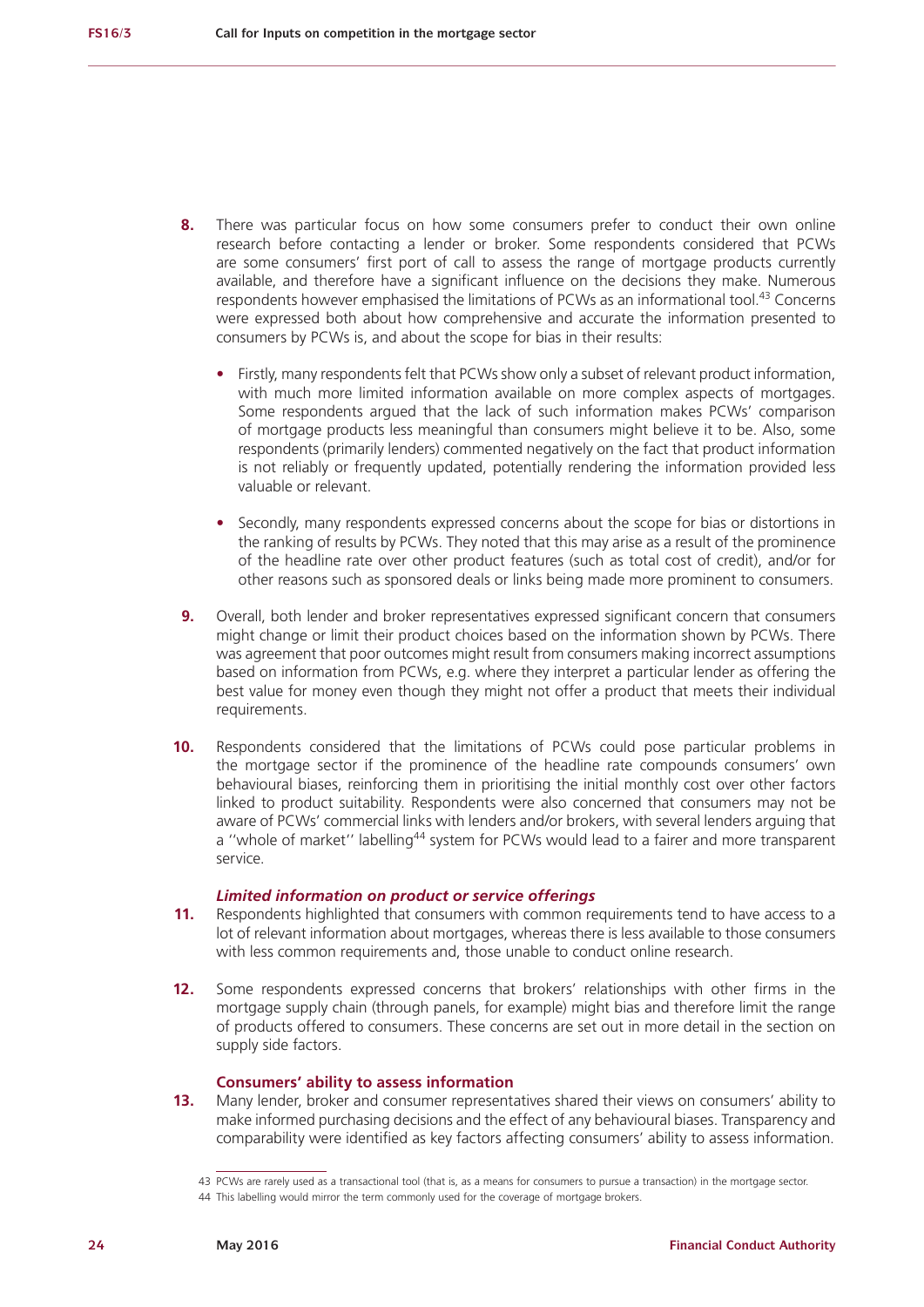- **14.** Many respondents commented on the difficulties consumers face when assessing product information. They referred to consumers' limited understanding of certain product features, their inability to compare deals, and/or their behavioural biases. Respondents broadly agreed that, when looking at mortgage products, consumers initially focus on the required loan sum and initial monthly repayment. There was a common view that consumers tend to consider other important product features (such as eligibility) at a later stage.
- **15.** A range of respondents identified specific product features that consumers typically find difficult to understand. These included, in particular, cost elements (such as the total cost of credit, or charges prompted by uncertain future triggers) and the trade-off between rates and charges more generally. Both lender and broker representatives commented that consumers' understanding can be further hindered by complex and inconsistent charging structures between products.
- **16.** Several respondents referred to the ongoing joint initiative between CML and Which? on the transparency of fees and charges.<sup>45</sup> Many acknowledged and welcomed its attempt to standardise jargon, but views were mixed on how effective it will be in mitigating the challenges consumers face when assessing information.
- **17.** A number of representatives from both lender and consumer organisations also felt that APR/  $APRC<sup>46</sup>$  is flawed as a metric to enable consumers to compare mortgage products. Many felt that it lacks meaningful information reflecting the real cost of a mortgage, and is therefore unhelpful to consumers.<sup>47</sup>
- **18.** Both lender and broker representatives agreed that, in addition to the difficulties associated with comparing mortgage deals, consumers' assessment of product information tends to be hindered by behavioural biases.<sup>48</sup> Typical biases include a focus on short-term price elements<sup>49</sup>. excessive optimism about their future prospects, and stigma associated with certain products.<sup>50</sup> Some respondents argued that these biases are exacerbated by the use of PCWs.
- **19.** Several lender and broker representatives noted that different types of consumers differ in their ability to assess information. For example, consumers with low financial literacy or nonstandard requirements may face particular challenges. It was suggested that consumers lacking confidence or experience are most likely to get information from a single source, which could exacerbate the effect of other behavioural biases or commercial biases affecting the source of the information.

#### **The role of mortgage advice**

**20.** The MMR led to changes in our mortgage advice rules, which now require advice to be given in the vast majority of interactive mortgage sales. Firms can only conduct sales without advice ('execution-only') with certain specific customer groups (e.g. high net worth mortgage customers or professional customers), where the purpose of the loan is solely for business purposes, or with customers who know precisely what product they require.<sup>51</sup>

<sup>45</sup> See <www.cml.org.uk/policy/policy-updates/all/transparency-of-mortgage-fees-and-charges/>

<sup>46</sup> Annual Percentage Rate/Annual Percentage Rate of Charge

<sup>47</sup> It should be noted that the ESIS (European Standardised Information Sheet) required by the MCD has to include at least one APRC (unless the loan is fixed for life), and this is not within the FCA's ability to change.

<sup>48</sup> The consumer research done as part of our Advice & Distribution Thematic Review found the same.

<sup>49</sup> Such as the cost of their monthly outgoing payment during the initial discounted period.

<sup>50</sup> A trade body commented that consumers may feel this way about lifetime mortgages products.

<sup>51</sup> Certain 'vulnerable' consumer groups (e.g. consumers seeking an equity release transaction) cannot opt out of receiving advice and can only proceed on an execution-only basis if they reject the advice provided.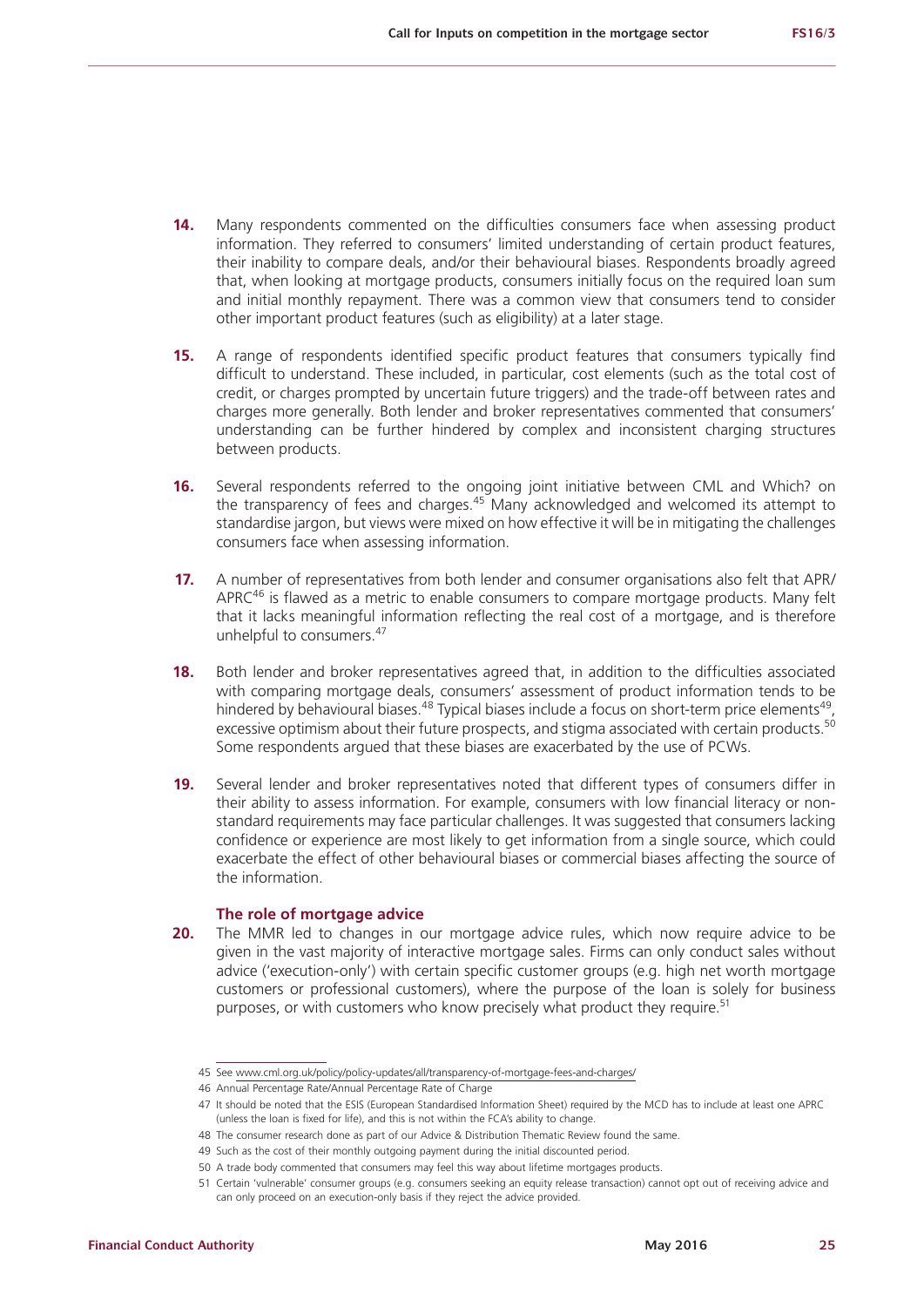- **21.** This approach, and how it plays into customers' ability to access and assess information, was a strong theme in the responses to the CfI. Responses focused on the interaction between consumers and advisers, the value added by advice, and concerns about some features of the advice process.
- **22.** Respondents recognised that mortgage advice plays a significant role in many consumers' decision-making process. Both lender and broker representatives argued that most consumers prefer some form of advice, mainly because consumers feel that significant financial transactions such as mortgages are complicated and risky. Many respondents said that consumers seek reassurance for fear of making a bad choice.
- **23.** Respondents expressed mixed views about the significance of consumers' own research prior to speaking to brokers and lenders. For instance, while a PCW provider felt that consumers are not unduly influenced by their prior online search efforts, broker representatives stated that consumers approach them with pre-formed preferences and a belief that ''they know what product they want''. Others, including some lenders, felt that consumers are open to having their initial views challenged.<sup>52</sup>
- **24.** Broker representatives were keen to emphasise that advice helps consumers to make good decisions, therefore adding value. Brokers highlighted the limitations of online tools such as PCWs, and said that dialogue is a crucial element to test assumptions. Brokers also argued that advice is essential given that underlying eligibility criteria can be complex, making the product landscape more difficult for consumers to navigate on their own.
- **25.** Broker and lender respondents were in broad agreement that advice is particularly useful for consumers with non-standard requirements and/or lower levels of financial literacy, where consumer circumstances mean that detailed knowledge of product features is required.
- **26.** Although many comments highlighted the significance and usefulness of advice, both lenders and brokers also raised concerns about some features of the advice process. In particular, lenders commented on the transparency of brokers' commercial arrangements and their impact on consumers' ability to access information, the challenges associated with digitalisation of advice processes, whether advice in its current form is proportionate for all types of consumer, and the availability of holistic advice:
	- **•** Many lenders argued that the current advice process is not proportionate for some consumers, most notably experienced mortgagors with standard requirements. Several felt that a ''restricted'' or ''partial'' advice category should be established to address their needs, and that this would reduce the frustration or perceived switching costs associated with the current advice process.
	- **•** A related strand of feedback focused on the length of time advice takes and how this could prevent customers from engaging with the sales process. In particular, some lenders felt that onerous, overly long interviews reduce the likelihood of customers shopping around. One respondent argued that, if products were less complex, customers' ability to assess their own needs should improve thereby reducing the need for advice.
	- **•** A number of lenders felt that brokers should operate with greater transparency. Respondents felt that an ''intermediary register'', through which brokers would be required to reveal their

<sup>52</sup> These issues have also been highlighted in our Advice and Distribution Thematic Review.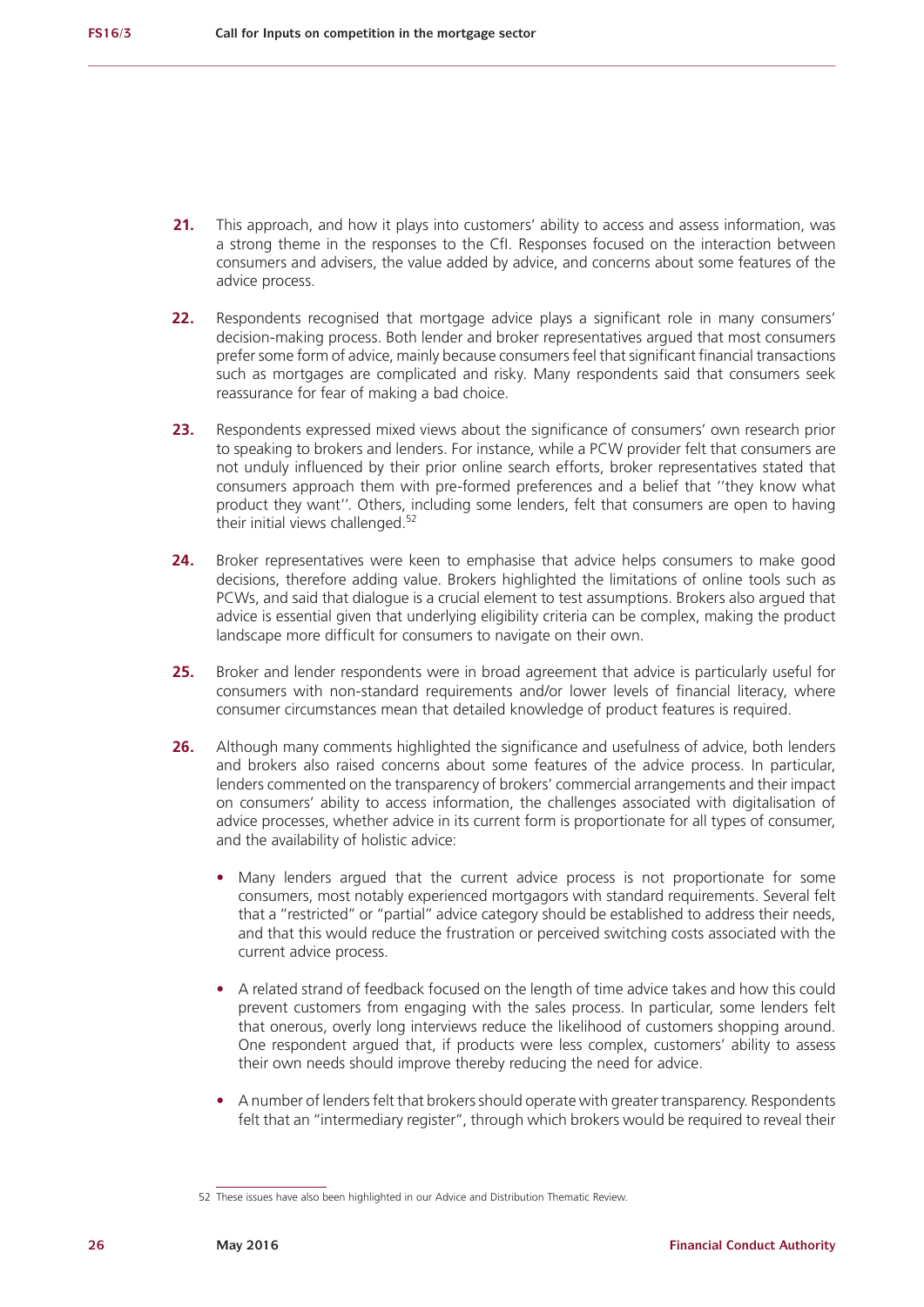business mix<sup>53</sup> and procuration fees, would provide reassurance to consumers that brokers are acting in their interests, and not basing their recommendations on other incentives.

- **•** Many lenders and brokers shared their views on the growing trend towards digitalisation of mortgage advice processes. Several lenders highlighted the potential benefits of virtual appointments and other digitalised advice processes, which have the potential to ''make the mortgage process simpler, more flexible and convenient for our customers''. In light of this, lender representatives urged the FCA to consider whether the advice rules could be clarified and/or improved so that they are attuned to an online environment. Although little detail was supplied as to precisely where our rules act as a barrier, one respondent argued that more lenders could offer advice and new intermediaries could enter the market if online advice proved compatible with the regulatory regime.
- **•** However, intermediaries argued that any move towards what they perceive as a lighter advice process or ''robo''/automated advice would prevent nuanced discussions between adviser and customer. They felt this would reduce the likelihood of a customer's needs and circumstances being properly explored and challenged, which could lead to poor consumer outcomes. For example, if a digital process were unable to capture more subtle information about an individual's circumstances<sup>54</sup>, the consumer may end up selecting one product when there is a preferable one available. They felt that this could be a particular issue for consumers with non-standard requirements.
- **•** Some respondents wanted a clearer understanding of how to provide information without giving advice. They believe that greater certainty on this point would allow firms to deal more efficiently with customers' information needs without needlessly steering customers into the advice process.
- **•** In terms of lifetime mortgages, several respondents felt that more should be done to facilitate holistic advice, encompassing investment, residential mortgages, lifetime mortgages and tax considerations. Lifetime mortgage providers also wanted a more formal hand-off process between advisers where a customer applies for a residential mortgage but may be more suited to a lifetime mortgage or vice versa. A lender trade body argued that the distinction between advice standards in the lifetime and mainstream mortgage markets should be determined by customers' circumstances rather than product type. However, two trade bodies saw risks in the provision of holistic advice and questioned whether it would be practical to expect an adviser to specialise more broadly without jeopardising the quality of advice they are able to deliver.
- **•** At the same time, respondents acknowledged that the provision of quality advice across a large number of products is not straightforward. Some therefore suggested that a ''strengthened triage system'' allowing brokers to seek expertise from their peers with different specialisms where appropriate could work as a solution.

#### **Ability to act on information to make effective mortgage choices**

**27.** As explained in the CfI, for competition to work well it is important that consumers are able to act on their assessment of the products available to them. Making an effective mortgage choice does not necessarily mean selecting the cheapest product, but one which is appropriate given the consumer's needs, circumstances and preferences.

<sup>53</sup> Including relationships with ancillary service providers, such as valuers and conveyancers.

<sup>54</sup> Such as any longer-term needs for debt consolidation, protection, or retirement savings, which may warrant consideration of a wider range of products beyond a typical first charge residential mortgage.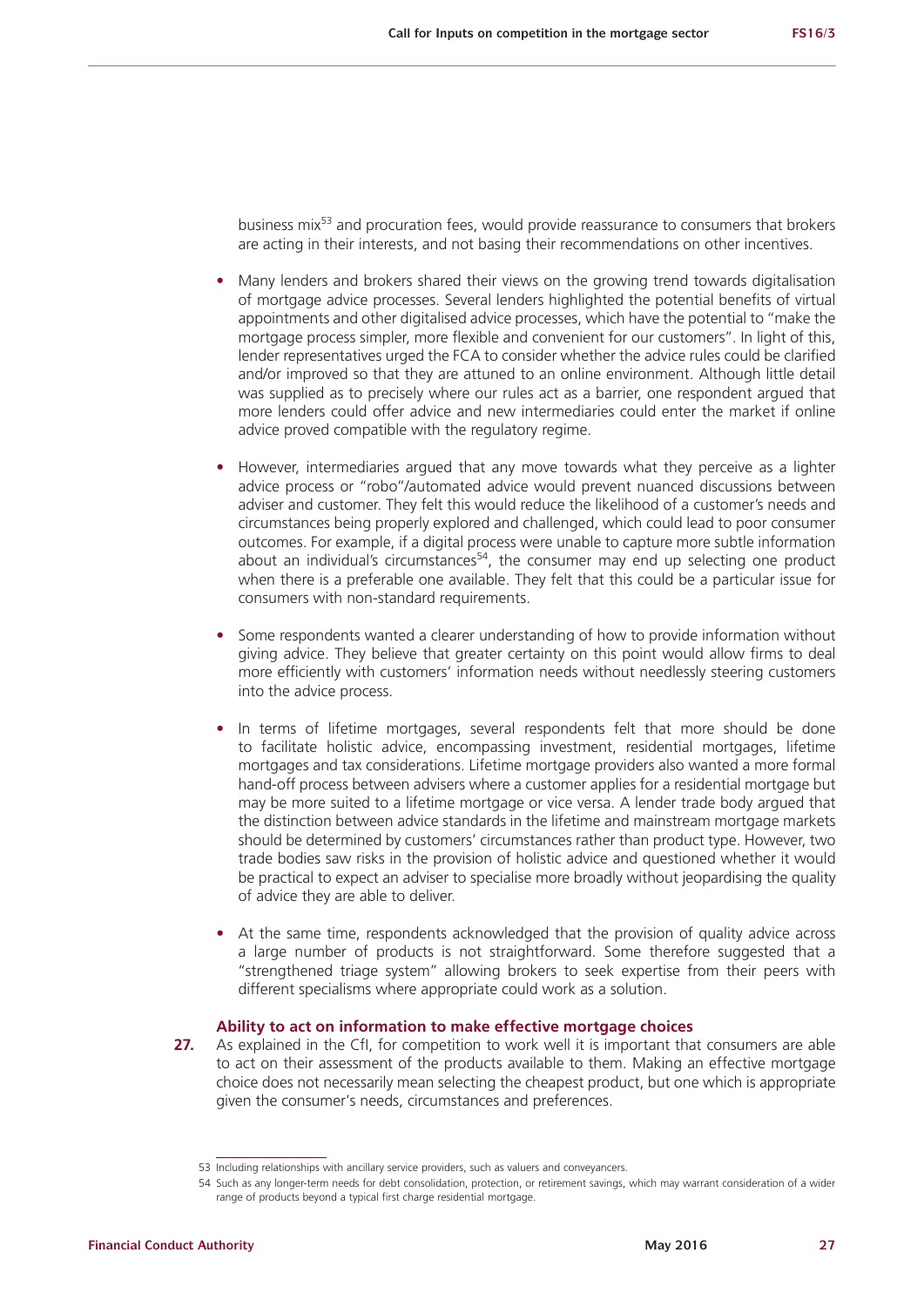#### *Switching costs*

- **28.** A range of respondents commented on switching.<sup>55</sup> While comments focused on the benefits and costs consumers associate with switching, they also commented on how switching prompts that consumers receive from lenders and/or brokers might affect consumer behaviour.
- **29.** Lenders described several factors as likely to make consumers re-mortgage. These include the maturity of the consumer's existing deal, fluctuation in interest rates (either actual or expected), and changes to an individual's lifestyle or circumstances.
- **30.** Several broker representatives described the factors that may put consumers off re-mortgaging. These perceived switching costs include the 'lengthy' advice process, confusion about eligibility criteria, and general consumer inertia or disengagement with the process or product. Some commented that consumers may also make a conscious and informed choice not to switch (for example, if their current product suits their needs and the savings from re-mortgaging are outweighed by the associated costs, such as valuation, arrangement fees and legal costs).
- **31.** A number of brokers and lenders commented on the direct switching prompts that consumers receive from different sources. Lender representatives highlighted brokers' 'sophisticated strategies' to engage with previous clients, arguing that this is a 'staple' portion of their business.
- **32.** By contrast, brokers commented on lenders' strategies to retain borrowers who they perceive to be a 'good risk', in particular by offering them deals that are not yet available through other channels. They went on to suggest that, in addition to diverting business from brokers, this may lead to poor outcomes if it discourages consumers from considering switching options.
- **33.** One lender argued that consumers would benefit from increased visibility of deals being offered both to new and existing customers. This lender said that lenders should be required to inform their existing customers about the full range of deals, which would prompt them to consider whether they are being treated fairly. It also commented that requiring lenders to increase the visibility of deals would enhance competition, rather than allowing them to "rely on natural inertia… to retain business".

#### **Consumers' inability to access certain products**

- **34.** Responses on consumers' inability to access products focused primarily on so-called 'trapped borrowers'56 and execution-only processes.
- **35.** A number of broker representatives flagged concerns about borrowers being unable to switch products. They said that lenders had been choosing not to implement the flexibility offered through MCOB 11,<sup>57</sup> and suggested that the scope for consumer detriment may increase in the event of rising interest rates.
- **36.** We received limited feedback on issues faced particularly by first-time buyers or different types of consumers, although one lender commented on the fact that consumers without online access are excluded from the execution-only sales process. They suggested that this could be mitigated if the 'no interaction' constraint was modified to permit execution-only transactions through non-digital channels, therefore no longer excluding consumers without internet access.

<sup>55</sup> By which we mean either a product transfer with the existing lender, or a product switch to a different provider (remortgage).

<sup>56</sup> The term 'trapped borrowers' has come to refer to those borrowers with an existing mortgage who have difficulty accessing any other products, therefore being constrained in their ability to switch mortgage product or provider.

<sup>57</sup> This issue has been considered as part of the Responsible Lending Review.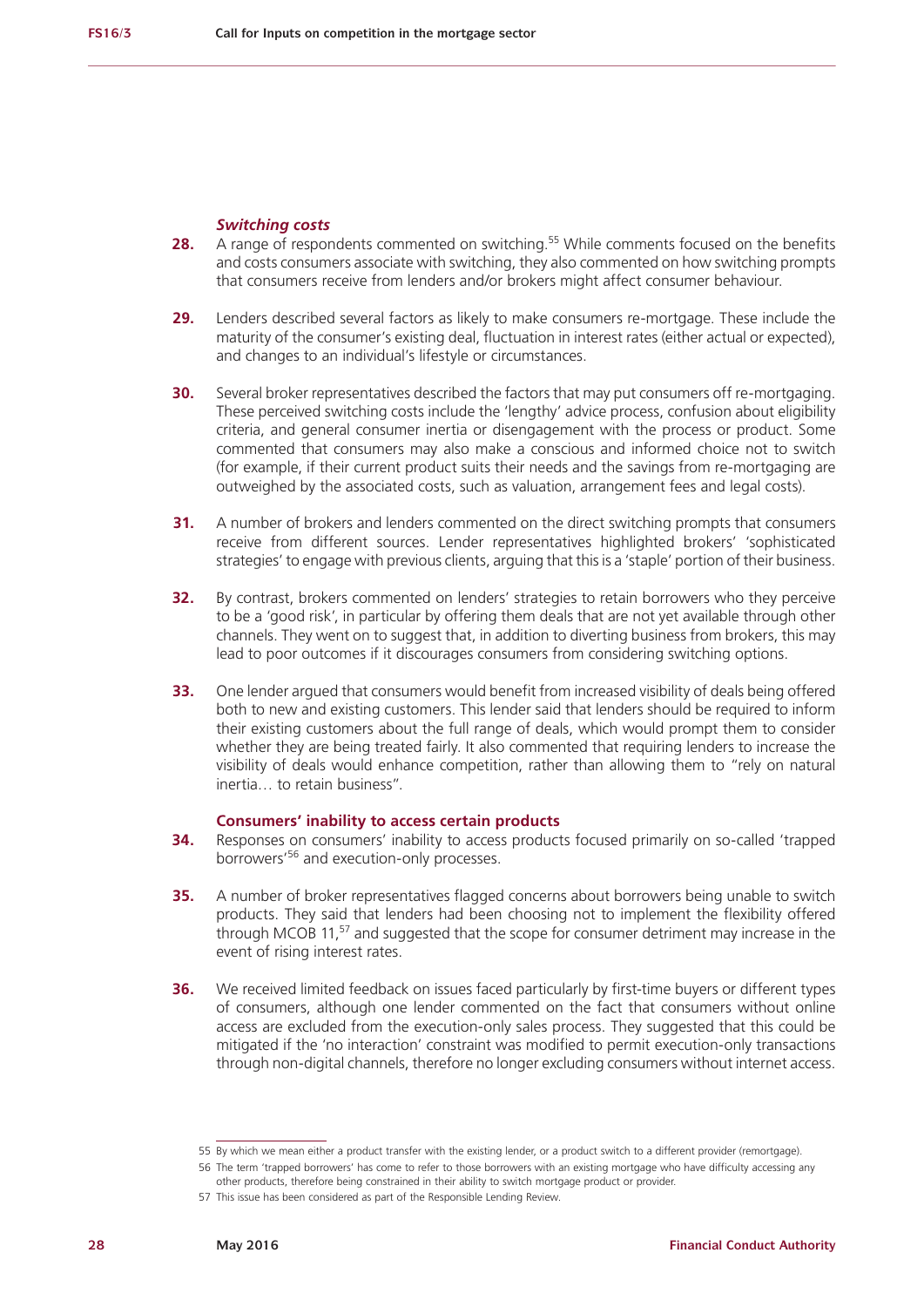#### **Supply side behaviour**

- **37.** The CfI requested feedback on how supply side issues, in particular the way in which firms interact with consumers and with each other, may distort competition in the mortgage sector.
- **38.** While most responses concerned the range and nature of relationships in the sector, respondents made comments about a variety of issues relating to supply side behaviour, including lenders' business and product design strategies and lenders monitoring and reacting to changes in offerings by their competitors. These issues are discussed in more detail below.

#### **Reactions from firms to consumer characteristics and behaviours**

- **39.** The CfI suggested that firms' business strategies may take into account consumers' characteristics or behaviours, and may fail to help consumers with, or may even amplify, any potential limitations in their ability to make effective product choices.
- **40.** For example, if consumers over-focus on the level of monthly repayments, firms may choose to increase the complexity of fees and charges, while still ranking highly when compared on the basis of monthly repayments.

#### *Product design to respond to consumer demand*

- **41.** Several lenders said that they design products to meet consumer needs, and gave examples of products designed in response to consumer demands, making reference to internal review processes intended to ensure that products continue to meet consumer demands. A broker representative argued that the prevalence of two and five year fixed term interest rate mortgages is a response to consumer demand (with the early repayment charges on these products being the lenders' way of managing risks associated with lending on a fixed rate basis).
- **42.** In relation to lifetime mortgages, one respondent commented that lenders are innovating to cater for consumer needs, for example, through hybrid products that are intended to cater for consumers in higher loan to value bands.

#### *Product design to obfuscate the cost of products*

- **43.** In the CfI we asked whether firms design products in response to consumer behaviours and biases, and whether this has increased product complexity over time. Some responses argued that mortgage products have not become more complex over time. One respondent argued that it is in fact the underlying affordability, eligibility and other criteria which create complexity. A number of responses also noted that complexity is mitigated by information and advice.
- **44.** Several respondents observed that customers focus on headline rates when making purchasing decisions. Consequently, firms have an incentive to structure products in way that reduces the headline cost, but increases fees and charges in other areas which are less scrutinised by consumers.58

#### *Product design to influence the ranking on comparison sites and mortgage sourcing systems*

**45.** Respondents also commented on the importance of products ranking highly on MSS<sup>59</sup> or PCWs, and that this can have an impact on how lenders design their products, which is not necessarily in consumers' interests.

<sup>58</sup> A trade body raised this concern in particular about valuation fees.

<sup>59</sup> Mortgage sourcing systems are software used by intermediaries to help them identify potentially appropriate products for their customers. They filter and rank mortgages listed on the system according to criteria chosen by the broker.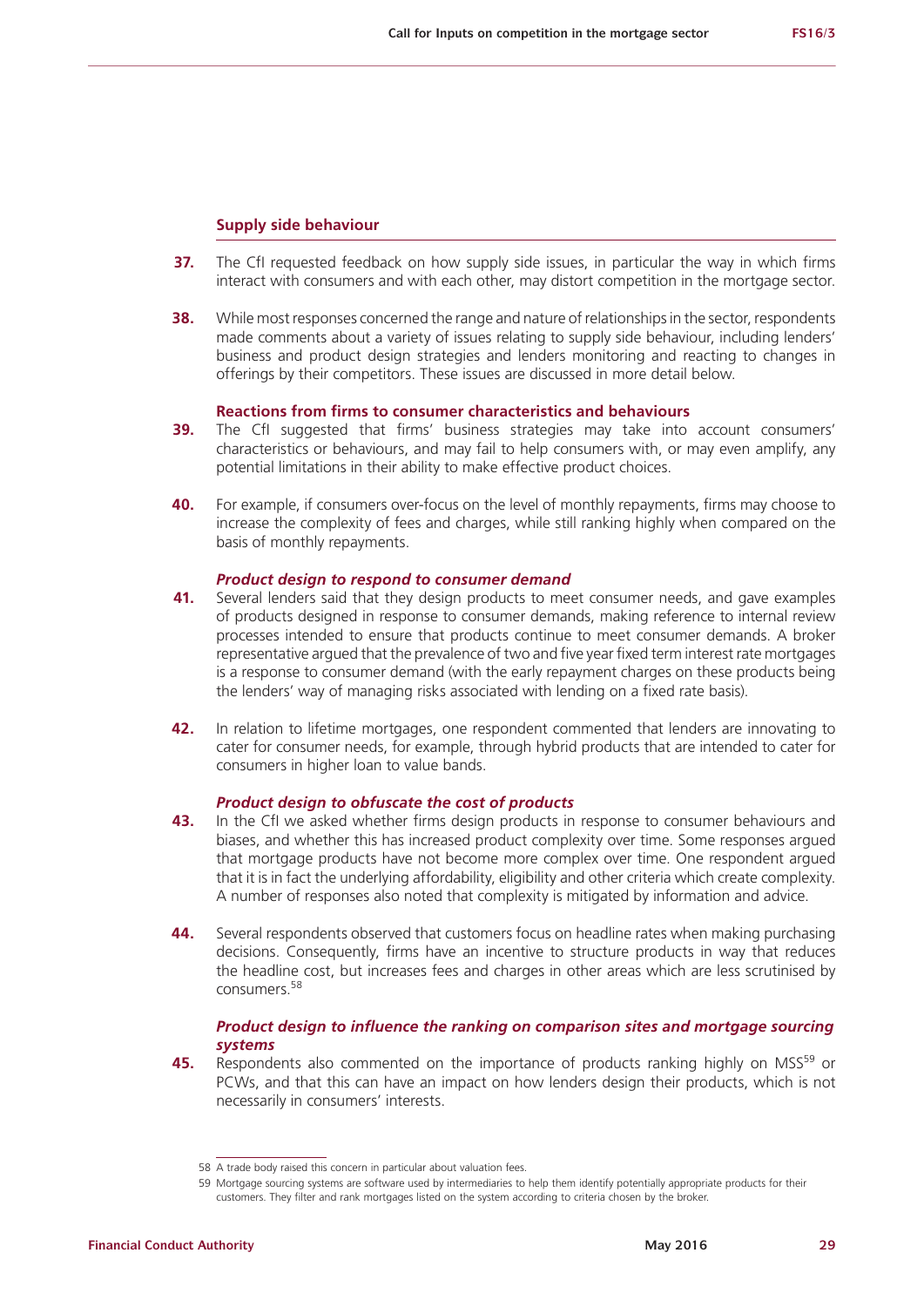**46.** However, brokers said that this was mitigated by the fact that MSS are only one of the tools they use, as a complement to their wider knowledge of lenders and products on the market.

#### **Market power**

- **47.** As explained in the CfI, market power exists when one or more firms, acting independently, are able to set higher prices, or offer poorer quality, than would be the case in a competitive environment. Respondents did not comment on any individual firm having significant market power in the mortgage sector.
- **48.** Respondents commented on the fact that firms in the mortgage sector commonly choose a selection of partners with whom to do business. In particular, brokers commented that this may make it more difficult for small brokers to access lenders' products, whereas some lenders and lender representatives argued that large broker networks have 'significant influence' over the market because they control visibility and access to lenders' products. These issues are discussed in more detail in the section below on relationships between firms leading to constraints on firm behaviour

#### **Coordination between firms**

- **49.** None of the responses made reference to explicit agreements that restrict competition.
- **50.** In the CfI we asked about lenders monitoring and reacting to changes in offers by competitors, and whether there are patterns of behaviour that suggest firms are following each other. One respondent noted that small lenders may want to monitor the products offered by larger lenders to avoid being flooded with applications if these larger lenders withdraw from specific segments. Some respondents said that most lenders, regardless of their size, would be reluctant to be the first to move into new markets, while others stated that they would not hesitate to be the first to offer a new type of product.
- **51.** Several responses indicated that market-wide patterns in product offering and price mirror changes in the underlying cost of funding. One submission stated that changes in pricing differ by customer segment, each segment having its own patterns and variations.

#### **Vertical and horizontal relationships**

- **52.** Respondents confirmed that there are varied and complex relationships in the mortgage sector. They referred for example to relationships between lenders and brokers, between lenders and ancillary service providers, and between brokers and PCWs.
- **53.** As the CfI points out, such relationships may provide benefits to consumers. However, we received a number of comments raising concerns that relationships between firms which could lead to either constraints on firm behaviour or to conflicts of interest or misaligned incentives.

#### *Relationships between firms leading to constraints on firm behaviour*

- **54.** The CfI suggested that commercial relationships between firms could, under certain circumstances, make it difficult to gain access to products or consumers.
- **55.** Mostly, respondents said that such constraints arise from the fact that both lenders and brokers operate by using panels (which means they choose a selection of firms they do business with) and that this may affect the ability of smaller brokers and smaller lenders to compete. Feedback on the different types of relationship included:
	- **•** *Effects of lenders' use of panels of brokers*: Brokers commented that smaller brokers may experience difficulties in accessing products to distribute from certain lenders because it is not cost efficient for lenders to distribute their products through very large numbers of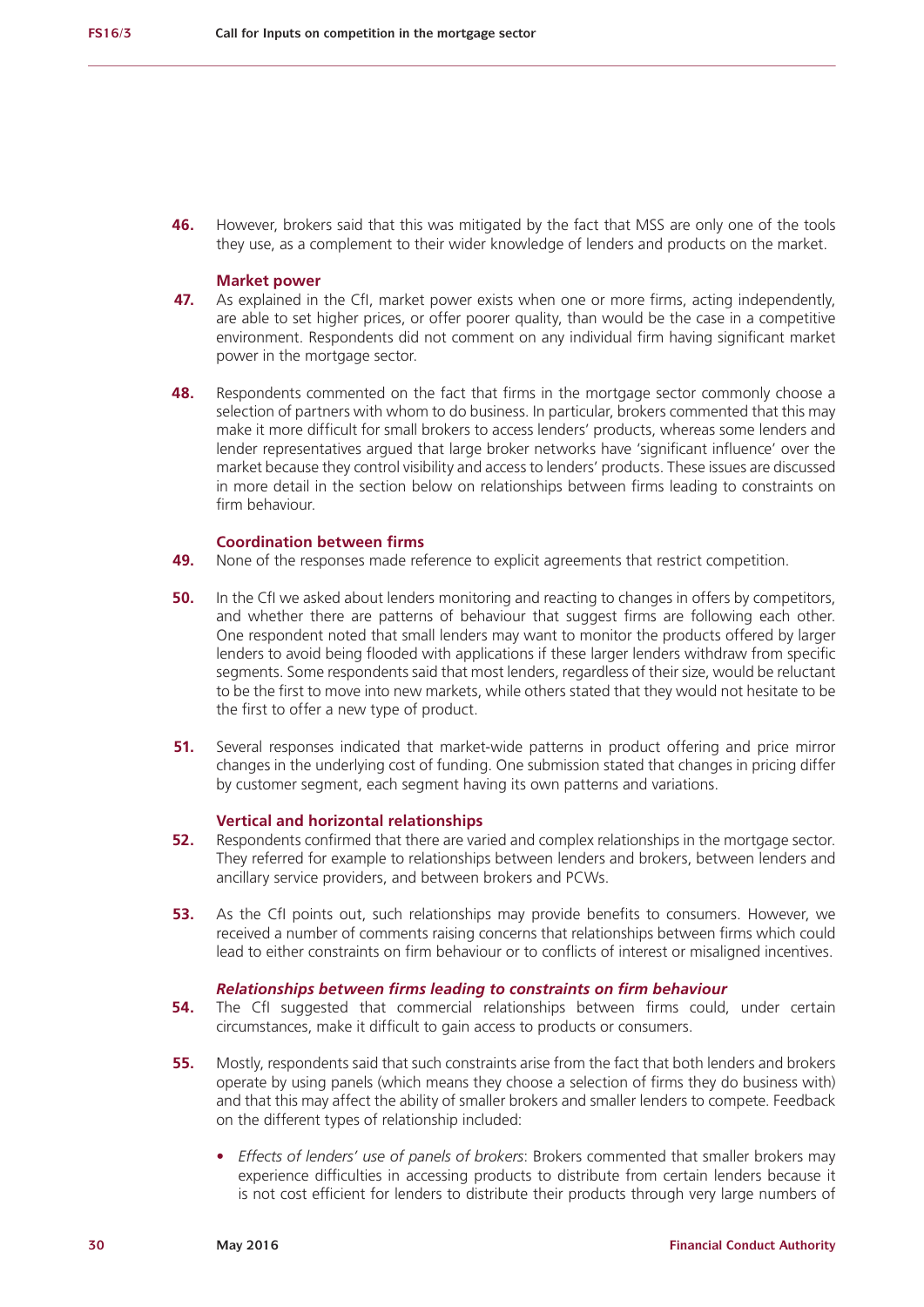brokers (lenders need to undertake due diligence on their distributors and the cost of this is weighed up against the volumes expected from them)

- **•** *Effects of brokers' use of panels of lenders*: Some lenders and lender representatives felt that large broker networks have significant influence over the market because they control visibility and access to lenders' products. This was expressed as a particular challenge for smaller and new lenders. It can be difficult for smaller lenders to retain distribution via a larger intermediary unless they agree to the terms of the contractual agreement. However, some respondents have pointed out that new and smaller lenders may, as part of their distribution strategy, choose to limit the channels through which they distribute products in the short term to ensure quality and efficiency. A few lenders noted that the effort associated with maintaining broker relationships, and on educating brokers about their products is proportionately higher for smaller lenders
- **•** In the area of *specialist lending*, respondents offered varied views as to lenders' abilities to access consumers through brokers. A trade association commented that in second charge lending, the range of relationships is more limited than in the mainstream market and that new entrants have not experienced difficulties in joining brokers' lender panels. In relation to bridging loans, on the other hand, a respondent stated that new lenders have found it difficult to enter the broker channel because of the existing relationships between broker networks and lenders

#### *Ownership structure and/or relationships between firms leading to conflicts of interest or misaligned incentives*

- **56.** The CfI suggests that relationships between firms can give rise to conflicts of interest and misaligned incentives. We received a large number of responses on this issue. Comments were made about relationships within the mortgage supply chain as well as relationships with providers of ancillary services. The following paragraphs present respondents' views on:
	- **•** the relationship between lenders and brokers, in particular the potential effects of procuration fees
	- **•** the use and ownership structure of MSS
	- **•** the relationships between estate agents and brokers
	- **•** valuation services
	- **•** lenders' panels of conveyancers
	- **•** firms that are active in several ancillary services markets, and
	- relationships in the new-build sector.<sup>60</sup>
- **57.** Several respondents commented on aspects of the relationships between lenders and brokers. As a lender representative pointed out, the industry is aware of the challenges associated with this relationship and CML, IMLA and AMI have issued joint guidance designed to ensure that these relationships work in consumers' best interests.<sup>61</sup>

<sup>60</sup> Respondents also commented on the commercial arrangements that firms have with PCWs, and the need to communicate the various relationships in the sector openly and transparently to consumers.

<sup>61</sup> The guidance will be updated during the course of 2016.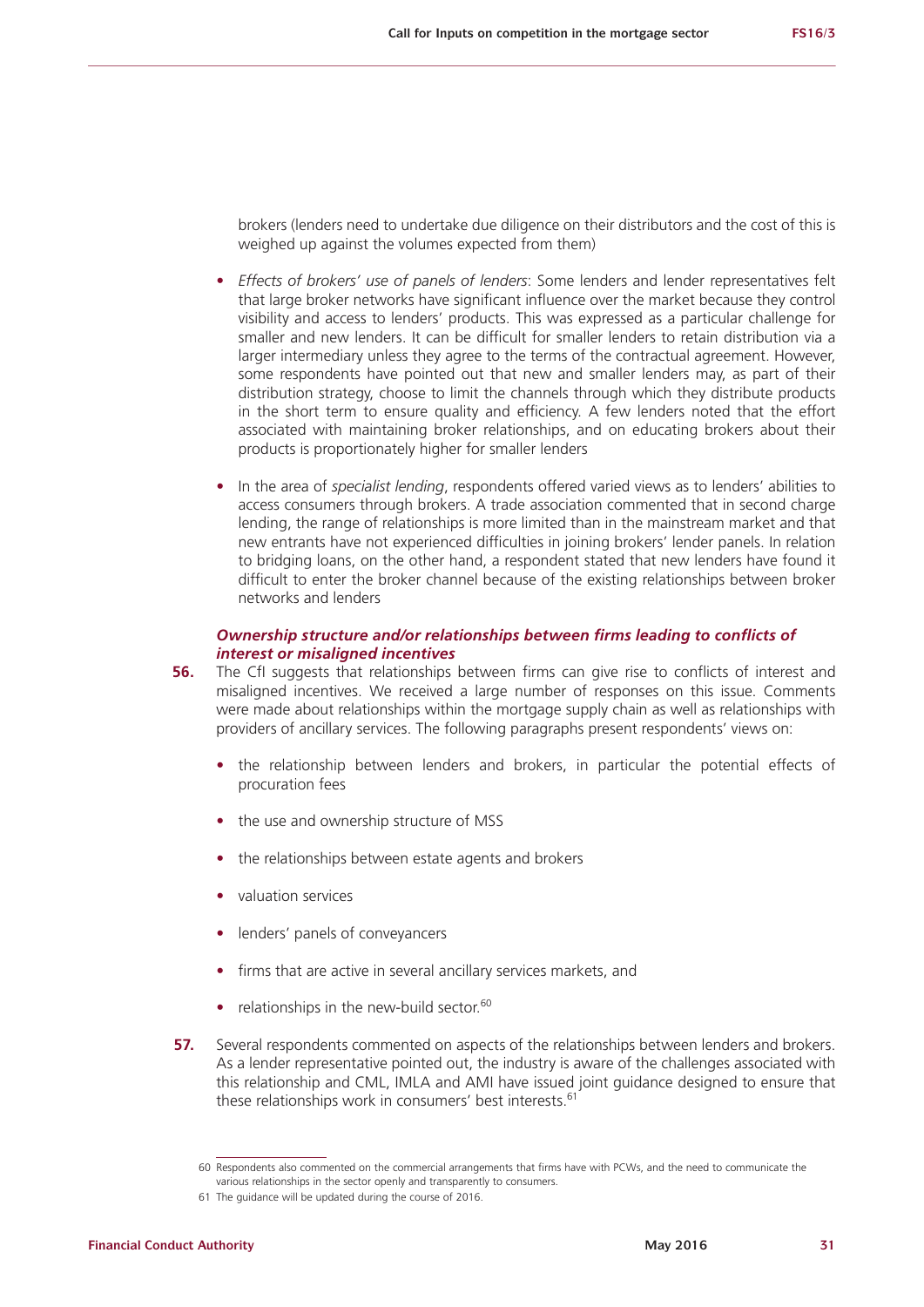- **58.** Many respondents commented on the procuration fees paid by lenders to brokers at the completion of a mortgage transaction, which are typically a small percentage of the value of the loan. Respondents had diverging views on the effect of these fees.
- **59.** Some brokers argued that procuration fees do not give rise to any conflicts of interest and referred to previous FSA work in this area.<sup>62</sup> A few brokers noted that, while there is a hypothetical risk of conflict, in practice the relatively low level of procuration fees does not give rise to conflicts.
- **60.** However, some respondents disagreed and were of the view that procuration fees may incentivise brokers to recommend certain products over others, and that new lenders may see higher procuration fees as a way to enter the market, focusing on this rather than the quality of their products.
- **61.** Some respondents commented on the fact that one of the two large mortgage sourcing systems is owned by a consortium of lenders. Such an ownership structure could lead to a conflict of interest, and potentially make it more difficult for other lenders to have their products represented and compete. One lender commented specifically that in their opinion this ownership structure does not affect competition, as the system is run on an arm's length basis and does not limit which lenders can list their products on the system.
- **62.** Respondents also commented on the relationships between estate agents and brokers. One lender noted that estate agents are influential in guiding the customer journey because many have structural links with brokers or because they encourage the use of brokers. A few brokers were critical of recommendations made by estate agents that customers seek advice from certain brokers, particularly if they imply that doing so is necessary to view or secure a property.
- **63.** Some respondents identified issues with valuation services.<sup>63</sup> One lender noted that the cost of valuation services differs between providers and that, while this does not give rise to conflicts of interest, it may affect the cost of taking out a mortgage. Another respondent noted that consumers do not understand that a valuation is a risk management tool for lenders and suggested that brokers who work on a commission basis do not have an incentive to recommend a survey to their consumers as this potentially adds time to the purchase process. In bridging finance, a respondent commented that relationships between lenders and others are important, and that this is particularly relevant in valuations as they thought that there is limited availability of valuers.
- **64.** A few respondents expressed concerns at lenders operating panels of conveyancing services. They noted that consumers are often not allowed to choose a conveyancer that is not on the panel or will be charged a fee for doing so.
- **65.** Some respondents noted the possibility of conflicts of interest arising from arrangements where brokers are part of a group of companies which also provide ancillary services. However, one respondent did question whether this necessarily leads to poor outcomes for consumers.
- **66.** Several submissions, both from lenders and intermediaries, have made specific comments about relationships in the new-build sector. Both lenders and brokers expressed the view that developers have close relationships with certain brokers and that these brokers tend to place business with a limited number of lenders (who they are confident can meet the tight timeframes imposed by developers).

<sup>62</sup> The FSA's previous findings on the impact of procuration fees are presented briefly in footnote 21.

<sup>63</sup> Valuation services include valuations for lenders and surveys for consumers. Valuations for lenders would typically be included in the fees and charges that consumers pay when taking out a mortgage and a survey is instructed separately by a consumer.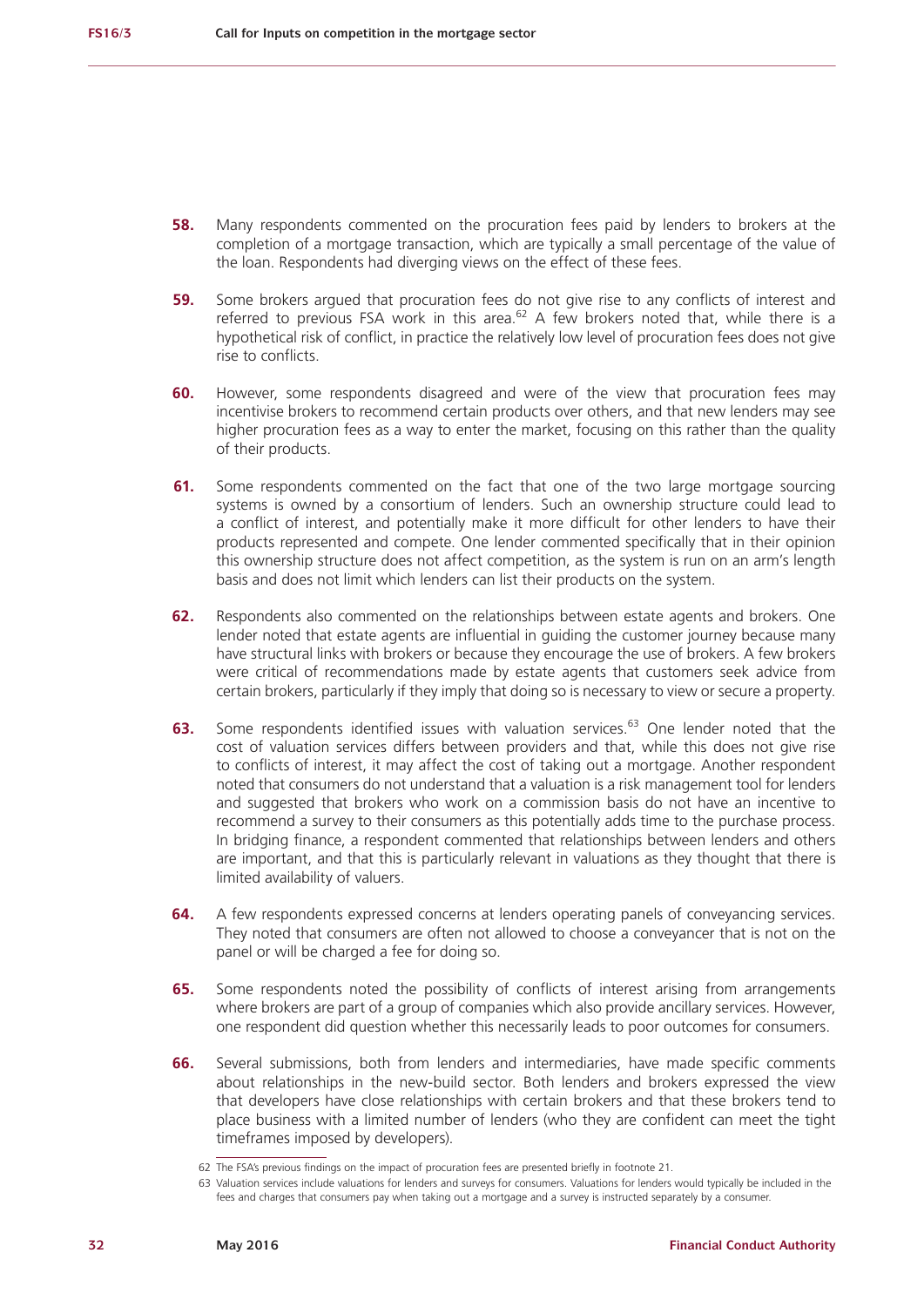#### **Market features**

**67.** In the CfI we used the term 'market features' to describe those aspects of the market not explicitly linked to demand side behaviour or supply side conduct, but where there might be nevertheless potential for poor competition outcomes. In this context, we referred to, for example, the regulatory framework, barriers to entry and expansion, and barriers to innovation.

#### **Regulatory framework**

- **68.** We received comments from firms and trade bodies about the challenges and consequences of regulation, especially the key tenets of the MMR: advice and responsible lending. There was a widely held view that the volume and pace of regulatory change had been challenging for firms. This view was expressed not only in relation to FCA regulation, but also about PRA, FPC, European and international interventions. Many respondents also expressed concerns about the cost of complying with regulation, including high overheads and significant spending on new IT systems, which some argued has distracted from product development and innovation.
- **69.** Some lenders and trade bodies were concerned about the effects of capital requirements on smaller lenders. They strongly felt that these could lead to a competitive disadvantage as smaller lenders are required to hold proportionately more capital than their larger counterparts.
- **70.** In addition, specific concerns were expressed about the lifetime mortgages sector, in particular due to the introduction of Solvency II, an EU directive to harmonise insurance regulation.
- **71.** There were also concerns about the appropriateness of our affordability rules for particular lifetime mortgages products. More widely, respondents provided feedback on the challenges of meeting demand in certain areas, especially lending into and during retirement, lending to the self-employed, and the provision of interest-only mortgages. Sectors including affordable housing and self and custom build were also thought to be under-served.
- **72.** These issues are discussed further below.

#### *Capital requirements*

- **73.** The PRA and the FCA ensure that banks, building societies and investment firms hold a minimum amount of capital. We are jointly responsible for implementing the EU-wide CRD IV, which is shaped by Basel III. Basel III is the most recent iteration of the Basel Accords, and sets out international standards for the minimum amount of capital that banks must hold. Minimum capital requirements are designed to provide a more resilient framework to ensure that banks, building societies and investment firms are able to withstand unexpected losses.
- 74. Several lenders and other respondents expressed concerns about the effects of regulation on the capital requirements which apply to deposit-taking mortgage lenders. These requirements set out the amount of capital that a lender must hold for each mortgage. For example, a higher risk weighting is assigned to higher loan to value residential mortgages, which means that a lender must hold more capital for such mortgages.<sup>64</sup> A trade body felt that small firms are disadvantaged by the uniform approach of EU directives and regulations, arguing that treatment should be proportionate to firms' relative size in the market.
- **75.** Smaller and newer lenders emphasised that larger incumbent banks have a competitive advantage as they are allowed to design their own internal ratings based (IRB) models<sup>65</sup> to

<sup>64</sup> The standardised model shows less variation between loan-to-value ranges than the IRB model.

<sup>65</sup> These allow lenders to calculate risk weights using existing internal data including historical lending. Approval from the regulator is required to operate IRB models. There is a 'foundation' and an 'advanced' approach to the IRB method. See CMA report: *Retail banking market investigation: Barriers to entry and expansion, capital requirements, IT and payment systems*.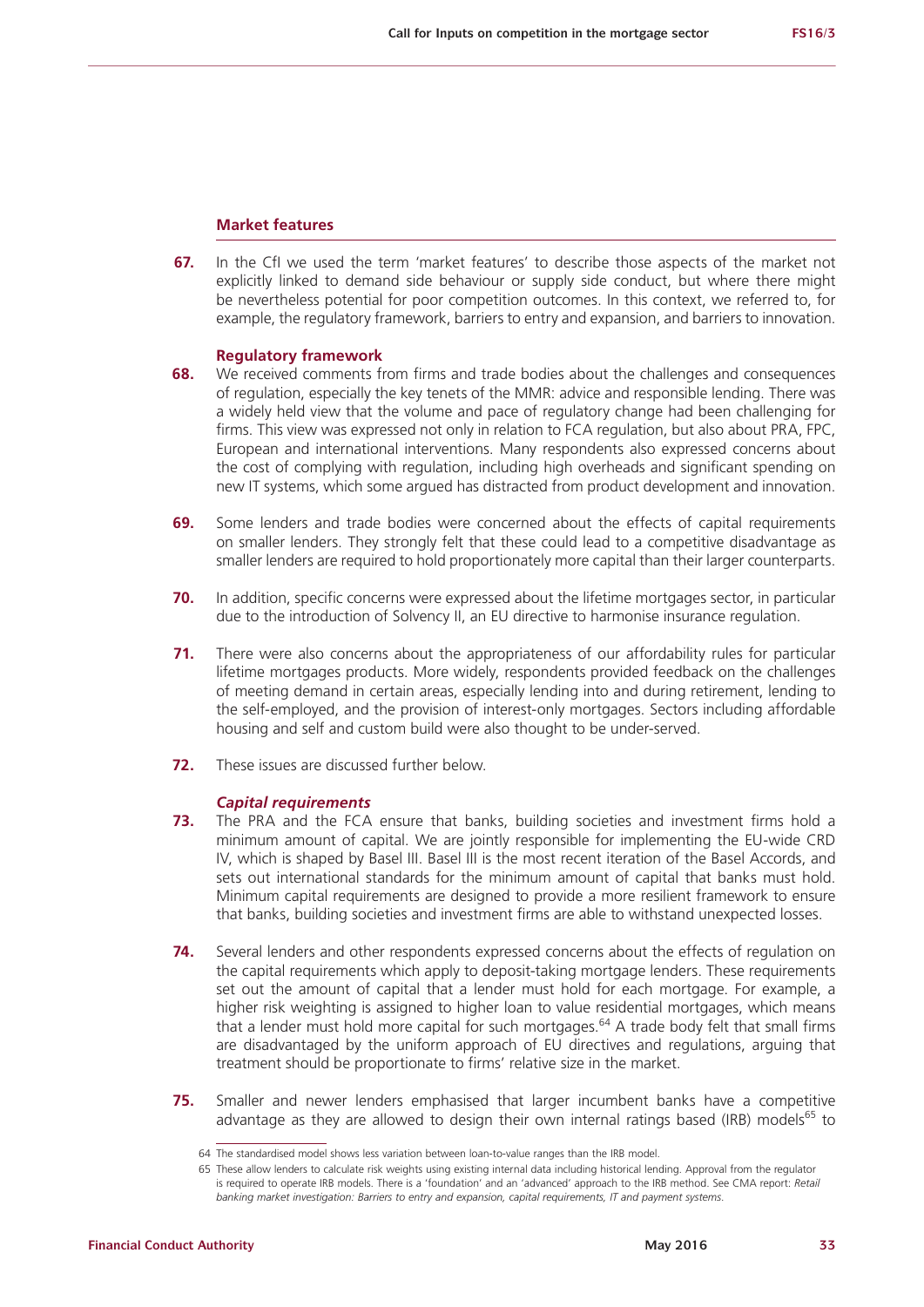assess risk. Established lenders with the requisite historical data and compliance capacity are permitted to hold significantly less capital against mortgages than smaller lenders, who must use a standardised model. The advantage was said to be particularly significant at lower loan to value ratios, making it difficult for smaller lenders to compete and potentially driving them into specialist and/or riskier markets. One respondent called for the Bank of England to share aggregate market data to widen access to IRB modelling. A building society also called specifically for revisions to buy-to-let risk weightings.

#### *Responsible lending*<sup>66</sup>

- **76.** The responsible lending rules we introduced under the MMR set out the basic standards for assessing affordability as well as clarifying who is ultimately responsible. In summary, the key changes to the responsible lending rules require lenders to:
	- **•** assess affordability on the basis of a borrower's verified income, credit commitments, essential expenditure and basic quality of living costs
	- **•** take into account known or likely future changes to income and expenditure
	- **•** consider the effect of expected future interest rate rises
	- **•** not assess affordability on the basis of self-certified income or house price inflation, and
	- **•** only grant an interest-only mortgage where the customer has a credible repayment strategy
- **77.** Several respondents expressed concern that these requirements are restricting access to mortgage credit for some new and existing customers. However, respondents also recognised that there are other relevant factors that affect access to credit, such as lenders' risk appetites and changing demographics. Another lender asked that any work resulting from the CfI focuses on whether our rules have unintentionally restricted some customer groups' ability to access mortgage finance and also the relative impact of other factors.
- **78.** Some lenders felt that our existing rules did not cater for particular borrower types. Two lenders said that there can be difficulties for self-employed customers in providing evidence of income.
- **79.** If the firm is or should reasonably be aware that there are likely to be future changes to the income and expenditure of the customer during the terms of the mortgage, the firm must take this into account when assessing affordability. Some respondents felt that this was an obstacle to lending to customers whose mortgage term extends beyond their likely retirement age. Lenders pointed to difficulties in accounting for known or likely changes to income and expenditure over the life of the loan, particularly where only a small portion of the term extends beyond retirement age. Indeed, two lenders questioned whether it is necessary to account for changes many years in the future, given that many customers remortgage well in advance of the term end. Respondents felt that these issues were compounded by the combination of firsttime buyers entering the market in their 30s and increasing average terms.
- **80.** More generally, respondents also expressed a perception that they could not take into account certain factors when conducting an affordability assessment, including bonuses, pay rises and income from sources other than employment, such as savings and investments.

<sup>66</sup> Reference to RLR; www.fca.org.uk/news/tr16-04-responsible-lending-review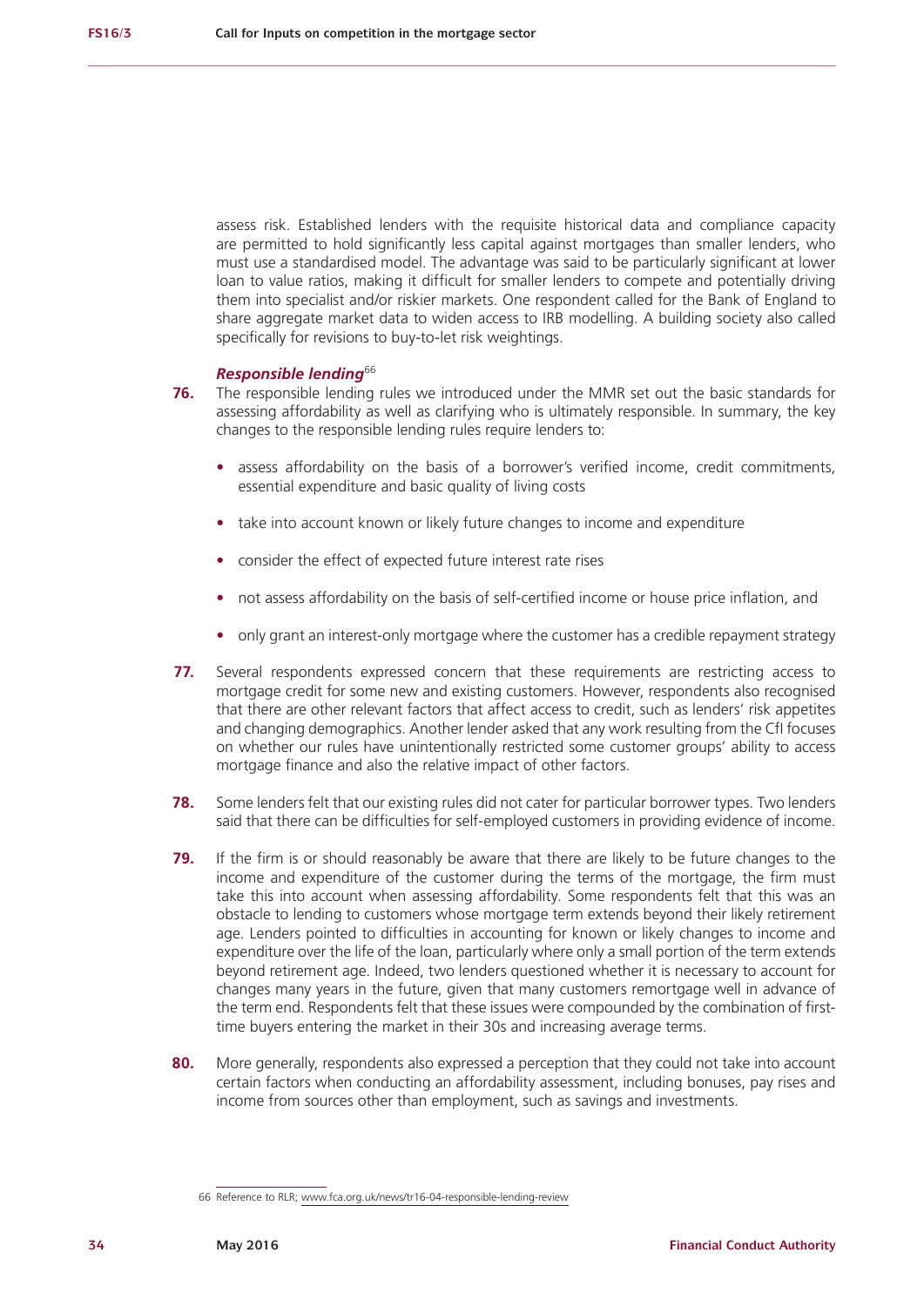- 81. Some respondents, including lenders and their representatives, recognised that firms' own risk appetites have resulted in a shift away from dealing with complex cases. A trade body felt that the risk of regulatory action in the future was a driving factor in firms' attitude to risk. For example, our rules allow a firm to disapply aspects of our affordability requirements where an existing customer wishes to vary their contract, is not borrowing more and there is no material impact on affordability. The trade body believes that some firms are consciously taking a conservative view of what constitutes a material impact and so not fully exploiting this flexibility.
- **82.** Several respondents commented that this approach posed risks to existing borrowers unable to move to a new deal. A consumer body felt that this could lead to firms overcharging existing customers.
- **83.** Two intermediary representatives felt that lenders should have made more use of transitional arrangements that, in certain circumstances, allowed them to take on other firms' customers without carrying out an affordability assessment and the FCA should have exerted more pressure on them to do so. These transitional arrangements have been removed as part of our implementation of MCD and both respondents asked whether a different (and less onerous) affordability assessment could be introduced, for instance by looking at a borrower's historic mortgage payments and servicing of other credit commitments.

#### *Regulation of lending to older borrowers*

- **84.** Several respondents raised issues relating to lending to older borrowers and, in particular, lifetime mortgages.
- **85.** Lifetime mortgage providers, insurers and trade bodies were particularly concerned about the impact of Solvency II on the lifetime mortgages market. This is a newly implemented EU Directive which codifies and harmonises existing insurance regulation. A specialist lender noted that the new regime does not recognise lifetime mortgages as appropriate assets for backing annuity liabilities and that lifetime mortgages do not fit the eligibility rules for a Matching Adjustment. Another specialist lender felt that the PRA's implementation of Solvency II was problematic, with structuring solutions likely to be costly.
- **86.** Market participants and their representatives felt that our responsible lending rules were restricting product development in the lifetime mortgage market, in particular where firms wish to develop products that allow customers to make payments to preserve equity rather than start out on interest roll-up. Our rules require a lender to assess affordability where payments are expected or anticipated, to mitigate the risk that failing to make these payments could ultimately lead to possession. Firms saw this as unnecessary where the customer can convert to interest roll-up at any point, thereby removing any risk of repossession. This was viewed as particularly problematic for firms not geared up to assess affordability.
- **87.** We received a range of comments on the role of advice in the lifetime mortgage market, some of which are set out in paragraph 26 above. Two respondents that called for holistic advice for older borrowers also did not wish to see any reduction in lifetime mortgage advice standards.
- **88.** Several lifetime mortgage providers and their representatives raised concerns with our requirement that advisers hold a QCF Level 3 equity release qualification. They felt that the qualification was too mortgage-focused and, given the relatively modest size of the market, acted as a barrier to pensions and investment advisers advising on lifetime mortgage products.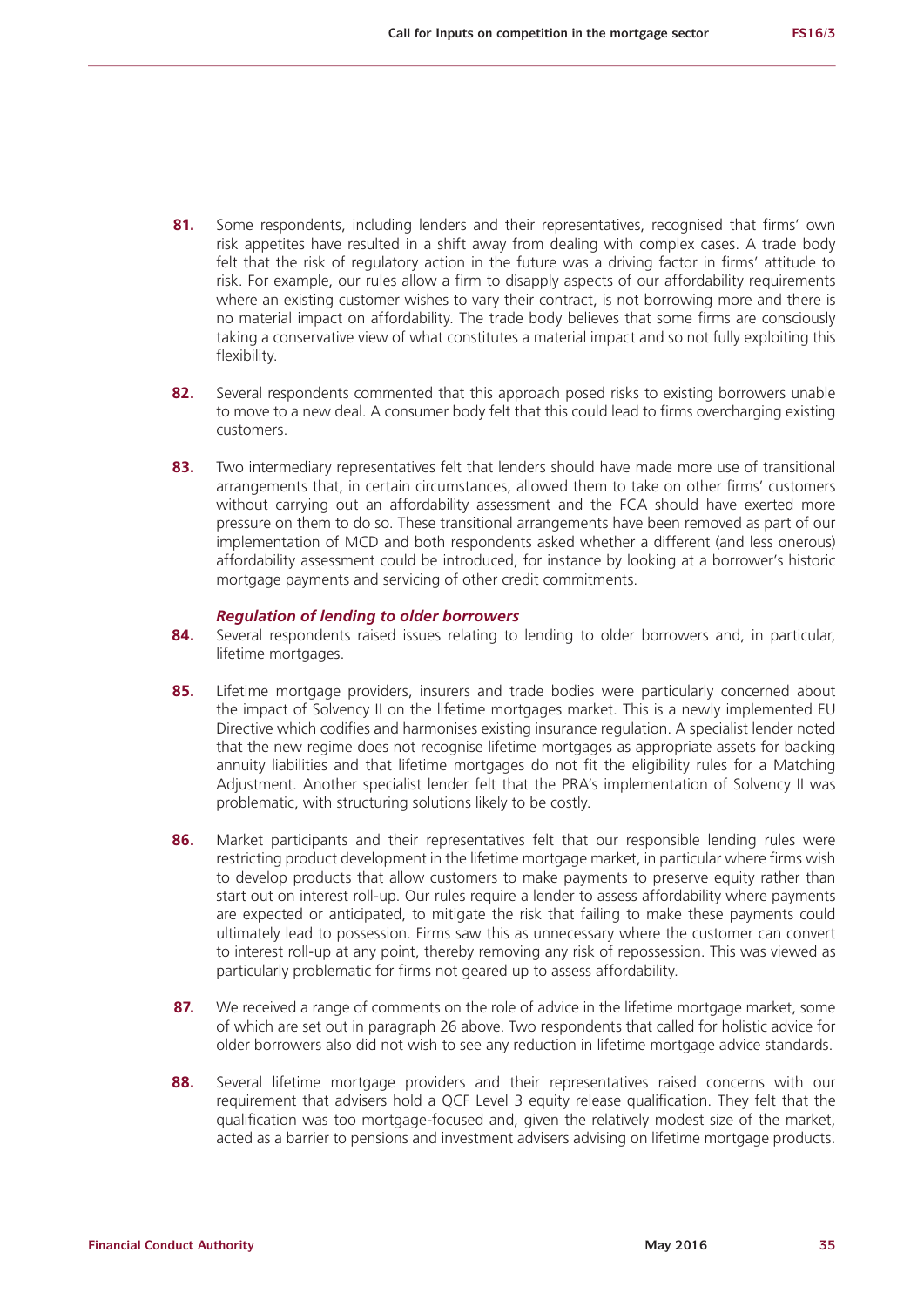**89.** Respondents felt that a lifetime mortgage component could instead be rolled into existing qualifications for other types of adviser that typically offer services to older borrowers to improve access.

#### *Other regulatory issues*

- **90.** A number of other issues were also raised. These included:
	- A trade body expressed concern over the application of the Building Societies sourcebook<sup>67</sup>, which they described as leading to more onerous requirements on building societies. particularly where it is applied in a prescriptive rather than advisory way by the PRA. The restriction on fixed rate lending is one aspect of the sourcebook that was said to remain challenging for some building societies
	- One lender suggested that the FPC rules which limit the proportion of a lender's mortgages sold with a loan to income ratio greater than 4.5 should be revised, as they may have unintended consequences on choice. In particular, the rules were said to lead to abrupt entry and exit from the market as thresholds are approached. It is currently necessary to report on these rules quarterly, but the lender suggested that annual reporting could improve the situation

#### **Barriers to entry and expansion**

**91.** In the CfI, we asked for views on any barriers for firms to enter the market and grow their customer base. These barriers can come in a variety of forms, and vary between different players in the supply chain, or different subsectors. Below we summarise the main views fed back to us, by type of firm and by subsector where relevant.

#### *Barriers to entry and expansion for intermediaries*

- **92.** Respondents had different views on whether there are significant barriers to entry and expansion for brokers. One respondent stated that there are significant economies of scale in the market which might represent a barrier to entry, another suggested that mortgage clubs provide a way to overcome these barriers.
- **93.** An intermediary body stated that some lenders are pursuing options to increase capacity for execution-only services, posing a potential barrier to expansion for brokers. In particular, some lenders may offer a retention product to existing borrowers but do not simultaneously release this information to intermediaries.

#### *Barriers to entry and expansion for lenders*

**94.** Responses put forward several different kinds of barriers to entry and expansion for lenders, which in some cases vary by type of lender and by subsector.

#### *Access to funding as a barrier to entry or expansion*

**95.** A trade body stated that smaller building societies have limited access to secured funding, constraining their ability to expand their business. A building society commented that Help to Buy<sup>68</sup> effectively excludes smaller lenders, causing a further barrier to expansion. However, they also stated that Funding for Lending<sup>69</sup> has been a helpful source of funding. A trade body stated that lenders use a variety of markets to secure funding for UK mortgage books, using differing currencies, terms/maturities, and calculations of interest. These funding sources need

<sup>67</sup> <www.fca.org.uk/static/documents/handbook-releases/specialist-sourcebooks136.pdf>

<sup>68</sup> Help to Buy is a government scheme which aims to support first time buyers. See <www.helptobuy.gov.uk/>

<sup>69</sup> Funding for Lending was launched by the Bank of England and HM Treasury and is designed to incentivise banks and building societies to boost their lending to the UK real economy. See<www.bankofengland.co.uk/markets/pages/fls/default.aspx>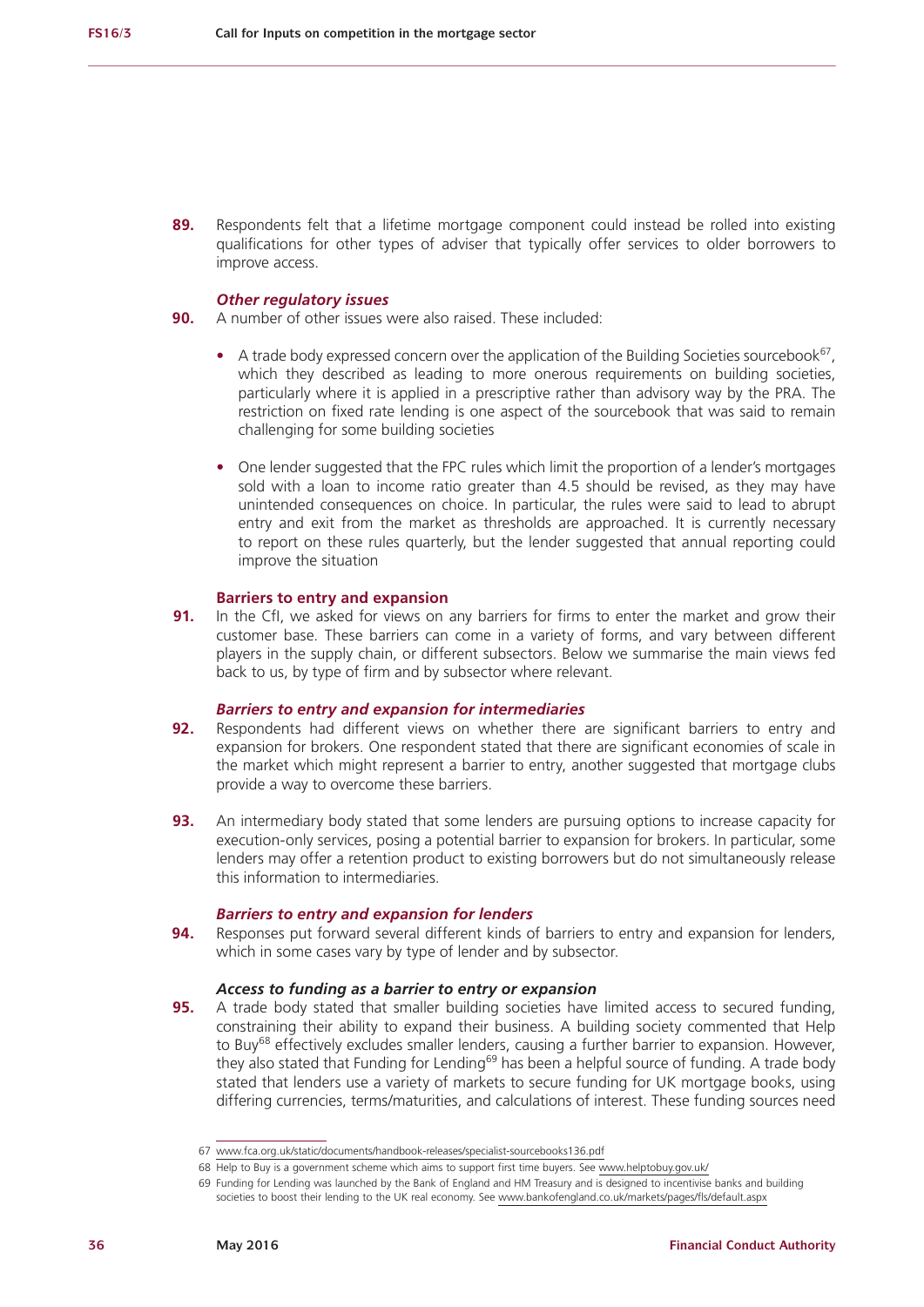to be matched to the mortgage products the lender is offering, and the necessary hedging strategies can be costly and may therefore constitute a barrier to entry.

**96.** While some lenders commented that a range of funding sources is available to them, another disagreed, noting that sources are not diversified and that this is evidenced by changes in risk appetite.

#### *Distribution channels as a barrier to expansion*

**97.** A view was put forward that broker distribution channels tend to favour larger lenders over smaller and/or specialist lenders. A lender also stated that the cost of maintaining a multichannel distribution strategy is hard to manage for most specialist and new lenders. However, a trade body fed back that lending entrants can succeed from a very small scale due to the intermediary network, although accessing the largest intermediaries can be difficult.

#### *Barriers to entry in the new-build sector*

**98.** Some lenders pointed out that they have struggled to enter the new-build sector, which appears to be dominated by two lenders. Some respondents suggested that the new-build sector is less competitive than others parts of the mortgage market, since they observed that increased prices amongst some firms did not appear to affect their sales or market share.

#### *Lack of a strong brand as a barrier*

**99.** A lender put forward the view that larger lenders have an advantage due to their brand strength. It was stated that brokers are more likely to acknowledge recognised brands when they consider products beyond the top ranking results on mortgage sourcing systems.

#### *The importance of a branch network, or presence in other financial services markets*

- **100.** A respondent commented that, since consumers now visit physical branches less frequently. lenders no longer need to operate a branch network if they wish to enter into the mortgage sector.
- **101.** Overall, respondents differed in their views as to whether a lender's ability to compete in the mortgage sector depends on having a presence in other financial services markets. Some expressed the view that larger lenders enjoy an advantage over smaller lenders through their personal current account books, for example, because of their ability to access data on their existing customer base. Others respondents did not feel this was a decisive factor in being competitive. Some respondents also referred to the CMA's findings in the Retail Banking Market Investigation in this respect.<sup>70</sup>
- **102.** The most popular entry method into the UK market for a non-UK lender was said to be a merger or acquisition with a UK banking subsidiary (such as an insurer). Alternatively, EEA lenders can passport into the UK, but this can prove a more challenging option when aiming for compliance with UK regulations. During a roundtable event we held with members of the European Mortgage Federation we heard the view that new entrants need to find funding from within the host market, and that this requires them to establish both a viable lending and a savings proposition.

<sup>70</sup> For further information see <www.gov.uk/cma-cases/review-of-banking-for-small-and-medium-sized-businesses-smes-in-the-uk>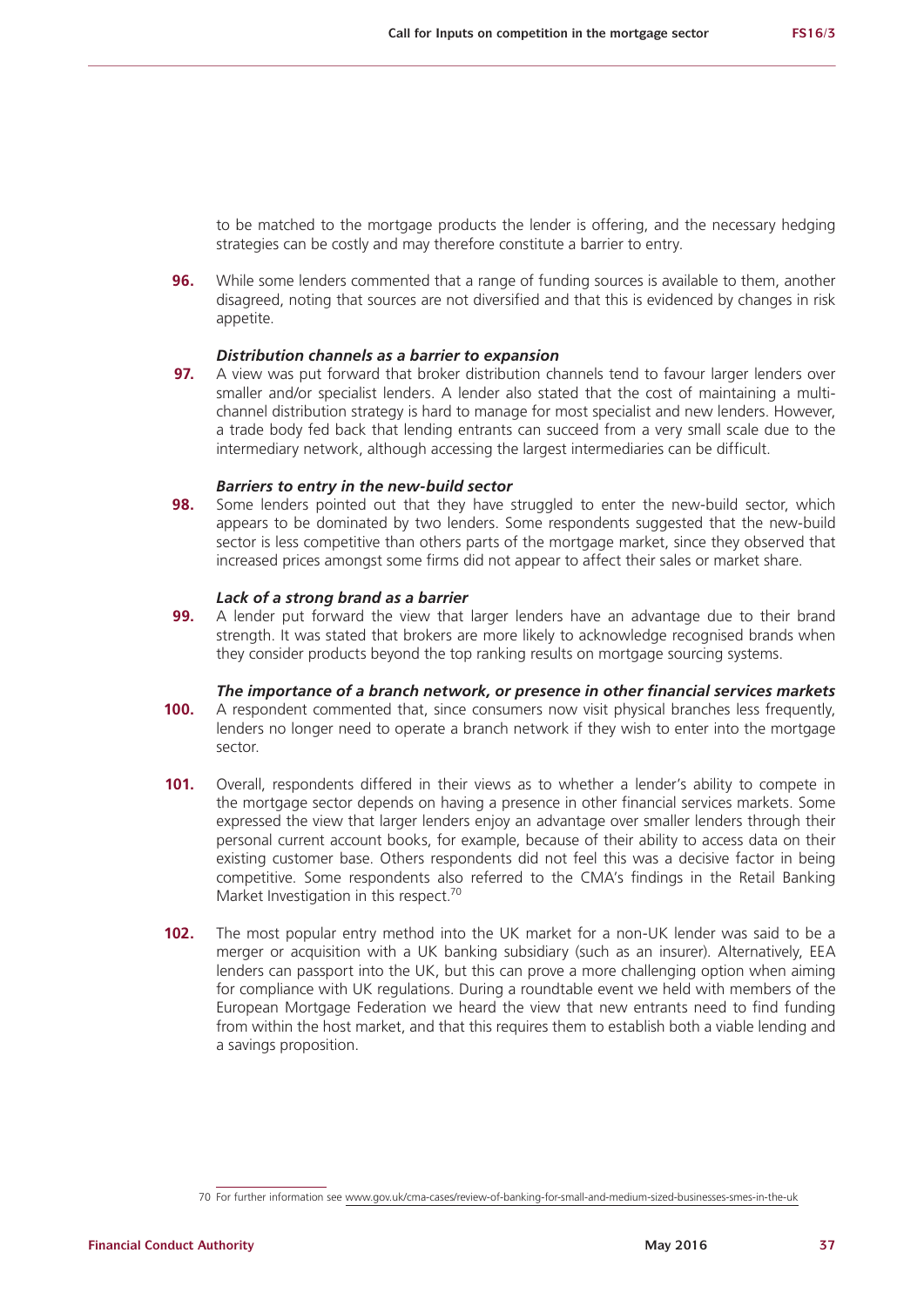#### *Barriers in the lifetime mortgages sector*

- **103.** For lifetime mortgages, the main barriers to entry and expansion that were mentioned were:
	- **•** issues related to capital requirements (see also paragraphs 4.68 onwwards)
	- **•** the market's current lack of scale, which in itself may discourage new entrants
	- a lack of qualified advisers potentially making it difficult for lifetime mortgages providers to expand their business, and
	- **•** challenges in the authorisation process
- **104.** The importance of brand was also highlighted. One stakeholder explained its decision to make an acquisition rather than enter the market itself for this reason, demonstrating a barrier to entry. This suggests that other prospective entrants might be discouraged from entering the lifetime market without an established brand.

#### **Barriers to innovation**

- **105.** We asked for feedback on any barriers to product innovation (such as mortgages with simpler pricing structures) or process innovation (which as technological advances making parts of the mortgage application process more consumer friendly).
- **106.** Opinions differed not only on how innovative the mortgage sector is, but also how much potential there might be for product and process innovation, and to what extent past product innovation has delivered good outcomes for consumers.
- **107.** With regard to the sector's general appetite for innovation, we heard that a culture exists whereby lenders are reluctant to innovate and to enter new markets first, so as to not be uniquely exposed to new risk.
- **108.** One barrier to innovation identified by many respondents was the pace and scope of regulatory change. They asserted that this led to investment being diverted from innovation and product development towards compliance costs, and to a tightening of risk appetite.

#### *Process innovation*

- **109.** An industry body stated that digitalisation is a driving force of change in mortgage markets worldwide, especially in the use of big data. Lenders generally felt that consumers were receptive to technological change in financial services.
- **110.** However, one lender said that the UK regulatory regime discourages the effective use of new technology, in particular the MCOB rules discourage some online interactions with lenders or brokers because they could be deemed as giving advice. Another lender stated that it is hard to justify investment in execution-only and digital innovation because of regulatory risk. There was a view that if this could be resolved, digital innovations could be helpful in presenting mortgages in a simpler way.
- **111.** Another respondent said that the current rules do not consider technological advances, and incumbent lenders' IT systems do not necessarily allow for easy transportation of customers.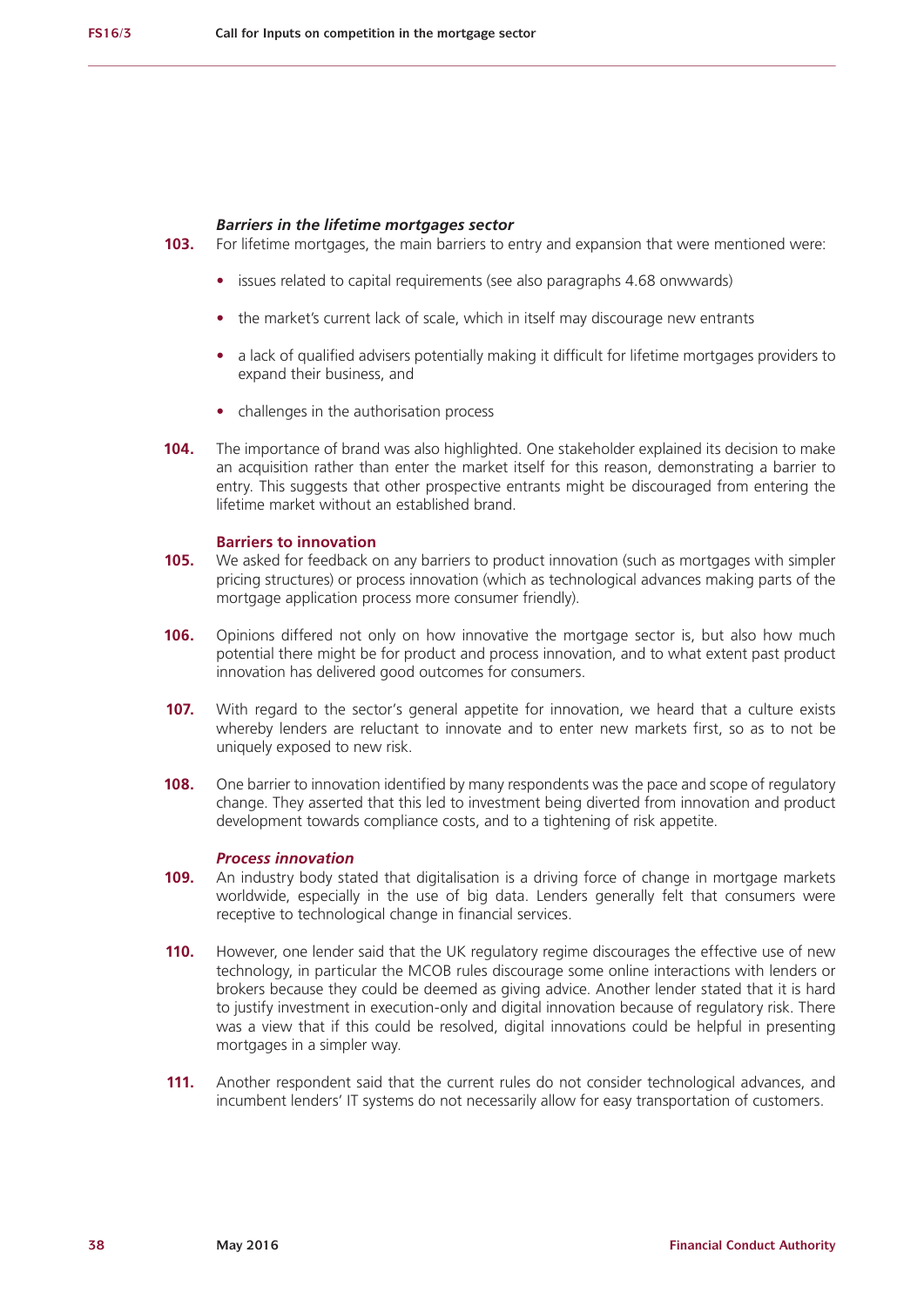### *Product innovation*

#### *The impact of regulation on product innovation*

- **112.** A trade body suggested that regulation itself is causing product choice to narrow, which was supported by a building society statement that the MMR and MCD have shown an "appetite for vanilla [products]". Indeed, one intermediary stated that fear of regulation stifles innovation, while another felt that a cultural shift in lenders in terms of conduct risk is also responsible for limited innovation.
- **113.** One respondent felt that the regulator had historically displayed a lack of urgency in accepting innovation and that more consideration of the impact of regulation on the industry would help. Some felt that products had been introduced and then been subject to more harsh treatment after a period of time, weakening the incentive to invest in innovation.
- **114.** A lender welcomed the regulatory sandbox<sup>71</sup> which the FCA has set up to foster innovation, but wanted clarification that the Financial Ombudsman Service would not penalise any related initiatives.72

#### *Barriers to innovation in lifetime mortgages*

- **115.** Some respondents felt that innovation in lending into later life would be opened up if regulation were amended to support it.
- **116.** Some lenders specifically expressed a view that ERC standards<sup>73</sup> are too limiting in scope, restricting product innovation.

#### *Funding as a barrier to product innovation*

- **117.** A consultancy firm noted that a lack of funding options for lenders, especially in the longer term, has led to limited choice and a scarcity of long term mortgage products. A building society identified a lack of scale as prohibitive to investment in technology that would facilitate innovation.
- **118.** While some comments referred to funding in this context, there was little sign of appetite or perceived need for innovation in funding models amongst respondents.
- **119.** One lender suggested that the FCA lacks the appetite for alternative sources of funding for mortgages, including peer to peer. They believed that the rules are not aligned with innovative business models to allow firms to enter markets and expand.

<sup>71</sup> The FCA has introduced a 'regulatory sandbox' as a 'safe space' in which businesses can test innovative products, services, business models and delivery mechanisms without immediately incurring all the normal regulatory consequences of pilot activities. This builds on Project Innovate. See <www.fca.org.uk/news/regulatory-sandbox>

<sup>72</sup> The FCA's position on this issue is that the regulatory sandbox will not transfer risks of testing new activities from firms to consumers. Thus, we expect retail consumers engaged in sandbox tests to have the same rights as consumers who engage with ordinary authorised firms – their rights to complain to the firm, the Financial Ombudsman Service and the FSCS should not be affected.

<sup>73</sup> The ERC has a Standards Board which aims to ensure that equity release products are safe and reliable for consumers. It sets the [Statement of Principles](http://www.equityreleasecouncil.com/ship-standards/statement-of-principles/), standards and principles for members of the Equity Release Council. See [www.equityreleasecouncil.com/](www.equityreleasecouncil.com/ship-standards/) [ship-standards/](www.equityreleasecouncil.com/ship-standards/)